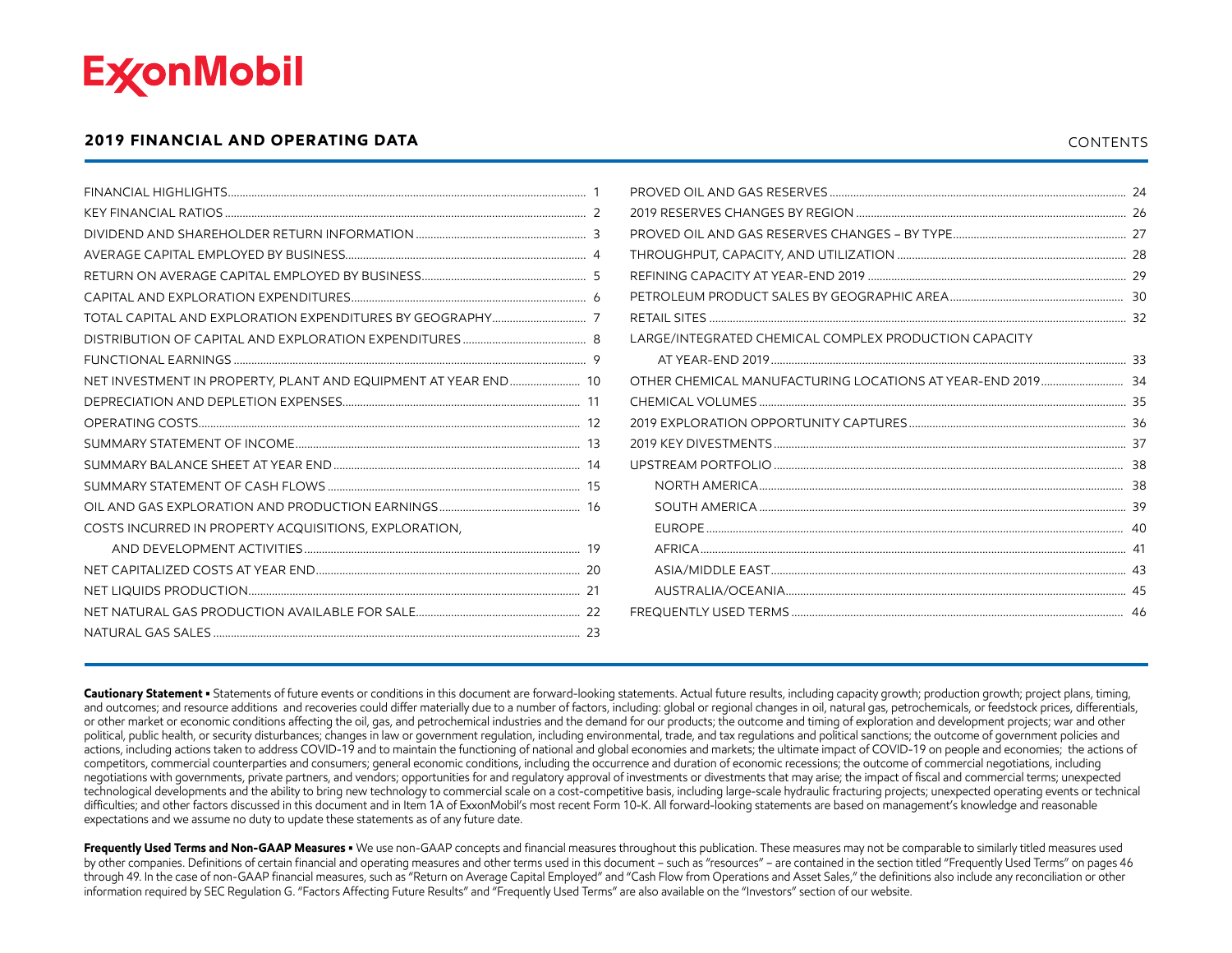# <span id="page-1-0"></span>**FINANCIAL HIGHLIGHTS**

| 2019    | 2018    | 2017    | 2016    | 2015    |
|---------|---------|---------|---------|---------|
|         |         |         |         |         |
| 14,340  | 20,840  | 19,710  | 7,840   | 16,150  |
| 33,408  | 40,137  | 33,169  | 26,357  | 32,733  |
| 31,148  | 25,923  | 23,080  | 19,304  | 31,051  |
| 1,214   | 116.    | 1,063   | 1,058   | 1,008   |
| 46,920  | 37,796  | 42,336  | 42,762  | 38,687  |
| 236,603 | 232.374 | 222,631 | 212,226 | 208,755 |
| 295,431 | 288,892 | 354,561 | 374,438 | 323,928 |
| 74.9    | 71.0    | 69.6    |         | 73.5    |
|         |         |         |         |         |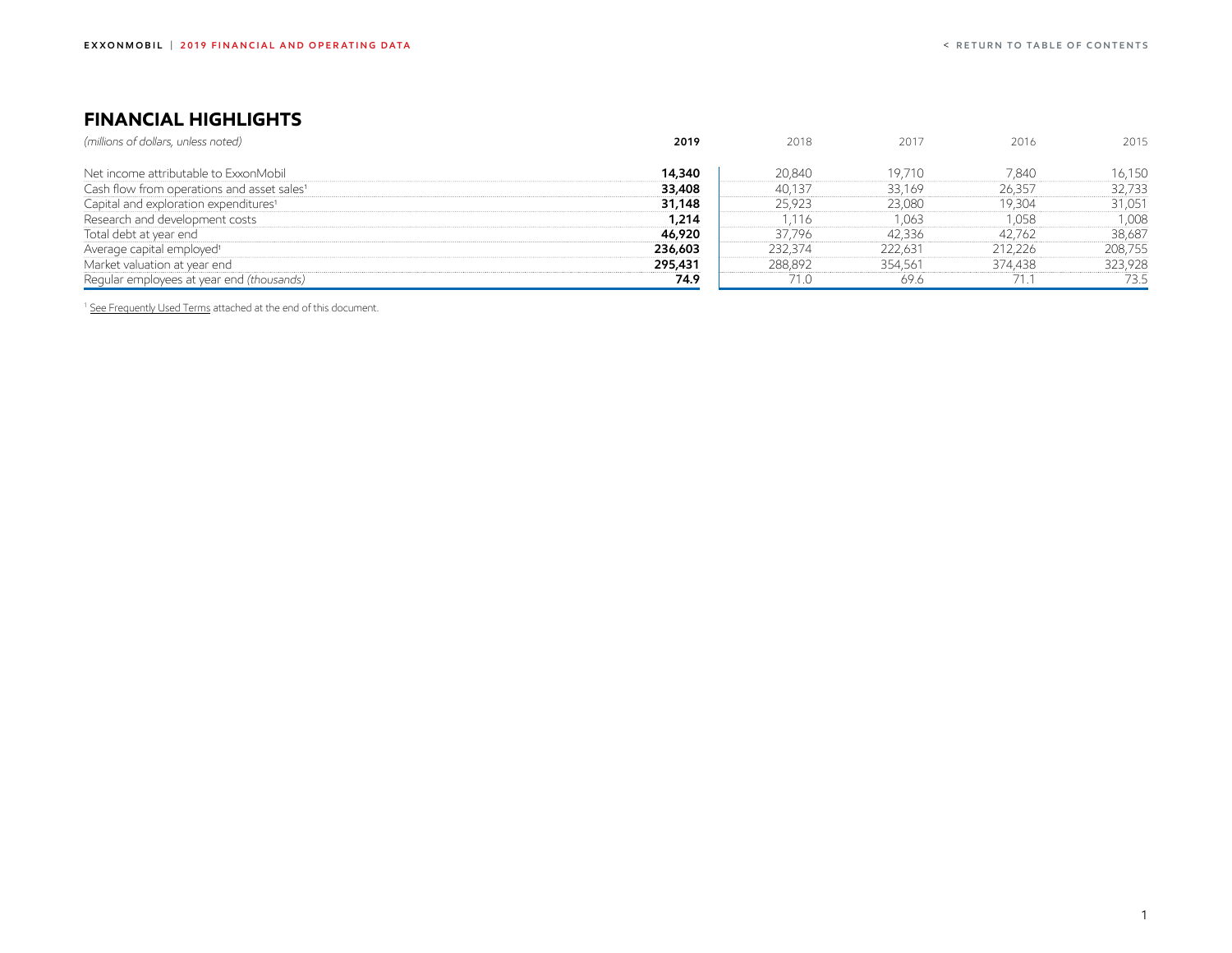## <span id="page-2-0"></span>**KEY FINANCIAL RATIOS**

|                                                           | 2019 | 2018 | 2017 | 2016 | 2015 |
|-----------------------------------------------------------|------|------|------|------|------|
| Return on average capital employed <sup>1</sup> (percent) | 6.5  |      |      |      |      |
| Earnings to average ExxonMobil share of equity (percent)  | 7.5  |      |      |      | 94   |
| Debt to capital <sup>2</sup> (percent)                    | 19.1 | 16.O |      |      | 18.O |
| Net debt to capital <sup>3</sup> (percent)                | 18.1 |      | 16.8 | 18.4 | 16.5 |
| Current assets to current liabilities (times)             | 0.78 | 0.84 | 0.82 | 0.87 | 7C   |

<sup>1</sup> [See Frequently Used Terms](#page-46-0) attached at the end of this document.

2 Debt includes short-term and long-term debt. Capital includes short-term and long-term debt and total equity.

3 Debt net of cash and cash equivalents, excluding restricted cash.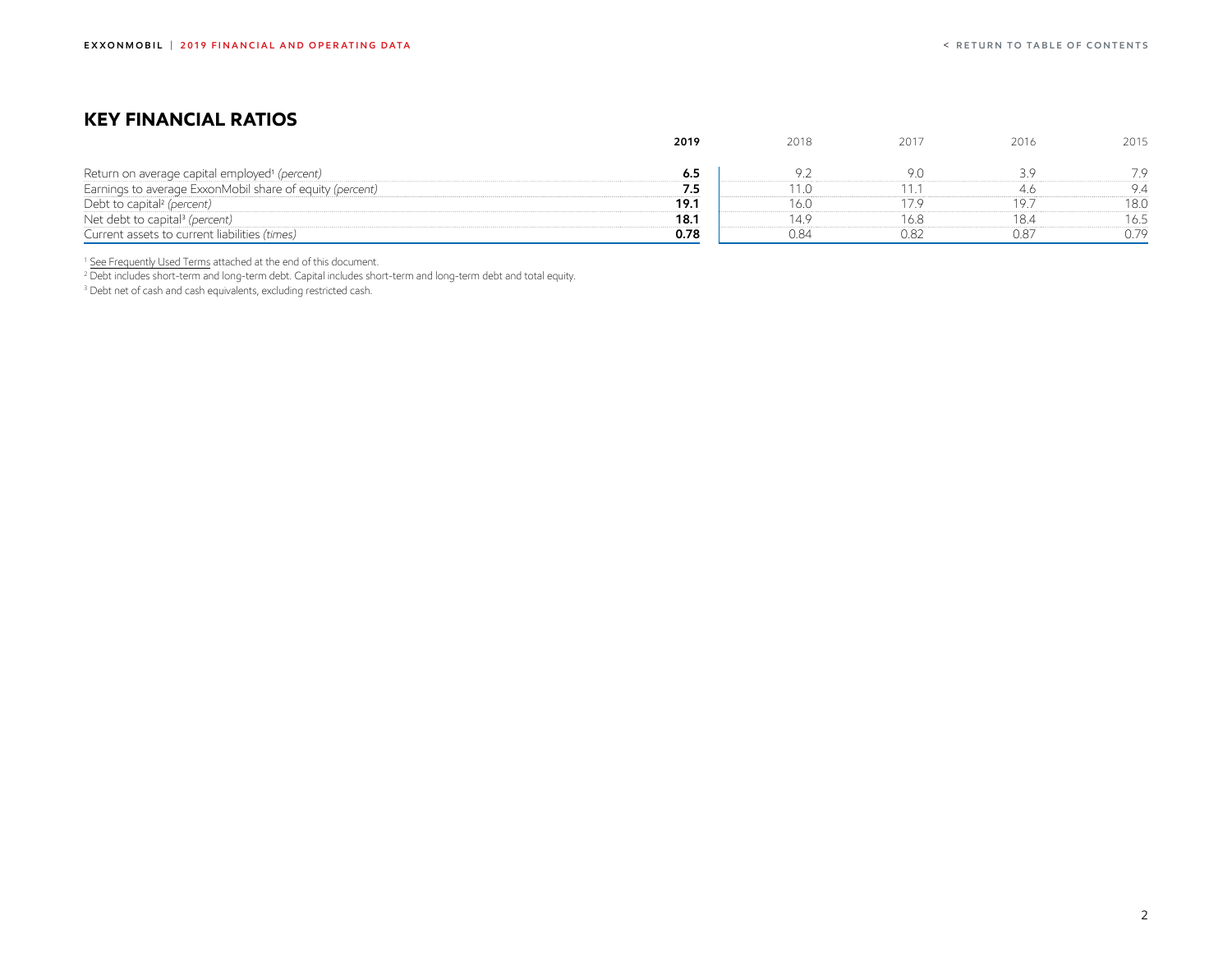## <span id="page-3-0"></span>**DIVIDEND AND SHAREHOLDER RETURN INFORMATION**

| 2019  | 2018                    | 2017                    | 2016                    | 2015                    |
|-------|-------------------------|-------------------------|-------------------------|-------------------------|
| 3.43  | 3.23                    | 3.06                    | 2.98                    | 2.88                    |
| 6.2   | 5.6                     | 2.7                     | 3.5                     | 6.7                     |
|       |                         |                         |                         |                         |
|       |                         |                         |                         | 4,196                   |
|       |                         |                         |                         | 4,196                   |
|       |                         |                         |                         | 4,156                   |
| 7.2   | (15.1)                  | (3.8)                   | 19.8                    | (12.6)                  |
| 594   | 626                     | 747                     | 977                     | 4,039                   |
|       |                         |                         |                         |                         |
| 83.49 | 89.30                   | 91.34                   | 95.55                   | 93.45                   |
| 66.31 | 64.65                   | 76.05                   | 71.55                   | 66.55                   |
| 73.73 | 79.96                   | 81.86                   | 86.22                   | 82.83                   |
| 69.78 | 68.19                   | 83.64                   | 90.26                   | 77.95                   |
|       | 4,270<br>4,270<br>4,234 | 4,270<br>4,270<br>4,237 | 4,256<br>4,256<br>4,239 | 4,177<br>4,177<br>4,148 |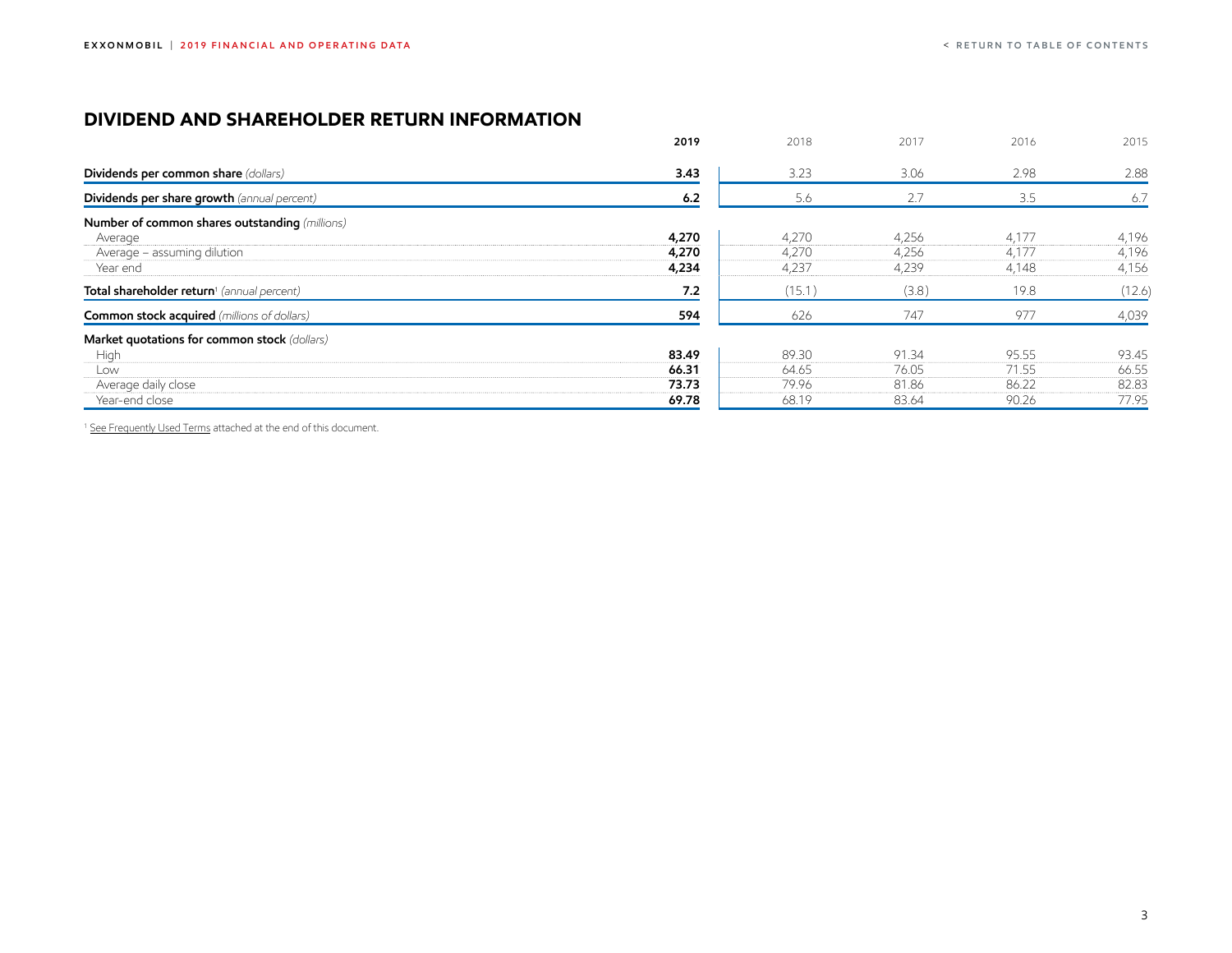# <span id="page-4-0"></span>**AVERAGE CAPITAL EMPLOYED<sup>1,2</sup> BY BUSINESS**

| (millions of dollars)                                                  | 2019     | 2018    | 2017    | 2016     | 2015    |
|------------------------------------------------------------------------|----------|---------|---------|----------|---------|
| Upstream                                                               |          |         |         |          |         |
| <b>United States</b>                                                   | 72,152   | 69,981  | 64,896  | 62,114   | 64,086  |
| Non-U.S.                                                               | 107,271  | 107,893 | 109,778 | 107,941  | 105,868 |
| Total                                                                  | 179,423  | 177,874 | 174,674 | 170,055  | 169,954 |
| Downstream                                                             |          |         |         |          |         |
| <b>United States</b>                                                   | 9,515    | 8,725   | 7,936   | 7,573    | 7,497   |
| Non-U.S.                                                               | 18,518   | 17,015  | 14,578  | 14,231   | 15,756  |
| Total                                                                  | 28,033   | 25,740  | 22,514  | 21,804   | 23,253  |
| Chemical                                                               |          |         |         |          |         |
| <b>United States</b>                                                   | 13,196   | 12,171  | 10,672  | 9,018    | 7,696   |
| Non-U.S.                                                               | 18,113   | 18,249  | 16,844  | 15,826   | 16,054  |
| Total                                                                  | 31,309   | 30,420  | 27,516  | 24,844   | 23,750  |
| Corporate and Financing                                                | (2, 162) | (1,660) | (2,073) | (4, 477) | (8,202) |
| Corporate total                                                        | 236,603  | 232,374 | 222,631 | 212,226  | 208,755 |
| Average capital employed applicable to equity companies included above | 40,322   | 38,150  | 35,941  | 34,190   | 34,248  |

<sup>1</sup> Average capital employed is the average of beginning-of-year and end-of-year business segment capital employed, including ExxonMobil's share of amounts applicable to equity companies. <sup>2</sup> <u>[See Frequently Used Terms](#page-46-0)</u> attached at the end of this document.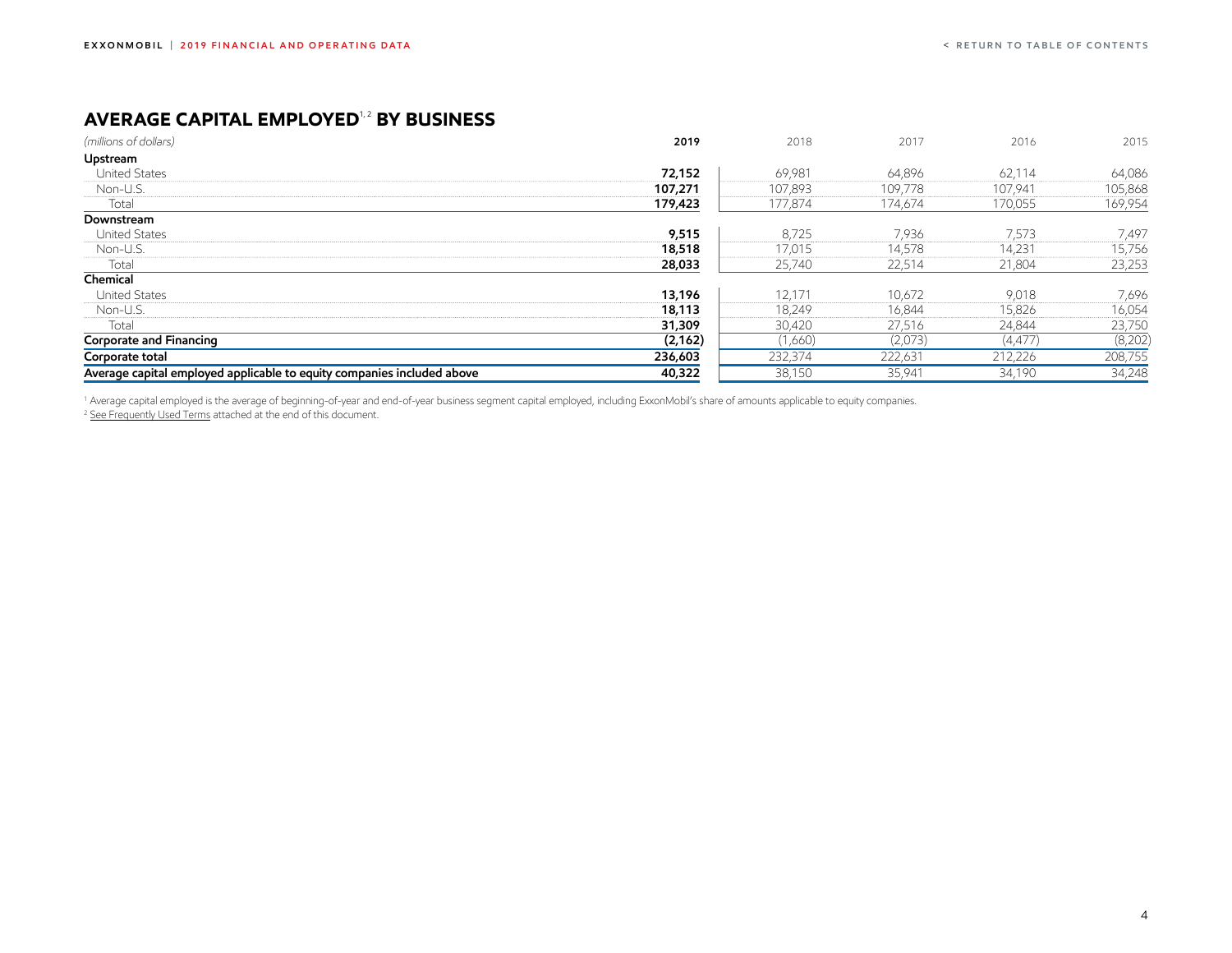### <span id="page-5-0"></span>**RETURN ON AVERAGE CAPITAL EMPLOYED**<sup>1</sup>  **BY BUSINESS**

| (percent)               | 2019        | 2018 | 2017 | 2016  | 2015  |
|-------------------------|-------------|------|------|-------|-------|
| Upstream                |             |      |      |       |       |
| <b>United States</b>    | 0.7         | 2.5  | 10.2 | (6.7) | (1.7) |
| Non-U.S.                | 13.0        | 11.4 | 6.1  | 4.0   | 7.7   |
| Total                   | 8.0         | 7.9  | 7.6  | 0.1   | 4.2   |
| Downstream              |             |      |      |       |       |
| <b>United States</b>    | 18.0        | 33.9 | 24.5 | 14.4  | 25.4  |
| Non-U.S.                | 3.3         | 17.9 | 25.0 | 21.8  | 29.6  |
| Total                   | 8.3         | 23.3 | 24.9 | 19.3  | 28.2  |
| Chemical                |             |      |      |       |       |
| <b>United States</b>    | 1.6         | 13.5 | 20.5 | 20.8  | 31.0  |
| Non-U.S.                | 2.1         | 9.4  | 13.8 | 17.3  | 12.7  |
| Total                   | 1.9         | 11.0 | 16.4 | 18.6  | 18.6  |
| Corporate and Financing | <b>N.A.</b> | N.A. | N.A. | N.A.  | N.A.  |
| Corporate total         | 6.5         | 9.2  | 9.0  | 3.9   | 7.9   |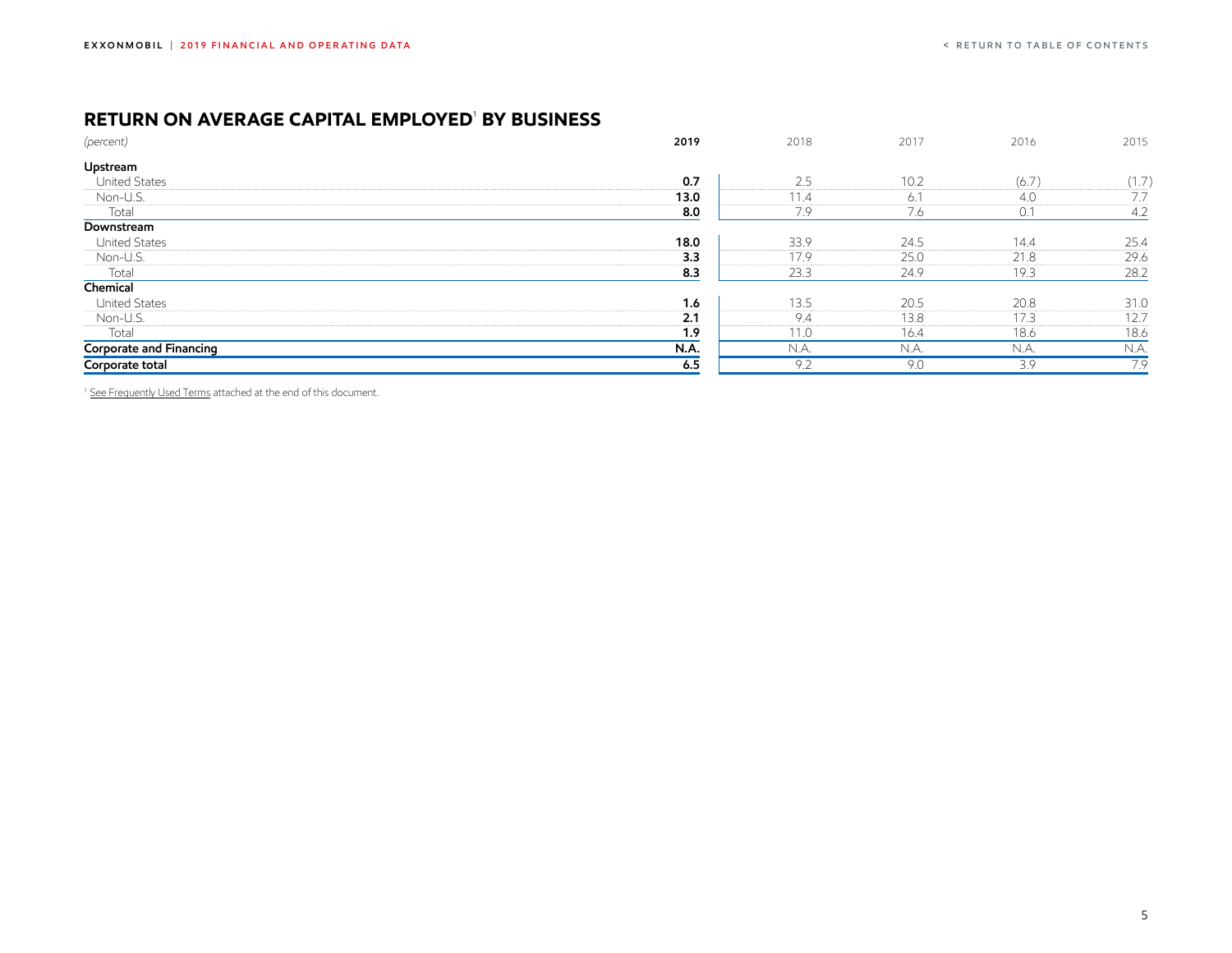## <span id="page-6-0"></span>**CAPITAL AND EXPLORATION EXPENDITURES<sup>1</sup>**

| (millions of dollars)                      | 2019   | 2018                         | 2017     | 2016                            | 2015              |
|--------------------------------------------|--------|------------------------------|----------|---------------------------------|-------------------|
| Upstream                                   |        |                              |          |                                 |                   |
| <b>United States</b>                       | 11,653 | 7,670                        | 3,716    | 3,518                           | 7,822             |
| Non-U.S.                                   | 11,832 | 12,524                       | 12,979   | 11,024                          | 17,585            |
| <b>Total Upstream</b>                      | 23,485 | 20,194                       | 16,695   | 14,542                          | 25,407            |
| Downstream                                 |        |                              |          |                                 |                   |
| <b>United States</b>                       | 2,353  | 1,186                        | 823      | 839                             | 1,039             |
| Non-U.S.                                   | 2,018  | 2,243                        | 1,701    | 1,623                           | 1,574             |
| <b>Total Downstream</b>                    | 4,371  | 3,429                        | 2,524    | 2,462                           | 2,613             |
| Chemical                                   |        |                              |          |                                 |                   |
| <b>United States</b>                       | 2,547  | 1,747                        | 1,583    | 1,553                           | 1,945             |
| Non-U.S.                                   | 718    | 488                          | 2,188    | 654                             | 898               |
| <b>Total Chemical</b>                      | 3,265  | 2,235                        | 3,771    | 2,207                           | 2,843             |
| Other                                      |        |                              |          |                                 |                   |
| <b>United States</b>                       | 27     | 65                           | 90<br>   | 93                              | 188               |
| Non-U.S.                                   | -      | $\qquad \qquad \blacksquare$ | $\equiv$ | $\hspace{0.1mm}-\hspace{0.1mm}$ | $\qquad \qquad =$ |
| <b>Total other</b>                         | 27     | 65                           | 90       | 93                              | 188               |
| Total capital and exploration expenditures | 31,148 | 25,923                       | 23,080   | 19,304                          | 31,051            |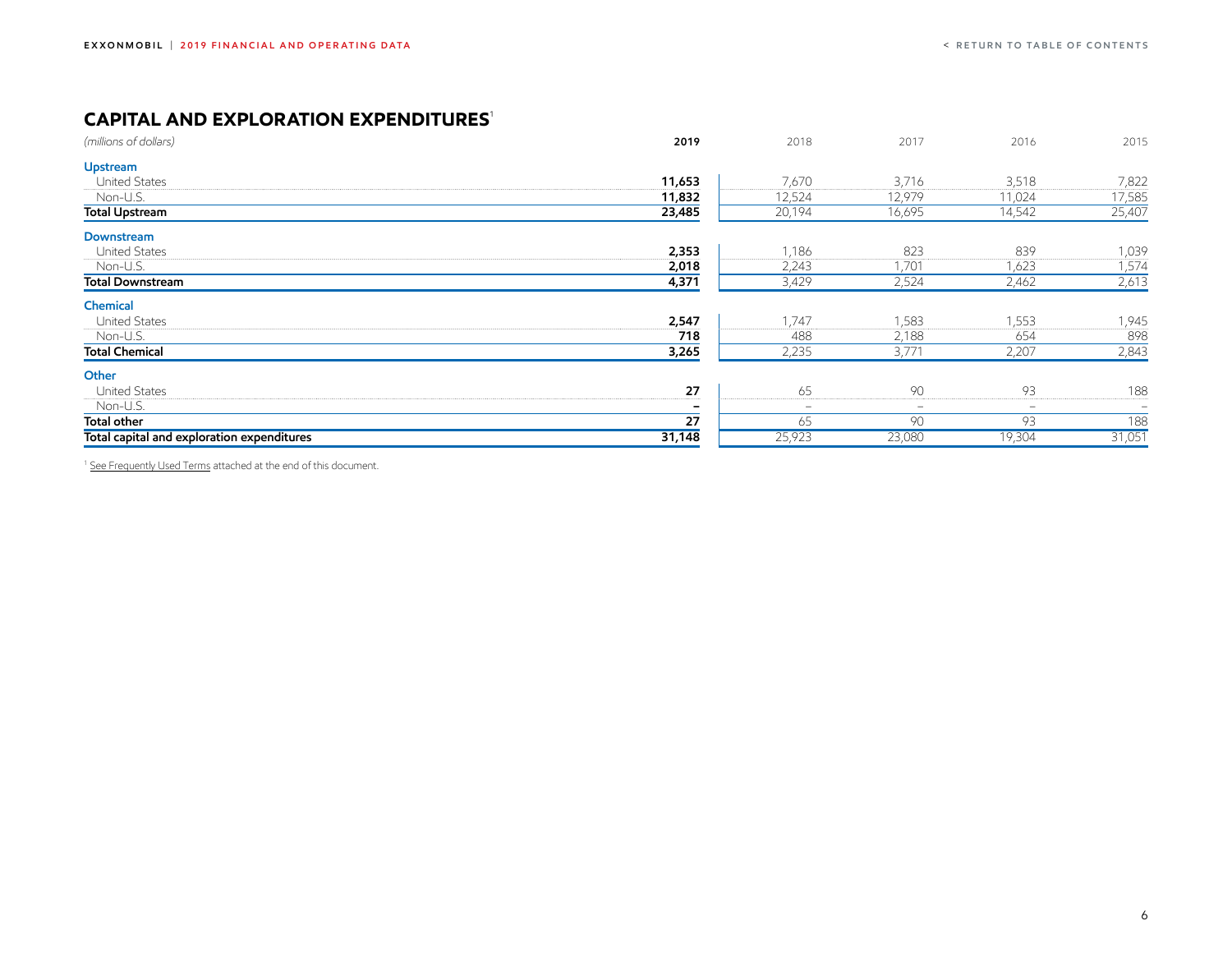#### <span id="page-7-0"></span>**TOTAL CAPITAL AND EXPLORATION EXPENDITURES**<sup>1</sup>  **BY GEOGRAPHY**

| (millions of dollars) | 2019   | 2018   | 2017   | 2016   | 2015   |
|-----------------------|--------|--------|--------|--------|--------|
|                       |        |        |        |        |        |
| <b>United States</b>  | 16,580 | 10,668 | 6,212  | 6,003  | 10.994 |
| Canada/Other Americas | 4,666  | 5,390  | 3,016  | 2,762  | 5,269  |
| Europe                | 1,315  | 2,269  | 1,828  | 2,088  | 2,572  |
| Africa                | 2,237  | .662   | 4,730  | 2,295  | 3,679  |
| Asia                  | 5,585  | 5,184  | 6,046  | 4,684  | 5,426  |
| Australia/Oceania     | 765    | 750    | 248    | 1.472  | 3,111  |
| Total worldwide       | 31,148 | 25,923 | 23,080 | 19,304 | 31,051 |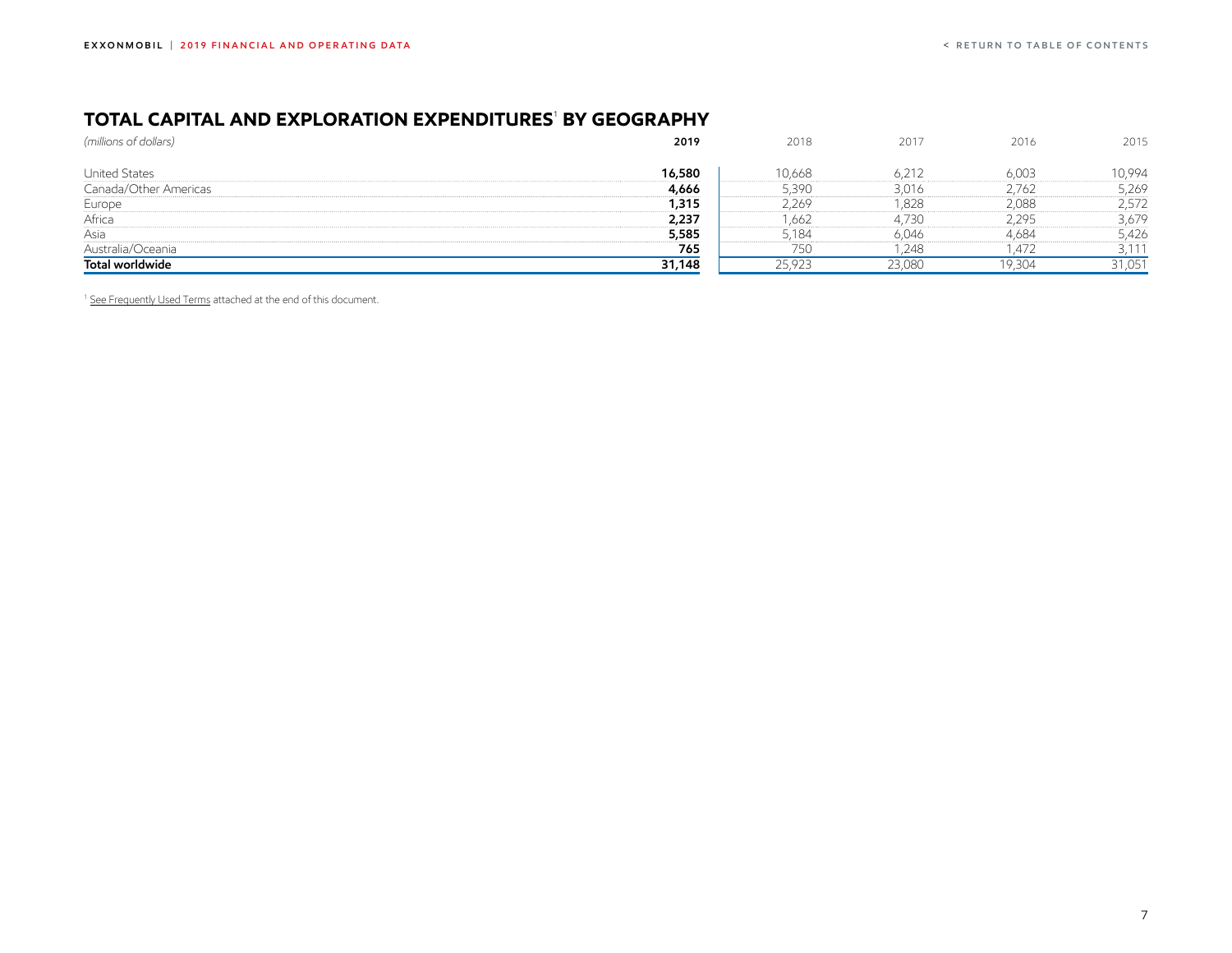## <span id="page-8-0"></span>**DISTRIBUTION OF CAPITAL AND EXPLORATION EXPENDITURES**<sup>1</sup>

| (millions of dollars)                                                                                               | 2019   | 2018   | 2017   | 2016   | 2015   |
|---------------------------------------------------------------------------------------------------------------------|--------|--------|--------|--------|--------|
| Consolidated companies' expenditures                                                                                |        |        |        |        |        |
| Capital expenditures                                                                                                | 23,980 | 20,434 | 18,754 | 16,009 | 27,610 |
| Exploration costs charged to expense                                                                                |        |        |        |        |        |
| <b>United States</b>                                                                                                | 119    | 236    | 161    | 220    | 182    |
| Non-U.S.                                                                                                            | 1,150  | ,230   | ,626   | 1,242  | 1,340  |
| Depreciation on support equipment <sup>2</sup>                                                                      |        |        |        |        |        |
| Total exploration expenses                                                                                          | 1,269  | 1,466  | 1,790  | 1,467  | 1,523  |
| Total consolidated companies' capital and exploration expenditures<br>(excluding depreciation on support equipment) | 25,249 | 21,900 | 20,541 | 17,471 | 29,132 |
| ExxonMobil's share of non-consolidated companies' expenditures                                                      |        |        |        |        |        |
| Capital expenditures                                                                                                | 5,894  | 4,013  | 1,660  | 1,781  | 1,871  |
| Exploration costs charged to expense <sup>3</sup>                                                                   |        | 10     | 879    | 52     | 48     |
| Total non-consolidated companies' capital and exploration expenditures                                              | 5,899  | 4,023  | 2,539  | 1,833  | 1,919  |
| Total capital and exploration expenditures                                                                          | 31,148 | 25,923 | 23,080 | 19,304 | 31,051 |

<sup>1</sup> [See Frequently Used Terms](#page-46-0) attached at the end of this document.

<sup>2</sup> Not included as part of total capital and exploration expenditures, but included as part of Exploration expenses, including dry holes, in the Summary statement of income, page 13.

<sup>3</sup> Excludes equity company depreciation on support equipment.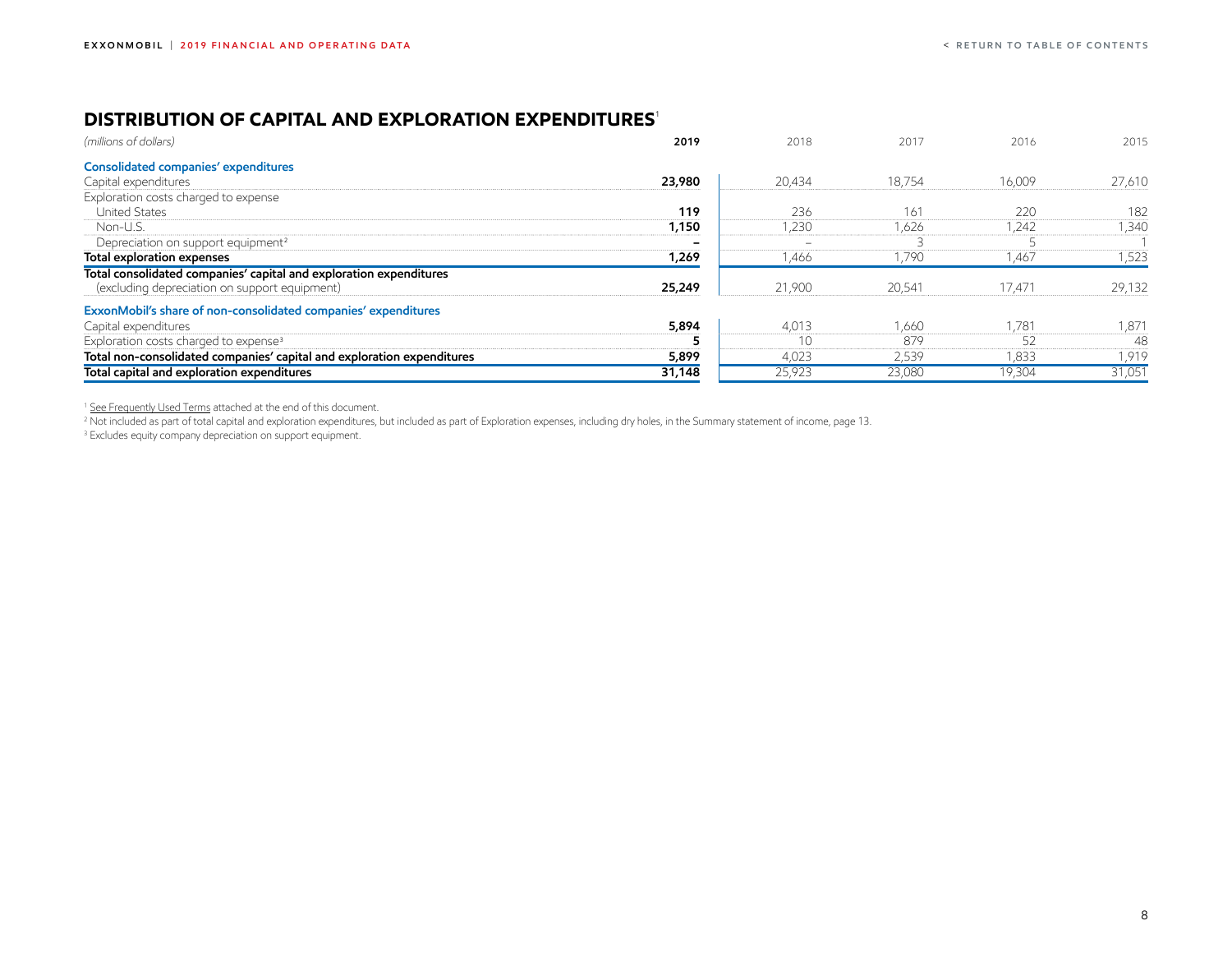## <span id="page-9-0"></span>**FUNCTIONAL EARNINGS<sup>1</sup>**

| (millions of dollars)                             |       | 2019 quarters |       |        |         |         |         |          |         |
|---------------------------------------------------|-------|---------------|-------|--------|---------|---------|---------|----------|---------|
| Earnings (U.S. GAAP)                              | First | Second        | Third | Fourth | 2019    | 2018    | 2017    | 2016     | 2015    |
| Upstream                                          |       |               |       |        |         |         |         |          |         |
| <b>United States</b>                              | 96    | 335           | 37    | 68     | 536     | 1,739   | 6,622   | (4, 151) | (1,079) |
| Non-U.S.                                          | 2,780 | 2,926         | 2,131 | 6,069  | 13,906  | 12,340  | 6,733   | 4,347    | 8,180   |
| Total                                             | 2,876 | 3,261         | 2,168 | 6,137  | 14,442  | 14,079  | 13,355  | 196      | 7,101   |
| Downstream                                        |       |               |       |        |         |         |         |          |         |
| <b>United States</b>                              | (161) | 310           | 673   | 895    | 1,717   | 2,962   | 1.948   | 1,094    | 1,901   |
| Non-U.S.                                          | (95)  | 141           | 557   | 3      | 606     | 3,048   | 3,649   | 3,107    | 4,656   |
| Total                                             | (256) | 451           | 1,230 | 898    | 2,323   | 6,010   | 5,597   | 4,201    | 6,557   |
| Chemical                                          |       |               |       |        |         |         |         |          |         |
| <b>United States</b>                              | 161   | (6)           | 53    | (2)    | 206     | 1,642   | 2,190   | 1,876    | 2,386   |
| Non-U.S.                                          | 357   | 194           | 188   | (353)  | 386     | 1,709   | 2,328   | 2,739    | 2,032   |
| Total                                             | 518   | 188           | 241   | (355)  | 592     | 3,351   | 4,518   | 4,615    | 4,418   |
| Corporate and Financing                           | (788) | (770)         | (469) | (990)  | (3,017) | (2,600) | (3,760) | (1, 172) | (1,926) |
| Net income attributable to ExxonMobil (U.S. GAAP) | 2,350 | 3,130         | 3,170 | 5,690  | 14,340  | 20,840  | 19,710  | 7,840    | 16,150  |

<sup>1</sup> Net income attributable to ExxonMobil (U.S. GAAP) corresponds to the Summary statement of income on page 13. Unless indicated, references to earnings and Upstream, Downstream, Chemical, and Corporate and Financing segment earnings are ExxonMobil's share after excluding amounts attributable to noncontrolling interests.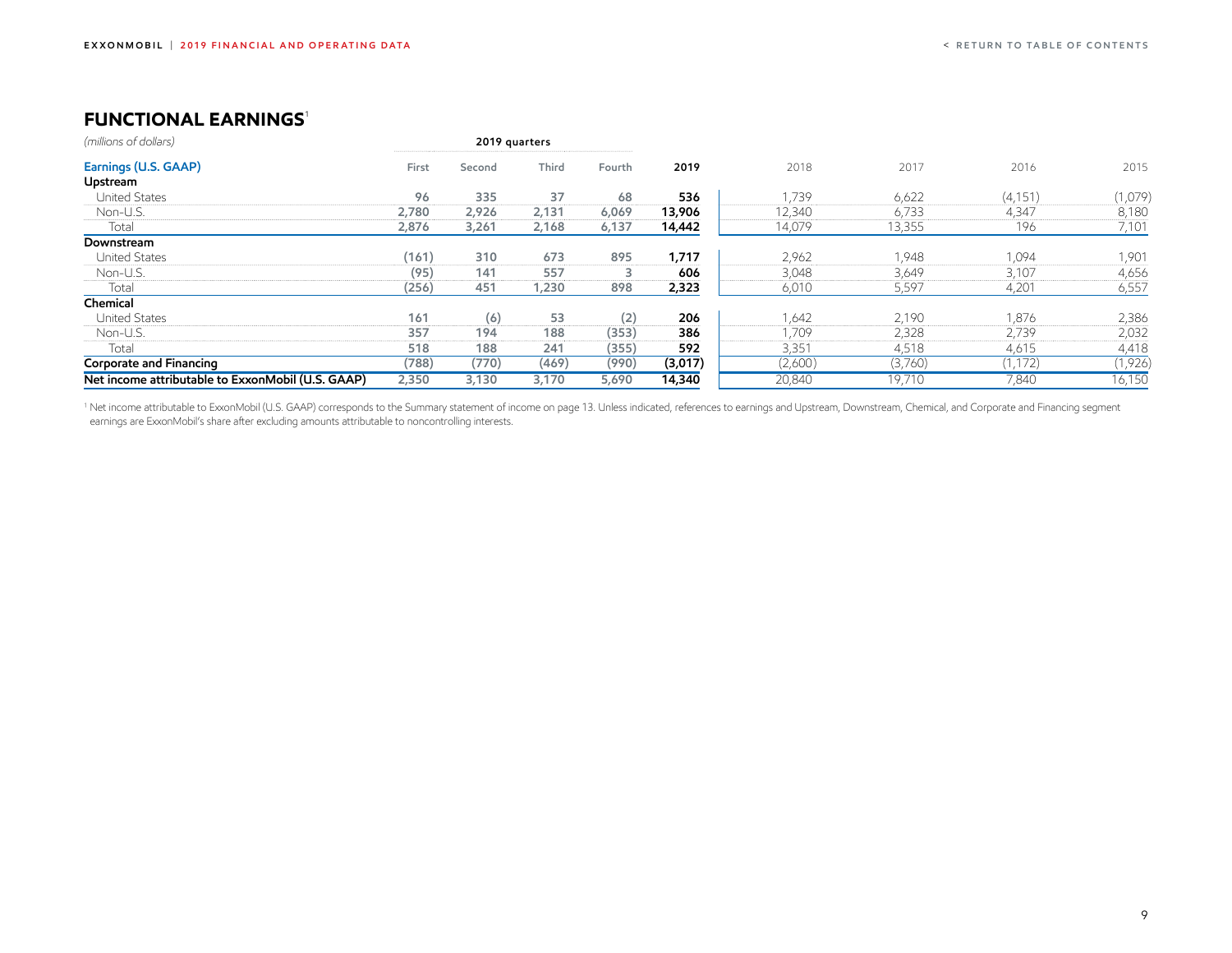## <span id="page-10-0"></span>**NET INVESTMENT IN PROPERTY, PLANT AND EQUIPMENT AT YEAR END**

| (millions of dollars) | 2019    | 2018    | 2017    | 2016    | 2015    |
|-----------------------|---------|---------|---------|---------|---------|
| Upstream              |         |         |         |         |         |
| <b>United States</b>  | 86,123  | 82,341  | 81,267  | 78,294  | 85,070  |
| Non-U.S.              | 110,644 | 112,321 | 119,024 | 117,610 | 118,752 |
| Total                 | 196,767 | 194,662 | 200,291 | 195,904 | 203,822 |
| Downstream            |         |         |         |         |         |
| <b>United States</b>  | 11,716  | 9,770   | 9,586   | 9,662   | 9,879   |
| Non-U.S.              | 12,790  | 11,678  | 12,146  | 10,926  | 11,451  |
| Total                 | 24,506  | 21,448  | 21,732  | 20,588  | 21,330  |
| Chemical              |         |         |         |         |         |
| <b>United States</b>  | 10,610  | 9,832   | 9,103   | 8,070   | 6,855   |
| Non-U.S.              | 10,650  | 10,719  | 11,014  | 9,331   | 9,392   |
| Total                 | 21,260  | 20,551  | 20,117  | 17,401  | 16,247  |
| Other                 | 10,485  | 10,440  | 10,490  | 10,331  | 10,206  |
| Total net investment  | 253,018 | 247,101 | 252,630 | 244,224 | 251,605 |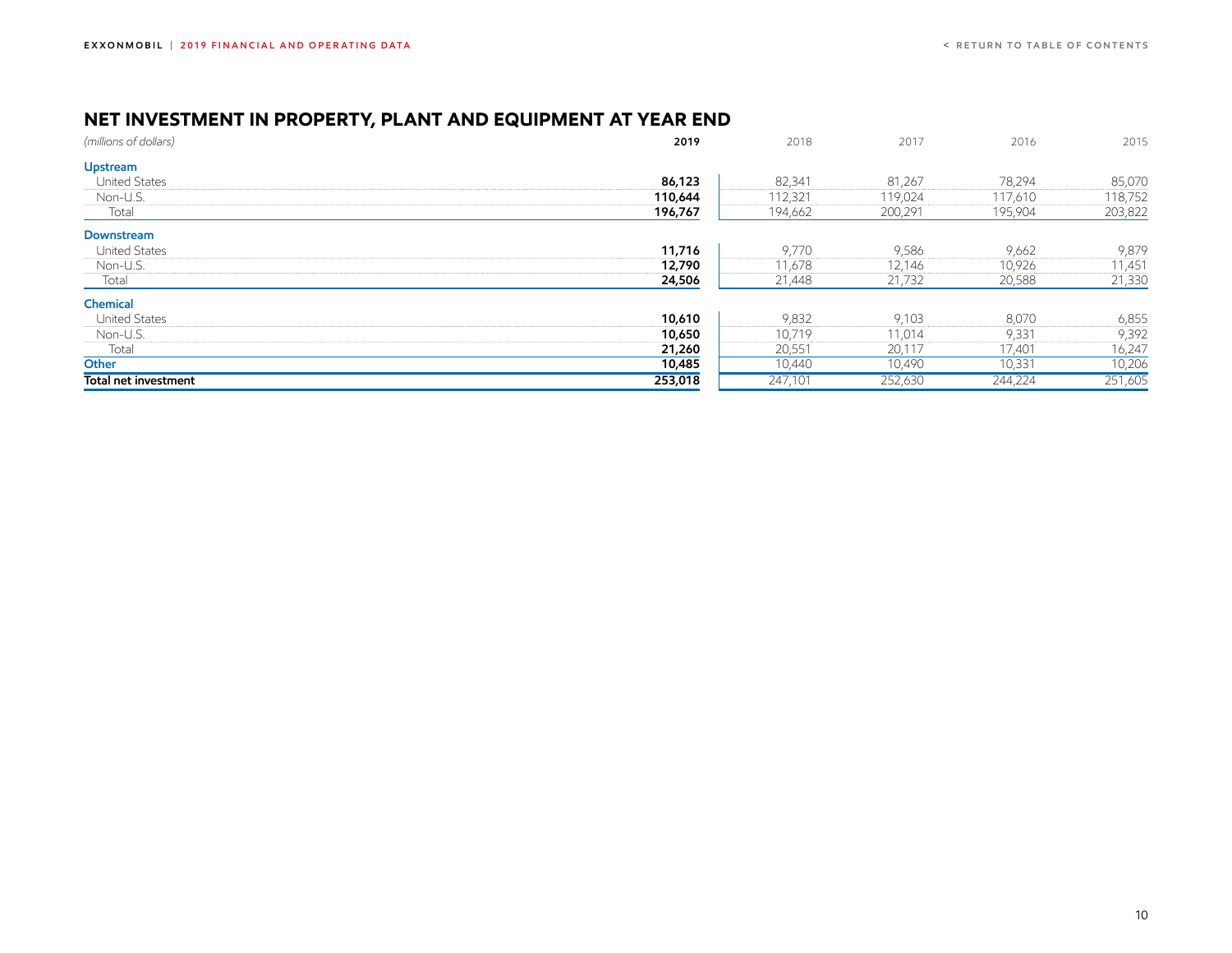## <span id="page-11-0"></span>**DEPRECIATION AND DEPLETION EXPENSES**

| (millions of dollars)                     | 2019   | 2018   | 2017   | 2016   | 2015   |
|-------------------------------------------|--------|--------|--------|--------|--------|
| Upstream                                  |        |        |        |        |        |
| <b>United States</b>                      | 6,162  | 6,024  | 6,963  | 9,626  | 5,301  |
| Non-U.S.                                  | 9,305  | 9,257  | 9,741  | 9,550  | 9,227  |
| Total                                     | 15,467 | 15,281 | 16,704 | 19,176 | 14,528 |
| Downstream                                |        |        |        |        |        |
| <b>United States</b>                      | 674    | 684    | 658    | 628    | 664    |
| Non-U.S.                                  | 832    | 890    | 883    | 889    | 1,003  |
| Total                                     | 1,506  | 1,574  | 1,541  | 1,517  | 1,667  |
| Chemical                                  |        |        |        |        |        |
| <b>United States</b>                      | 555    | 405    | 299    | 275    | 375    |
| Non-U.S.                                  | 621    | 606    | 504    | 477    | 654    |
| Total                                     | 1,176  | 1,011  | 803    | 752    | 1,029  |
| Other                                     | 849    | 879    | 845    | 863    | 824    |
| Total depreciation and depletion expenses | 18,998 | 18,745 | 19,893 | 22,308 | 18,048 |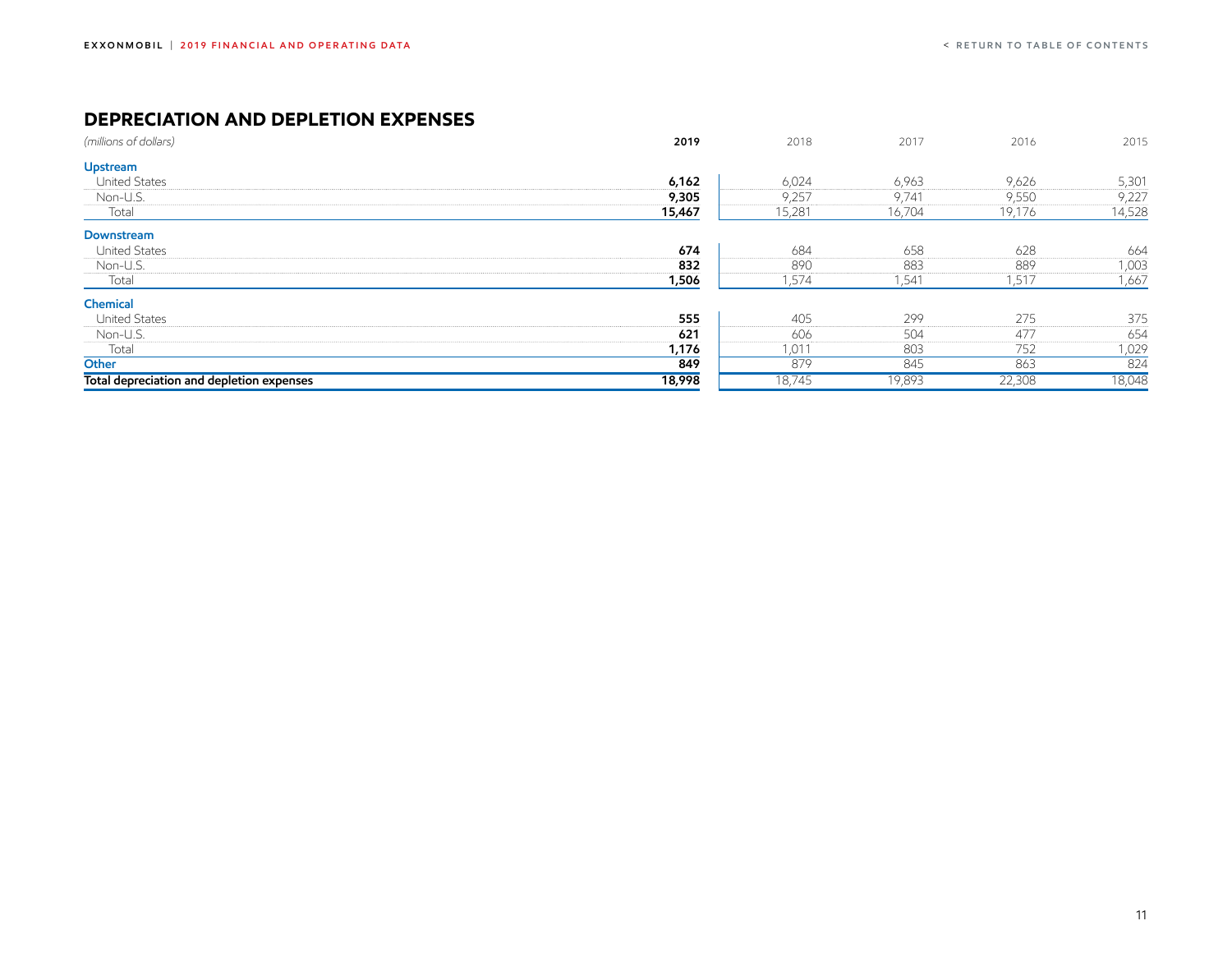## <span id="page-12-0"></span>**OPERATING COSTS**<sup>1</sup>

| (millions of dollars)                                  | 2019   | 2018   | 2017   | 2016   | 2015   |
|--------------------------------------------------------|--------|--------|--------|--------|--------|
|                                                        |        |        |        |        |        |
| Production and manufacturing expenses                  | 36,826 | 36,682 | 32,690 | 30,448 | 33,951 |
| Selling, general and administrative                    | 11,398 | 11,480 | 10,649 | 10,443 | 11,038 |
| Depreciation and depletion                             | 18,998 | 18,745 | 19,893 | 22,308 | 18,048 |
| Exploration                                            | 1,269  | ,466   | 1,790  | .467   | 523.   |
| Non-service pension and postretirement benefit expense | 1,235  | ,285   | 1,745  | 1,835  | 2,099  |
| Subtotal                                               | 69,726 | 69,658 | 66,767 | 66,501 | 66,659 |
| ExxonMobil's share of equity company expenses          | 9,088  | 9,569  | 9,016  | 7,409  | 8,309  |
| Total operating costs                                  | 78,814 | 79,227 | 75,783 | 73,910 | 74,968 |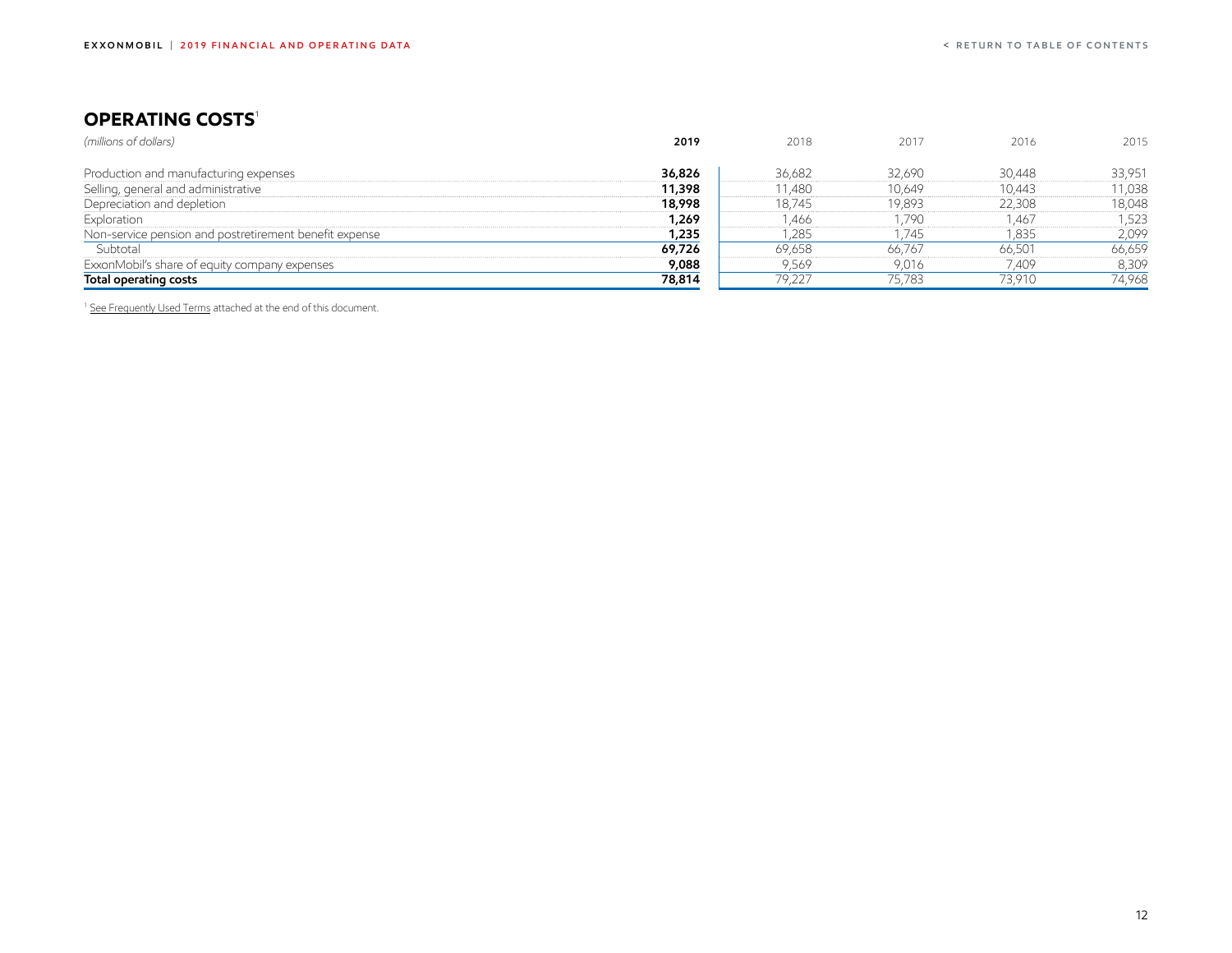## <span id="page-13-0"></span>**SUMMARY STATEMENT OF INCOME**

| (millions of dollars)                                          | 2019    | 2018    | 2017     | 2016    | 2015    |
|----------------------------------------------------------------|---------|---------|----------|---------|---------|
| Revenues and other income                                      |         |         |          |         |         |
| Sales and other operating revenue                              | 255,583 | 279,332 | 237,162  | 200,628 | 239,854 |
| Income from equity affiliates                                  | 5,441   | 7,355   | 5,380    | 4,806   | 7,644   |
| Other income                                                   | 3,914   | 3,525   | 1,821    | 2,680   | 1,750   |
| Total revenues and other income                                | 264,938 | 290,212 | 244,363  | 208,114 | 249,248 |
| <b>Costs and other deductions</b>                              |         |         |          |         |         |
| Crude oil and product purchases                                | 143,801 | 156,172 | 128,217  | 104,171 | 130,003 |
| Production and manufacturing expenses                          | 36,826  | 36,682  | 32,690   | 30,448  | 33,951  |
| Selling, general and administrative expenses                   | 11,398  | 11,480  | 10,649   | 10,443  | 11,038  |
| Depreciation and depletion                                     | 18,998  | 18,745  | 19,893   | 22,308  | 18,048  |
| Exploration expenses, including dry holes                      | 1,269   | 1,466   | 1,790    | 1,467   | 1,523   |
| Non-service pension and postretirement benefit expense         | 1,235   | 1,285   | 1,745    | 1,835   | 2,099   |
| Interest expense                                               | 830     | 766     | 601      | 453     | 311     |
| Other taxes and duties                                         | 30,525  | 32,663  | 30,104   | 29,020  | 30,309  |
| Total costs and other deductions                               | 244,882 | 259,259 | 225,689  | 200,145 | 227,282 |
| Income before income taxes                                     | 20,056  | 30,953  | 18,674   | 7,969   | 21,966  |
| Income taxes                                                   | 5,282   | 9,532   | (1, 174) | (406)   | 5,415   |
| Net income including noncontrolling interests                  | 14,774  | 21,421  | 19,848   | 8,375   | 16,551  |
| Net income attributable to noncontrolling interests            | 434     | 581     | 138      | 535     | 401     |
| Net income attributable to ExxonMobil                          | 14,340  | 20,840  | 19,710   | 7,840   | 16,150  |
| Earnings per common share (dollars)                            | 3.36    | 4.88    | 4.63     | 1.88    | 3.85    |
| <b>Earnings per common share - assuming dilution</b> (dollars) | 3.36    | 4.88    | 4.63     | 1.88    | 3.85    |

The information in the Summary statement of income (for 2017 to 2019), the Summary balance sheet (for 2018 and 2019), and the Summary statement of cash flows (for 2017 to 2019), shown on pages 13 through 15, corresponds to information in the Consolidated statement of income, the Consolidated balance sheet, and the Consolidated statement of cash flows in the financial statements of ExxonMobil's 2019 Form 10-K. See also Management's discussion of financial condition and results of operations and other information in the Financial section of the 2019 Form 10-K.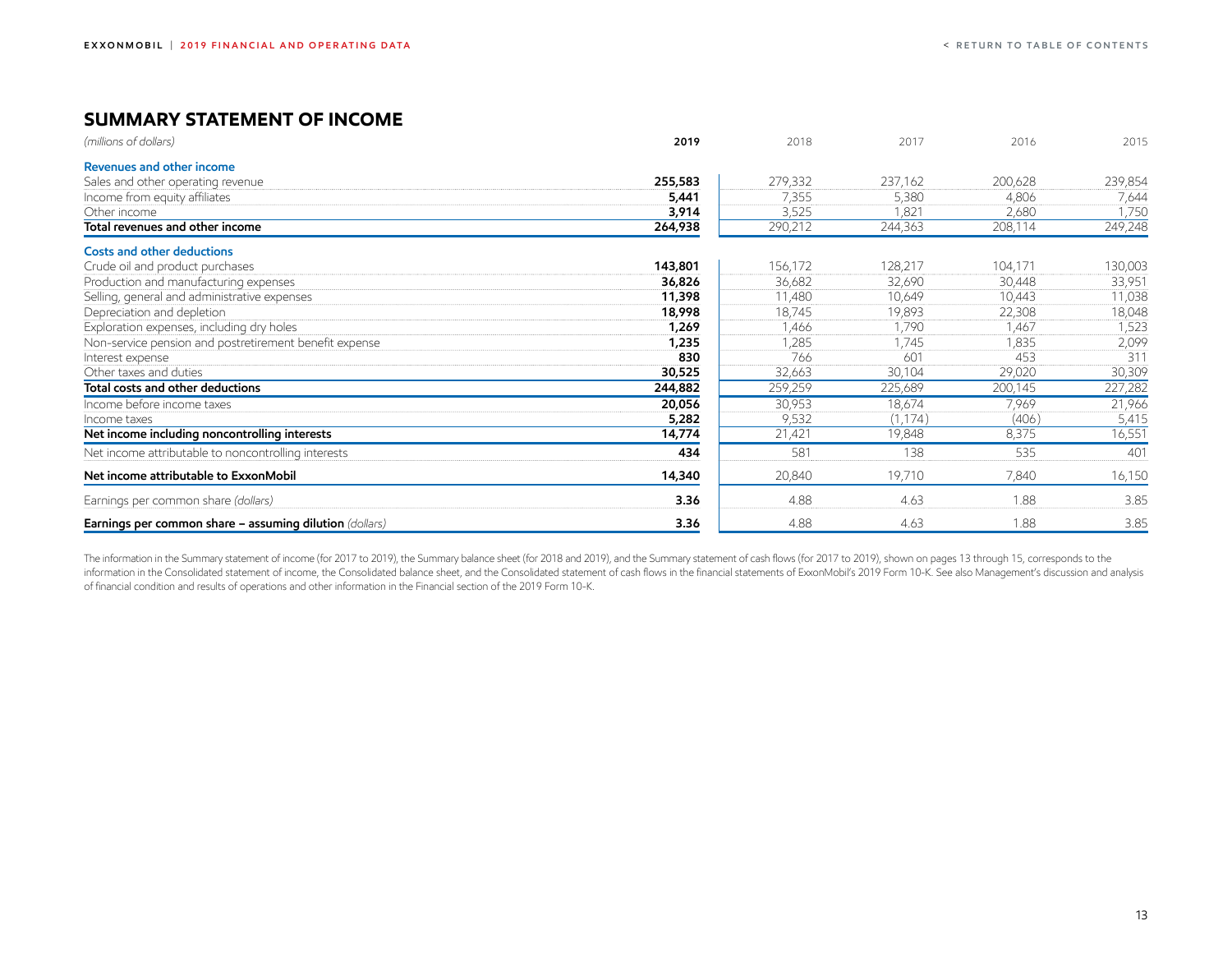## <span id="page-14-0"></span>**SUMMARY BALANCE SHEET AT YEAR END**

| (millions of dollars)                                                               | 2019       | 2018       | 2017       | 2016       | 2015       |
|-------------------------------------------------------------------------------------|------------|------------|------------|------------|------------|
| Assets                                                                              |            |            |            |            |            |
| Current assets                                                                      |            |            |            |            |            |
| Cash and cash equivalents                                                           | 3,089      | 3,042      | 3,177      | 3,657      | 3,705      |
| Notes and accounts receivable, less estimated doubtful amounts                      | 26,966     | 24,701     | 25,597     | 21,394     | 19,875     |
| Inventories                                                                         |            |            |            |            |            |
| Crude oil, products and merchandise                                                 | 14,010     | 14,803     | 12,871     | 10,877     | 12,037     |
| Materials and supplies                                                              | 4,518      | 4,155      | 4,121      | 4,203      | 4,208      |
| Other current assets                                                                | 1,469      | 1,272      | 1,368      | 1,285      | 2,798      |
| Total current assets                                                                | 50,052     | 47,973     | 47,134     | 41,416     | 42,623     |
| Investments, advances and long-term receivables                                     | 43,164     | 40,790     | 39,160     | 35,102     | 34,245     |
| Property, plant and equipment, at cost, less accumulated depreciation and depletion | 253,018    | 247,101    | 252,630    | 244,224    | 251,605    |
| Other assets, including intangibles, net                                            | 16,363     | 10,332     | 9,767      | 9,572      | 8,285      |
| <b>Total assets</b>                                                                 | 362,597    | 346,196    | 348,691    | 330,314    | 336,758    |
| <b>Liabilities</b>                                                                  |            |            |            |            |            |
| Current liabilities                                                                 |            |            |            |            |            |
| Notes and loans payable                                                             | 20,578     | 17,258     | 17,930     | 13,830     | 18,762     |
| Accounts payable and accrued liabilities                                            | 41,831     | 37,268     | 36,796     | 31,193     | 32,412     |
| Income taxes payable                                                                | 1,580      | 2,612      | 3,045      | 2,615      | 2,802      |
| Total current liabilities                                                           | 63,989     | 57,138     | 57,771     | 47,638     | 53,976     |
| Long-term debt                                                                      | 26,342     | 20,538     | 24,406     | 28,932     | 19,925     |
| Postretirement benefits reserves                                                    | 22,304     | 20,272     | 21,132     | 20,680     | 22,647     |
| Deferred income tax liabilities                                                     | 25,620     | 27,244     | 26,893     | 34,041     | 36,818     |
| Long-term obligations to equity companies                                           | 3,988      | 4,382      | 4,774      | 5,124      | 5,417      |
| Other long-term obligations                                                         | 21,416     | 18,094     | 19,215     | 20,069     | 21,165     |
| <b>Total liabilities</b>                                                            | 163,659    | 147,668    | 154,191    | 156,484    | 159,948    |
| Commitments and contingencies <sup>1</sup>                                          |            |            |            |            |            |
| <b>Equity</b>                                                                       |            |            |            |            |            |
| Common stock without par value                                                      | 15,637     | 15,258     | 14,656     | 12,157     | 11,612     |
| Earnings reinvested                                                                 | 421,341    | 421,653    | 414,540    | 407,831    | 412,444    |
| Accumulated other comprehensive income                                              | (19, 493)  | (19, 564)  | (16, 262)  | (22, 239)  | (23, 511)  |
| Common stock held in treasury                                                       | (225, 835) | (225, 553) | (225, 246) | (230, 424) | (229, 734) |
| ExxonMobil share of equity                                                          | 191,650    | 191,794    | 187,688    | 167,325    | 170,811    |
| Noncontrolling interests                                                            | 7,288      | 6,734      | 6,812      | 6,505      | 5,999      |
| <b>Total equity</b>                                                                 | 198,938    | 198,528    | 194,500    | 173,830    | 176,810    |
| <b>Total liabilities and equity</b>                                                 | 362,597    | 346,196    | 348,691    | 330,314    | 336,758    |

<sup>1</sup> For more information, please refer to Note 16 in the Financial section of ExxonMobil's 2019 Form 10-K.

The information in the Summary statement of income (for 2017 to 2019), the Summary balance sheet (for 2018 and 2019), and the Summary statement of cash flows (for 2017 to 2019), shown on pages 13 through 15, corresponds to information in the Consolidated statement of income, the Consolidated balance sheet, and the Consolidated statement of cash flows in the financial statements of ExxonMobil's 2019 Form 10-K. See also Management's discussion financial condition and results of operations and other information in the Financial section of the 2019 Form 10-K.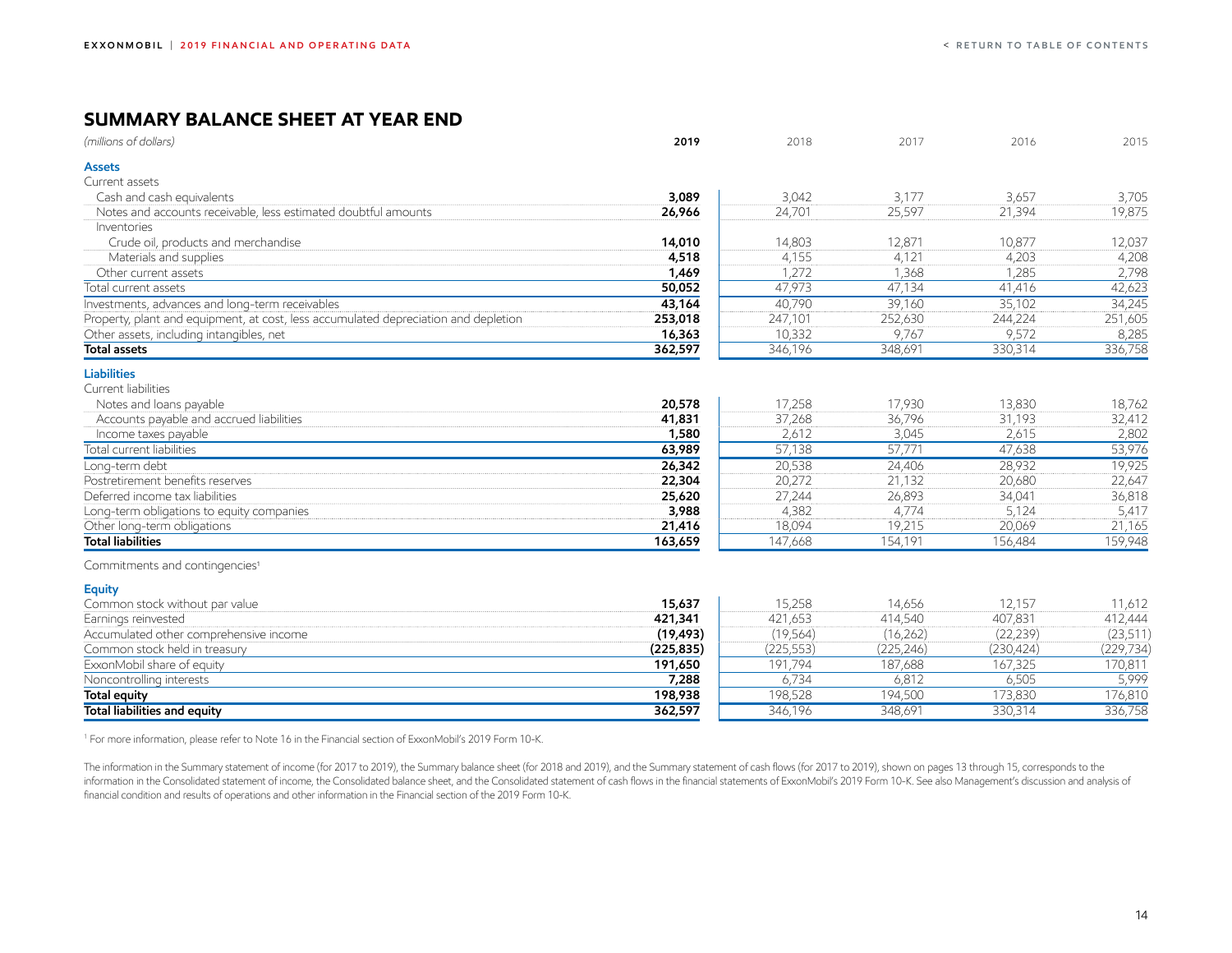## <span id="page-15-0"></span>**SUMMARY STATEMENT OF CASH FLOWS**

| Cash flows from operating activities<br>Net income including noncontrolling interests<br>14,774<br>21,421<br>19,848<br>8,375<br>16,551<br>Adjustments for noncash transactions<br>19,893<br>Depreciation and depletion<br>18,998<br>18,745<br>22,308<br>18,048<br>Deferred income tax charges/(credits)<br>(944)<br>(60)<br>(8,577)<br>(4,386)<br>(329)<br>Postretirement benefits expense in excess of/(less than) net payments<br>109<br>1,070<br>1,135<br>2,153<br>(68)<br>(19)<br>(380)<br>Other long-term obligation provisions in excess of/(less than) payments<br>(610)<br>(3,038)<br>Dividends received greater than/(less than) equity in current earnings of equity companies<br>(691)<br>(936)<br>(1,684)<br>131<br>(579)<br>Changes in operational working capital, excluding cash and debt<br>Reduction/(increase) - Notes and accounts receivable<br>(545)<br>(3,954)<br>(2,090)<br>(2,640)<br>4,692<br>(3,107)<br>(388)<br>- Inventories<br>(1,682)<br>72<br>- Other current assets<br>(234)<br>(25)<br>(117)<br>171<br>45<br>915<br>Increase/(reduction) - Accounts and other payables<br>3,725<br>2,321<br>5,104<br>(1,993)<br>(334)<br>(1,682)<br>(1,710)<br>Net (gain) on asset sales<br>All other items - net<br>1,540<br>(61)<br>(771)<br>(214)<br>Net cash provided by operating activities<br>29,716<br>36,014<br>30,066<br>22,082<br>30,344<br>Cash flows from investing activities<br>Additions to property, plant and equipment<br>(24, 361)<br>(19, 574)<br>(15,402)<br>(16, 163)<br>Proceeds associated with sales of subsidiaries, property, plant and equipment,<br>and sales and returns of investments<br>4,123<br>3,103<br>4,275<br>3,692<br>2,389<br>Decrease/(increase) in restricted cash and cash equivalents<br>42<br>$\equiv$<br>(607)<br>Additional investments and advances<br>(1,981)<br>(5,507)<br>(3,905)<br>(1, 417)<br>1,490<br>986<br>902<br>842<br>Other investing activities including collection of advances<br>2,076<br>(23,084)<br>(15,730)<br>(12,403)<br>(23, 824)<br>Net cash used in investing activities<br>(16, 446)<br>Cash flows from financing activities<br>Additions to long-term debt<br>7,052<br>60<br>12,066<br>8,028<br>46<br>Reductions in long-term debt<br>(1)<br>$\equiv$<br>Additions to short-term debt<br>1,735<br>$\equiv$<br>$\sim$<br>$\sim$<br>Reductions in short-term debt<br>(4,752)<br>(5,024)<br>(314)<br>(506)<br>(4,043)<br>5,654<br>(219)<br>2,181<br>Additions/(reductions) in commercial paper, and debt with three months or less maturity<br>(7, 459)<br>1,759<br>(13,798)<br>(13,001)<br>(12, 453)<br>(12,090)<br>Cash dividends to ExxonMobil shareholders<br>(14, 652)<br>Cash dividends to noncontrolling interests<br>(184)<br>(192)<br>(243)<br>(162)<br>(150)<br>Changes in noncontrolling interests<br>158<br>146<br>$\sim$<br>$\sim$<br>$\overline{2}$<br>Tax benefits related to stock-based awards<br>(4,039)<br>(594)<br>(626)<br>(747)<br>(977)<br>Common stock acquired<br>Common stock sold<br>6 | (millions of dollars)                 | 2019    | 2018      | 2017      | 2016    | 2015      |
|------------------------------------------------------------------------------------------------------------------------------------------------------------------------------------------------------------------------------------------------------------------------------------------------------------------------------------------------------------------------------------------------------------------------------------------------------------------------------------------------------------------------------------------------------------------------------------------------------------------------------------------------------------------------------------------------------------------------------------------------------------------------------------------------------------------------------------------------------------------------------------------------------------------------------------------------------------------------------------------------------------------------------------------------------------------------------------------------------------------------------------------------------------------------------------------------------------------------------------------------------------------------------------------------------------------------------------------------------------------------------------------------------------------------------------------------------------------------------------------------------------------------------------------------------------------------------------------------------------------------------------------------------------------------------------------------------------------------------------------------------------------------------------------------------------------------------------------------------------------------------------------------------------------------------------------------------------------------------------------------------------------------------------------------------------------------------------------------------------------------------------------------------------------------------------------------------------------------------------------------------------------------------------------------------------------------------------------------------------------------------------------------------------------------------------------------------------------------------------------------------------------------------------------------------------------------------------------------------------------------------------------------------------------------------------------------------------------------------------------------------------------------------------------------------------------------------------------------------------------------------------------------------------------------------------------------------------------------------------------------------------|---------------------------------------|---------|-----------|-----------|---------|-----------|
|                                                                                                                                                                                                                                                                                                                                                                                                                                                                                                                                                                                                                                                                                                                                                                                                                                                                                                                                                                                                                                                                                                                                                                                                                                                                                                                                                                                                                                                                                                                                                                                                                                                                                                                                                                                                                                                                                                                                                                                                                                                                                                                                                                                                                                                                                                                                                                                                                                                                                                                                                                                                                                                                                                                                                                                                                                                                                                                                                                                                            |                                       |         |           |           |         |           |
|                                                                                                                                                                                                                                                                                                                                                                                                                                                                                                                                                                                                                                                                                                                                                                                                                                                                                                                                                                                                                                                                                                                                                                                                                                                                                                                                                                                                                                                                                                                                                                                                                                                                                                                                                                                                                                                                                                                                                                                                                                                                                                                                                                                                                                                                                                                                                                                                                                                                                                                                                                                                                                                                                                                                                                                                                                                                                                                                                                                                            |                                       |         |           |           |         |           |
|                                                                                                                                                                                                                                                                                                                                                                                                                                                                                                                                                                                                                                                                                                                                                                                                                                                                                                                                                                                                                                                                                                                                                                                                                                                                                                                                                                                                                                                                                                                                                                                                                                                                                                                                                                                                                                                                                                                                                                                                                                                                                                                                                                                                                                                                                                                                                                                                                                                                                                                                                                                                                                                                                                                                                                                                                                                                                                                                                                                                            |                                       |         |           |           |         |           |
|                                                                                                                                                                                                                                                                                                                                                                                                                                                                                                                                                                                                                                                                                                                                                                                                                                                                                                                                                                                                                                                                                                                                                                                                                                                                                                                                                                                                                                                                                                                                                                                                                                                                                                                                                                                                                                                                                                                                                                                                                                                                                                                                                                                                                                                                                                                                                                                                                                                                                                                                                                                                                                                                                                                                                                                                                                                                                                                                                                                                            |                                       |         |           |           |         |           |
|                                                                                                                                                                                                                                                                                                                                                                                                                                                                                                                                                                                                                                                                                                                                                                                                                                                                                                                                                                                                                                                                                                                                                                                                                                                                                                                                                                                                                                                                                                                                                                                                                                                                                                                                                                                                                                                                                                                                                                                                                                                                                                                                                                                                                                                                                                                                                                                                                                                                                                                                                                                                                                                                                                                                                                                                                                                                                                                                                                                                            |                                       |         |           |           |         | (1,832)   |
|                                                                                                                                                                                                                                                                                                                                                                                                                                                                                                                                                                                                                                                                                                                                                                                                                                                                                                                                                                                                                                                                                                                                                                                                                                                                                                                                                                                                                                                                                                                                                                                                                                                                                                                                                                                                                                                                                                                                                                                                                                                                                                                                                                                                                                                                                                                                                                                                                                                                                                                                                                                                                                                                                                                                                                                                                                                                                                                                                                                                            |                                       |         |           |           |         |           |
|                                                                                                                                                                                                                                                                                                                                                                                                                                                                                                                                                                                                                                                                                                                                                                                                                                                                                                                                                                                                                                                                                                                                                                                                                                                                                                                                                                                                                                                                                                                                                                                                                                                                                                                                                                                                                                                                                                                                                                                                                                                                                                                                                                                                                                                                                                                                                                                                                                                                                                                                                                                                                                                                                                                                                                                                                                                                                                                                                                                                            |                                       |         |           |           |         |           |
|                                                                                                                                                                                                                                                                                                                                                                                                                                                                                                                                                                                                                                                                                                                                                                                                                                                                                                                                                                                                                                                                                                                                                                                                                                                                                                                                                                                                                                                                                                                                                                                                                                                                                                                                                                                                                                                                                                                                                                                                                                                                                                                                                                                                                                                                                                                                                                                                                                                                                                                                                                                                                                                                                                                                                                                                                                                                                                                                                                                                            |                                       |         |           |           |         |           |
|                                                                                                                                                                                                                                                                                                                                                                                                                                                                                                                                                                                                                                                                                                                                                                                                                                                                                                                                                                                                                                                                                                                                                                                                                                                                                                                                                                                                                                                                                                                                                                                                                                                                                                                                                                                                                                                                                                                                                                                                                                                                                                                                                                                                                                                                                                                                                                                                                                                                                                                                                                                                                                                                                                                                                                                                                                                                                                                                                                                                            |                                       |         |           |           |         |           |
|                                                                                                                                                                                                                                                                                                                                                                                                                                                                                                                                                                                                                                                                                                                                                                                                                                                                                                                                                                                                                                                                                                                                                                                                                                                                                                                                                                                                                                                                                                                                                                                                                                                                                                                                                                                                                                                                                                                                                                                                                                                                                                                                                                                                                                                                                                                                                                                                                                                                                                                                                                                                                                                                                                                                                                                                                                                                                                                                                                                                            |                                       |         |           |           |         |           |
|                                                                                                                                                                                                                                                                                                                                                                                                                                                                                                                                                                                                                                                                                                                                                                                                                                                                                                                                                                                                                                                                                                                                                                                                                                                                                                                                                                                                                                                                                                                                                                                                                                                                                                                                                                                                                                                                                                                                                                                                                                                                                                                                                                                                                                                                                                                                                                                                                                                                                                                                                                                                                                                                                                                                                                                                                                                                                                                                                                                                            |                                       |         |           |           |         | (379)     |
|                                                                                                                                                                                                                                                                                                                                                                                                                                                                                                                                                                                                                                                                                                                                                                                                                                                                                                                                                                                                                                                                                                                                                                                                                                                                                                                                                                                                                                                                                                                                                                                                                                                                                                                                                                                                                                                                                                                                                                                                                                                                                                                                                                                                                                                                                                                                                                                                                                                                                                                                                                                                                                                                                                                                                                                                                                                                                                                                                                                                            |                                       |         |           |           |         |           |
|                                                                                                                                                                                                                                                                                                                                                                                                                                                                                                                                                                                                                                                                                                                                                                                                                                                                                                                                                                                                                                                                                                                                                                                                                                                                                                                                                                                                                                                                                                                                                                                                                                                                                                                                                                                                                                                                                                                                                                                                                                                                                                                                                                                                                                                                                                                                                                                                                                                                                                                                                                                                                                                                                                                                                                                                                                                                                                                                                                                                            |                                       |         |           |           |         | (7, 471)  |
|                                                                                                                                                                                                                                                                                                                                                                                                                                                                                                                                                                                                                                                                                                                                                                                                                                                                                                                                                                                                                                                                                                                                                                                                                                                                                                                                                                                                                                                                                                                                                                                                                                                                                                                                                                                                                                                                                                                                                                                                                                                                                                                                                                                                                                                                                                                                                                                                                                                                                                                                                                                                                                                                                                                                                                                                                                                                                                                                                                                                            |                                       |         |           |           |         | (226)     |
|                                                                                                                                                                                                                                                                                                                                                                                                                                                                                                                                                                                                                                                                                                                                                                                                                                                                                                                                                                                                                                                                                                                                                                                                                                                                                                                                                                                                                                                                                                                                                                                                                                                                                                                                                                                                                                                                                                                                                                                                                                                                                                                                                                                                                                                                                                                                                                                                                                                                                                                                                                                                                                                                                                                                                                                                                                                                                                                                                                                                            |                                       |         |           |           |         | (166)     |
|                                                                                                                                                                                                                                                                                                                                                                                                                                                                                                                                                                                                                                                                                                                                                                                                                                                                                                                                                                                                                                                                                                                                                                                                                                                                                                                                                                                                                                                                                                                                                                                                                                                                                                                                                                                                                                                                                                                                                                                                                                                                                                                                                                                                                                                                                                                                                                                                                                                                                                                                                                                                                                                                                                                                                                                                                                                                                                                                                                                                            |                                       |         |           |           |         |           |
|                                                                                                                                                                                                                                                                                                                                                                                                                                                                                                                                                                                                                                                                                                                                                                                                                                                                                                                                                                                                                                                                                                                                                                                                                                                                                                                                                                                                                                                                                                                                                                                                                                                                                                                                                                                                                                                                                                                                                                                                                                                                                                                                                                                                                                                                                                                                                                                                                                                                                                                                                                                                                                                                                                                                                                                                                                                                                                                                                                                                            |                                       |         |           |           |         |           |
|                                                                                                                                                                                                                                                                                                                                                                                                                                                                                                                                                                                                                                                                                                                                                                                                                                                                                                                                                                                                                                                                                                                                                                                                                                                                                                                                                                                                                                                                                                                                                                                                                                                                                                                                                                                                                                                                                                                                                                                                                                                                                                                                                                                                                                                                                                                                                                                                                                                                                                                                                                                                                                                                                                                                                                                                                                                                                                                                                                                                            |                                       |         |           |           |         | (26, 490) |
|                                                                                                                                                                                                                                                                                                                                                                                                                                                                                                                                                                                                                                                                                                                                                                                                                                                                                                                                                                                                                                                                                                                                                                                                                                                                                                                                                                                                                                                                                                                                                                                                                                                                                                                                                                                                                                                                                                                                                                                                                                                                                                                                                                                                                                                                                                                                                                                                                                                                                                                                                                                                                                                                                                                                                                                                                                                                                                                                                                                                            |                                       |         |           |           |         |           |
|                                                                                                                                                                                                                                                                                                                                                                                                                                                                                                                                                                                                                                                                                                                                                                                                                                                                                                                                                                                                                                                                                                                                                                                                                                                                                                                                                                                                                                                                                                                                                                                                                                                                                                                                                                                                                                                                                                                                                                                                                                                                                                                                                                                                                                                                                                                                                                                                                                                                                                                                                                                                                                                                                                                                                                                                                                                                                                                                                                                                            |                                       |         |           |           |         |           |
|                                                                                                                                                                                                                                                                                                                                                                                                                                                                                                                                                                                                                                                                                                                                                                                                                                                                                                                                                                                                                                                                                                                                                                                                                                                                                                                                                                                                                                                                                                                                                                                                                                                                                                                                                                                                                                                                                                                                                                                                                                                                                                                                                                                                                                                                                                                                                                                                                                                                                                                                                                                                                                                                                                                                                                                                                                                                                                                                                                                                            |                                       |         |           |           |         |           |
|                                                                                                                                                                                                                                                                                                                                                                                                                                                                                                                                                                                                                                                                                                                                                                                                                                                                                                                                                                                                                                                                                                                                                                                                                                                                                                                                                                                                                                                                                                                                                                                                                                                                                                                                                                                                                                                                                                                                                                                                                                                                                                                                                                                                                                                                                                                                                                                                                                                                                                                                                                                                                                                                                                                                                                                                                                                                                                                                                                                                            |                                       |         |           |           |         |           |
|                                                                                                                                                                                                                                                                                                                                                                                                                                                                                                                                                                                                                                                                                                                                                                                                                                                                                                                                                                                                                                                                                                                                                                                                                                                                                                                                                                                                                                                                                                                                                                                                                                                                                                                                                                                                                                                                                                                                                                                                                                                                                                                                                                                                                                                                                                                                                                                                                                                                                                                                                                                                                                                                                                                                                                                                                                                                                                                                                                                                            |                                       |         |           |           |         |           |
|                                                                                                                                                                                                                                                                                                                                                                                                                                                                                                                                                                                                                                                                                                                                                                                                                                                                                                                                                                                                                                                                                                                                                                                                                                                                                                                                                                                                                                                                                                                                                                                                                                                                                                                                                                                                                                                                                                                                                                                                                                                                                                                                                                                                                                                                                                                                                                                                                                                                                                                                                                                                                                                                                                                                                                                                                                                                                                                                                                                                            |                                       |         |           |           |         |           |
|                                                                                                                                                                                                                                                                                                                                                                                                                                                                                                                                                                                                                                                                                                                                                                                                                                                                                                                                                                                                                                                                                                                                                                                                                                                                                                                                                                                                                                                                                                                                                                                                                                                                                                                                                                                                                                                                                                                                                                                                                                                                                                                                                                                                                                                                                                                                                                                                                                                                                                                                                                                                                                                                                                                                                                                                                                                                                                                                                                                                            |                                       |         |           |           |         |           |
|                                                                                                                                                                                                                                                                                                                                                                                                                                                                                                                                                                                                                                                                                                                                                                                                                                                                                                                                                                                                                                                                                                                                                                                                                                                                                                                                                                                                                                                                                                                                                                                                                                                                                                                                                                                                                                                                                                                                                                                                                                                                                                                                                                                                                                                                                                                                                                                                                                                                                                                                                                                                                                                                                                                                                                                                                                                                                                                                                                                                            |                                       |         |           |           |         |           |
|                                                                                                                                                                                                                                                                                                                                                                                                                                                                                                                                                                                                                                                                                                                                                                                                                                                                                                                                                                                                                                                                                                                                                                                                                                                                                                                                                                                                                                                                                                                                                                                                                                                                                                                                                                                                                                                                                                                                                                                                                                                                                                                                                                                                                                                                                                                                                                                                                                                                                                                                                                                                                                                                                                                                                                                                                                                                                                                                                                                                            |                                       |         |           |           |         | (26)      |
|                                                                                                                                                                                                                                                                                                                                                                                                                                                                                                                                                                                                                                                                                                                                                                                                                                                                                                                                                                                                                                                                                                                                                                                                                                                                                                                                                                                                                                                                                                                                                                                                                                                                                                                                                                                                                                                                                                                                                                                                                                                                                                                                                                                                                                                                                                                                                                                                                                                                                                                                                                                                                                                                                                                                                                                                                                                                                                                                                                                                            |                                       |         |           |           |         |           |
|                                                                                                                                                                                                                                                                                                                                                                                                                                                                                                                                                                                                                                                                                                                                                                                                                                                                                                                                                                                                                                                                                                                                                                                                                                                                                                                                                                                                                                                                                                                                                                                                                                                                                                                                                                                                                                                                                                                                                                                                                                                                                                                                                                                                                                                                                                                                                                                                                                                                                                                                                                                                                                                                                                                                                                                                                                                                                                                                                                                                            |                                       |         |           |           |         |           |
|                                                                                                                                                                                                                                                                                                                                                                                                                                                                                                                                                                                                                                                                                                                                                                                                                                                                                                                                                                                                                                                                                                                                                                                                                                                                                                                                                                                                                                                                                                                                                                                                                                                                                                                                                                                                                                                                                                                                                                                                                                                                                                                                                                                                                                                                                                                                                                                                                                                                                                                                                                                                                                                                                                                                                                                                                                                                                                                                                                                                            |                                       |         |           |           |         |           |
|                                                                                                                                                                                                                                                                                                                                                                                                                                                                                                                                                                                                                                                                                                                                                                                                                                                                                                                                                                                                                                                                                                                                                                                                                                                                                                                                                                                                                                                                                                                                                                                                                                                                                                                                                                                                                                                                                                                                                                                                                                                                                                                                                                                                                                                                                                                                                                                                                                                                                                                                                                                                                                                                                                                                                                                                                                                                                                                                                                                                            |                                       |         |           |           |         |           |
|                                                                                                                                                                                                                                                                                                                                                                                                                                                                                                                                                                                                                                                                                                                                                                                                                                                                                                                                                                                                                                                                                                                                                                                                                                                                                                                                                                                                                                                                                                                                                                                                                                                                                                                                                                                                                                                                                                                                                                                                                                                                                                                                                                                                                                                                                                                                                                                                                                                                                                                                                                                                                                                                                                                                                                                                                                                                                                                                                                                                            |                                       |         |           |           |         | (170)     |
|                                                                                                                                                                                                                                                                                                                                                                                                                                                                                                                                                                                                                                                                                                                                                                                                                                                                                                                                                                                                                                                                                                                                                                                                                                                                                                                                                                                                                                                                                                                                                                                                                                                                                                                                                                                                                                                                                                                                                                                                                                                                                                                                                                                                                                                                                                                                                                                                                                                                                                                                                                                                                                                                                                                                                                                                                                                                                                                                                                                                            |                                       |         |           |           |         |           |
|                                                                                                                                                                                                                                                                                                                                                                                                                                                                                                                                                                                                                                                                                                                                                                                                                                                                                                                                                                                                                                                                                                                                                                                                                                                                                                                                                                                                                                                                                                                                                                                                                                                                                                                                                                                                                                                                                                                                                                                                                                                                                                                                                                                                                                                                                                                                                                                                                                                                                                                                                                                                                                                                                                                                                                                                                                                                                                                                                                                                            |                                       |         |           |           |         |           |
|                                                                                                                                                                                                                                                                                                                                                                                                                                                                                                                                                                                                                                                                                                                                                                                                                                                                                                                                                                                                                                                                                                                                                                                                                                                                                                                                                                                                                                                                                                                                                                                                                                                                                                                                                                                                                                                                                                                                                                                                                                                                                                                                                                                                                                                                                                                                                                                                                                                                                                                                                                                                                                                                                                                                                                                                                                                                                                                                                                                                            |                                       |         |           |           |         |           |
|                                                                                                                                                                                                                                                                                                                                                                                                                                                                                                                                                                                                                                                                                                                                                                                                                                                                                                                                                                                                                                                                                                                                                                                                                                                                                                                                                                                                                                                                                                                                                                                                                                                                                                                                                                                                                                                                                                                                                                                                                                                                                                                                                                                                                                                                                                                                                                                                                                                                                                                                                                                                                                                                                                                                                                                                                                                                                                                                                                                                            |                                       |         |           |           |         |           |
|                                                                                                                                                                                                                                                                                                                                                                                                                                                                                                                                                                                                                                                                                                                                                                                                                                                                                                                                                                                                                                                                                                                                                                                                                                                                                                                                                                                                                                                                                                                                                                                                                                                                                                                                                                                                                                                                                                                                                                                                                                                                                                                                                                                                                                                                                                                                                                                                                                                                                                                                                                                                                                                                                                                                                                                                                                                                                                                                                                                                            | Net cash used in financing activities | (6,618) | (19, 446) | (15, 130) | (9,293) | (7,037)   |
| (257)<br>(394)<br>Effects of exchange rate changes on cash<br>$\overline{33}$<br>314<br>(434)                                                                                                                                                                                                                                                                                                                                                                                                                                                                                                                                                                                                                                                                                                                                                                                                                                                                                                                                                                                                                                                                                                                                                                                                                                                                                                                                                                                                                                                                                                                                                                                                                                                                                                                                                                                                                                                                                                                                                                                                                                                                                                                                                                                                                                                                                                                                                                                                                                                                                                                                                                                                                                                                                                                                                                                                                                                                                                              |                                       |         |           |           |         |           |
| (911)<br>$\overline{47}$<br>(48)<br>Increase/(decrease) in cash and cash equivalents<br>(135)<br>(480)                                                                                                                                                                                                                                                                                                                                                                                                                                                                                                                                                                                                                                                                                                                                                                                                                                                                                                                                                                                                                                                                                                                                                                                                                                                                                                                                                                                                                                                                                                                                                                                                                                                                                                                                                                                                                                                                                                                                                                                                                                                                                                                                                                                                                                                                                                                                                                                                                                                                                                                                                                                                                                                                                                                                                                                                                                                                                                     |                                       |         |           |           |         |           |
| 3,177<br>3,657<br>Cash and cash equivalents at beginning of year<br>3,042<br>3,705<br>4,616                                                                                                                                                                                                                                                                                                                                                                                                                                                                                                                                                                                                                                                                                                                                                                                                                                                                                                                                                                                                                                                                                                                                                                                                                                                                                                                                                                                                                                                                                                                                                                                                                                                                                                                                                                                                                                                                                                                                                                                                                                                                                                                                                                                                                                                                                                                                                                                                                                                                                                                                                                                                                                                                                                                                                                                                                                                                                                                |                                       |         |           |           |         |           |
| 3,705<br>3,089<br>3,042<br>3,177<br>3,657<br>Cash and cash equivalents at end of year                                                                                                                                                                                                                                                                                                                                                                                                                                                                                                                                                                                                                                                                                                                                                                                                                                                                                                                                                                                                                                                                                                                                                                                                                                                                                                                                                                                                                                                                                                                                                                                                                                                                                                                                                                                                                                                                                                                                                                                                                                                                                                                                                                                                                                                                                                                                                                                                                                                                                                                                                                                                                                                                                                                                                                                                                                                                                                                      |                                       |         |           |           |         |           |

The information in the Summary statement of income (for 2017 to 2019), the Summary balance sheet (for 2018 and 2019), and the Summary statement of cash flows (for 2017 to 2019), shown on pages 13 through 15, corresponds to information in the Consolidated statement of income, the Consolidated balance sheet, and the Consolidated statement of cash flows in the financial statements of ExxonMobil's 2019 Form 10-K. See also Management's discussion financial condition and results of operations and other information in the Financial section of the 2019 Form 10-K.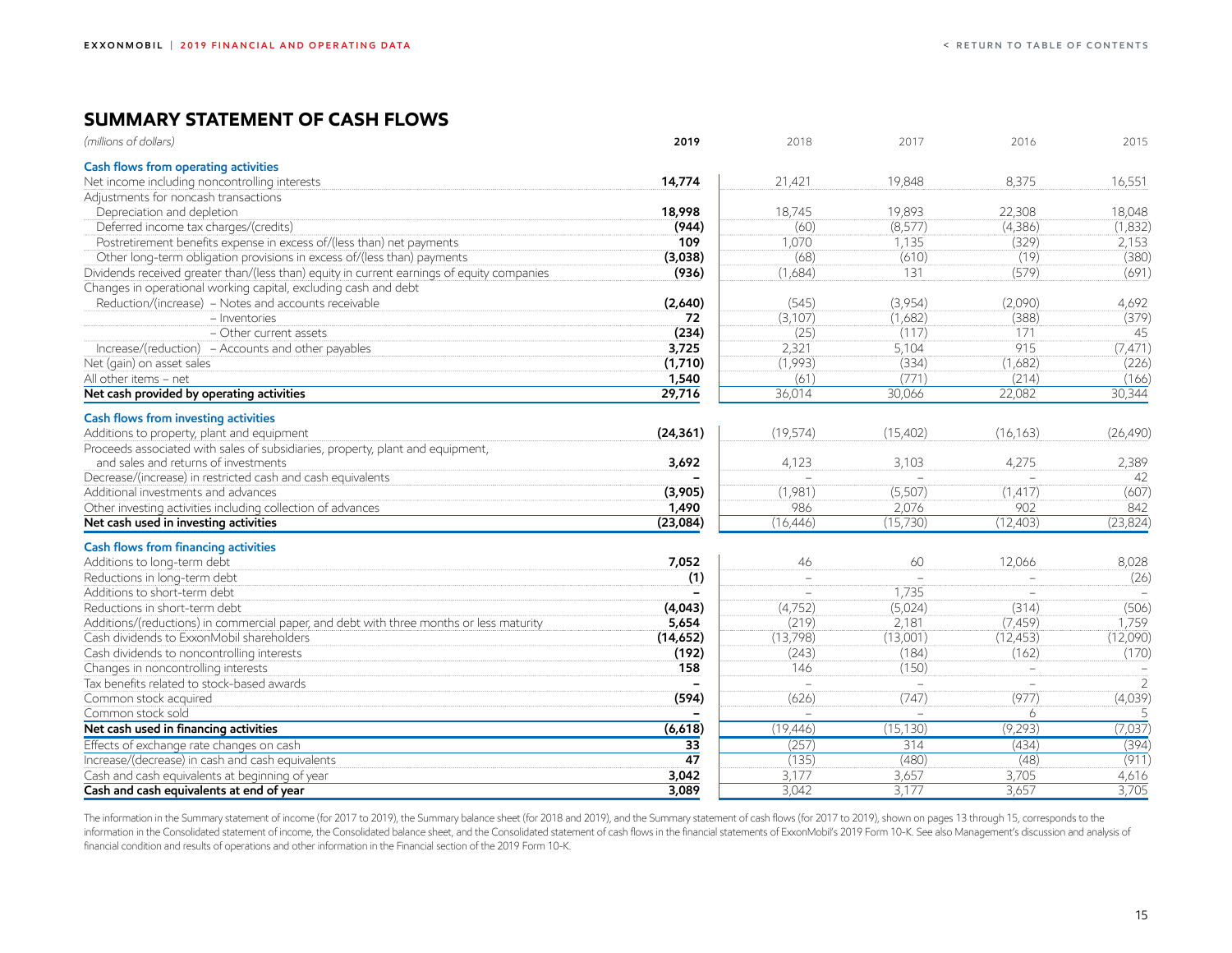## <span id="page-16-0"></span>**OIL AND GAS EXPLORATION AND PRODUCTION EARNINGS**

The revenue, cost, and earnings data are shown both on a total dollar and a unit basis, and are inclusive of non-consolidated and Canadian oil sands operations.

|                                          |               | Total revenues and costs, including non-consolidated interests and oil sands |                          |                          |        |            |        | Revenues and costs per unit of sales or production <sup>1</sup> |                  |                                                       |           |
|------------------------------------------|---------------|------------------------------------------------------------------------------|--------------------------|--------------------------|--------|------------|--------|-----------------------------------------------------------------|------------------|-------------------------------------------------------|-----------|
|                                          | United        | Canada/<br>Other                                                             |                          |                          |        | Australia/ |        | United                                                          | Canada/<br>Other | Outside                                               |           |
|                                          | <b>States</b> | Americas                                                                     | Europe                   | Africa                   | Asia   | Oceania    | Total  | States                                                          | Americas         | Americas                                              | Worldwide |
| 2019                                     |               |                                                                              |                          | (millions of dollars)    |        |            |        |                                                                 |                  | (dollars per unit of sales)                           |           |
| Revenue                                  |               |                                                                              |                          |                          |        |            |        |                                                                 |                  |                                                       |           |
| Liquids                                  | 11,245        | 7,296                                                                        | 2,226                    | 8,690                    | 16,246 | 748        | 46,451 | 47.67                                                           | 43.08            | 60.29                                                 | 53.51     |
| Natural gas                              | 1,563         | 135                                                                          | 2,514                    | 4                        | 5,853  | 3,012      | 13,081 | 1.54                                                            | 1.44             | 4.90                                                  | 3.82      |
|                                          |               |                                                                              |                          |                          |        |            |        |                                                                 |                  | (dollars per barrel of net oil-equivalent production) |           |
| Total revenue                            | 12,808        | 7,431                                                                        | 4,740                    | 8,694                    | 22,099 | 3,760      | 59,532 | 31.65                                                           | 39.85            | 46.16                                                 | 41.27     |
| Less costs:                              |               |                                                                              |                          |                          |        |            |        |                                                                 |                  |                                                       |           |
| Production costs, excluding taxes        | 5,292         | 4,366                                                                        | 1,766                    | 2,393                    | 2,152  | 637        | 16,606 | 13.08                                                           | 23.41            | 8.16                                                  | 11.51     |
| Depreciation and depletion               | 6,295         | 1,975                                                                        | 832                      | 3,019                    | 2,792  | 703        | 15,616 | 15.56                                                           | 10.59            | 8.63                                                  | 10.83     |
| Exploration expenses                     | 121           | 498                                                                          | 122                      | 234                      | 119    | 180        | 1,274  | 0.30                                                            | 2.67             | 0.77                                                  | 0.88      |
| Taxes other than income                  | 1,031         | 122                                                                          | 188                      | 682                      | 4,816  | 250        | 7,089  | 2.54                                                            | 0.66             | 6.97                                                  | 4.92      |
| Related income tax                       | (29)          | (423)                                                                        | 160                      | 1,187                    | 6,513  | 599        | 8,007  | (0.07)                                                          | (2.27)           | 9.94                                                  | 5.55      |
| Results of producing activities          | 98            | 893                                                                          | 1,672                    | 1,179                    | 5,707  | 1,391      | 10,940 | 0.24                                                            | 4.79             | 11.69                                                 | 7.58      |
| Other earnings <sup>2</sup>              | 439           | (270)                                                                        | 3,083                    | (46)                     | 296    | -1         | 3,503  | 1.09                                                            | (1.45)           | 3.91                                                  | 2.43      |
| Total earnings, excluding power and coal | 537           | 623                                                                          | 4,755                    | 1,133                    | 6,003  | 1,392      | 14,443 | 1.33                                                            | 3.34             | 15.60                                                 | 10.01     |
| Power and coal                           | (1)           |                                                                              |                          |                          |        |            | (1)    |                                                                 |                  |                                                       |           |
| <b>Total earnings</b>                    | 536           | 623                                                                          | 4,755                    | 1,133                    | 6,003  | 1,392      | 14,442 | 1.32                                                            | 3.34             | 15.60                                                 | 10.01     |
|                                          |               |                                                                              |                          |                          |        |            |        |                                                                 |                  | Unit earnings excluding NCI volumes <sup>3</sup>      | 10.33     |
| 2018                                     |               |                                                                              |                          | (millions of dollars)    |        |            |        |                                                                 |                  | (dollars per unit of sales)                           |           |
| Revenue                                  |               |                                                                              |                          |                          |        |            |        |                                                                 |                  |                                                       |           |
| Liquids                                  | 11,058        | 5,985                                                                        | 2,993                    | 9,971                    | 16,753 | 1,039      | 47,799 | 55.03                                                           | 37.28            | 66.24                                                 | 57.88     |
| Natural gas                              | 2,013         | 139                                                                          | 3,688                    | 9                        | 7,102  | 3,090      | 16,041 | 2.14                                                            | 1.68             | 5.76                                                  | 4.67      |
|                                          |               |                                                                              |                          |                          |        |            |        |                                                                 |                  | (dollars per barrel of net oil-equivalent production) |           |
| Total revenue                            | 13,071        | 6,124                                                                        | 6,681                    | 9,980                    | 23,855 | 4,129      | 63,840 | 36.52                                                           | 35.37            | 51.43                                                 | 45.63     |
| Less costs:                              |               |                                                                              |                          |                          |        |            |        |                                                                 |                  |                                                       |           |
| Production costs, excluding taxes        | 4,450         | 4,211                                                                        | 2,093                    | 2,459                    | 1,910  | 680        | 15,803 | 12.43                                                           | 24.32            | 8.23                                                  | 11.29     |
| Depreciation and depletion               | 6,023         | 1,803                                                                        | 837                      | 2,788                    | 2,550  | 809        | 14,810 | 16.83                                                           | 10.41            | 8.04                                                  | 10.58     |
| Exploration expenses                     | 238           | 434                                                                          | 144                      | 318                      | 214    | 128        | 1,476  | 0.67                                                            | 2.51             | 0.93                                                  | 1.05      |
| Taxes other than income                  | 986           | 133                                                                          | 189                      | 799                      | 5,259  | 335        | 7,701  | 2.75                                                            | 0.77             | 7.58                                                  | 5.52      |
| Related income tax                       | 250           | (121)                                                                        | 2,205                    | 1,765                    | 6,734  | 622        | 11,455 | 0.70                                                            | (0.70)           | 13.05                                                 | 8.19      |
| Results of producing activities          | 1,124         | (336)                                                                        | 1,213                    | 1,851                    | 7,188  | 1,555      | 12,595 | 3.14                                                            | (1.94)           | 13.60                                                 | 9.00      |
| Other earnings <sup>2</sup>              | 616           | 141                                                                          | 384                      | (44)                     | (64)   | 453        | 1,486  | 1.72                                                            | 0.81             | 0.84                                                  | 1.06      |
| Total earnings, excluding power and coal | 1.740         | (195)                                                                        | 1,597                    | 1,807                    | 7,124  | 2,008      | 14,081 | 4.86                                                            | (1.13)           | 14.44                                                 | 10.06     |
| Power and coal                           | (1)           | $\overline{\phantom{a}}$                                                     | $\overline{\phantom{a}}$ | $\overline{\phantom{a}}$ | (1)    |            | (2)    |                                                                 |                  |                                                       |           |
| <b>Total earnings</b>                    | 1.739         | (195)                                                                        | 1,597                    | 1,807                    | 7,123  | 2,008      | 14,079 | 4.86                                                            | (1.13)           | 14.44                                                 | 10.06     |

Unit earnings excluding NCI volumes<sup>3</sup> **10.37** 

1 The per-unit data are divided into two sections: (a) revenue per unit of sales from ExxonMobil's own production; and (b) operating costs and earnings per unit of net oil-equivalent production. Units for crude oil and nat barrels, while units for natural gas are thousands of cubic feet. The volumes of crude oil and natural gas liquids production and net natural gas production available for sale used in this calculation are shown on pages 21

The volumes of natural gas were converted to oil-equivalent barrels based on a conversion factor of 6,000 cubic feet per barrel.<br><sup>2</sup> Includes earnings related to transportation operations, LNG liquefaction and transportati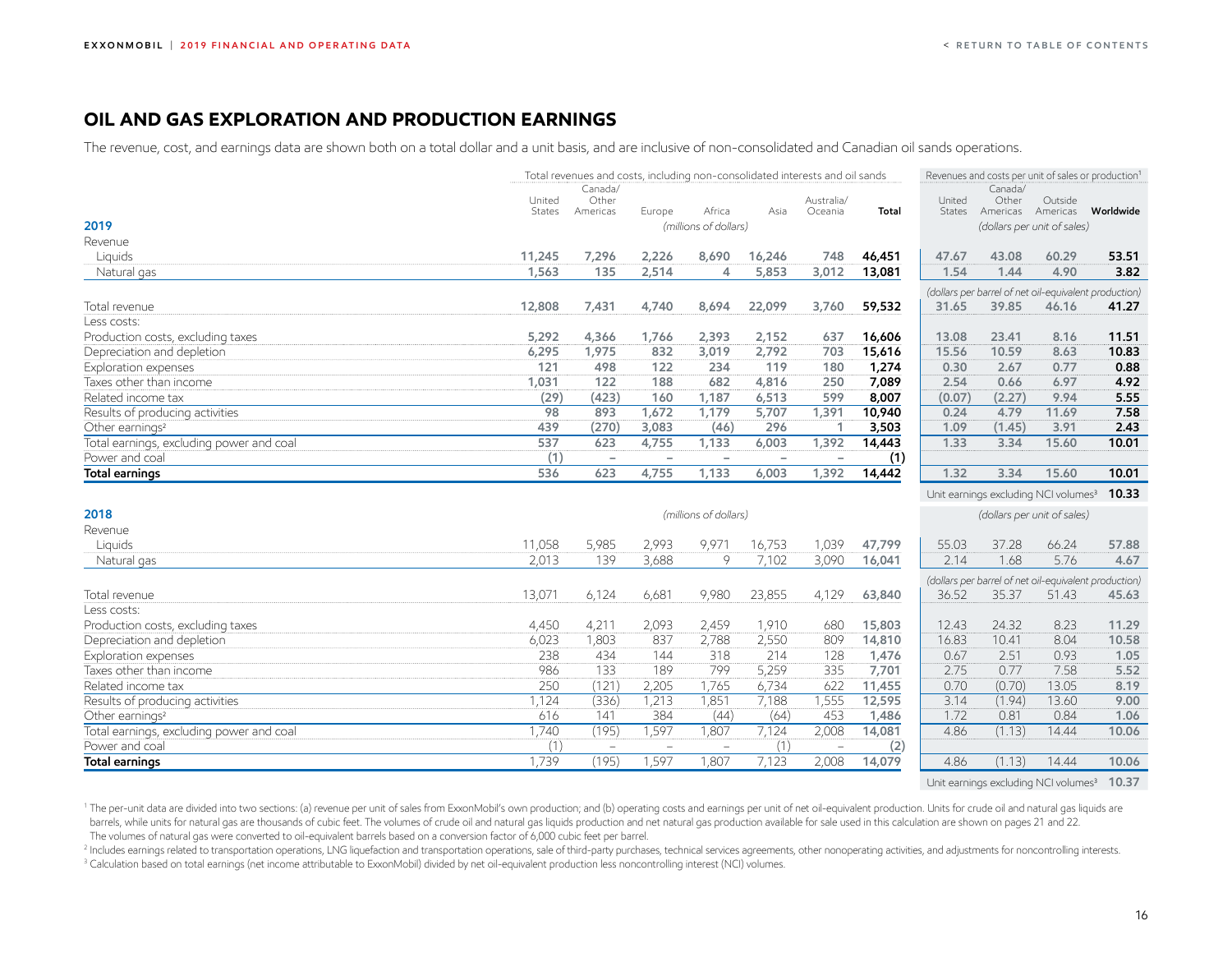#### *Oil and gas exploration and production earnings, continued*

|                                          |                         | Total revenues and costs, including non-consolidated interests and oil sands |                          |                       |        |                       |        |                  |                              | Revenues and costs per unit of sales or production <sup>1</sup> |                                                       |
|------------------------------------------|-------------------------|------------------------------------------------------------------------------|--------------------------|-----------------------|--------|-----------------------|--------|------------------|------------------------------|-----------------------------------------------------------------|-------------------------------------------------------|
|                                          | United<br><b>States</b> | Canada/<br>Other<br>Americas                                                 | Europe                   | Africa                | Asia   | Australia/<br>Oceania | Total  | United<br>States | Canada/<br>Other<br>Americas | Outside<br>Americas                                             | Worldwide                                             |
| 2017                                     |                         |                                                                              |                          | (millions of dollars) |        |                       |        |                  |                              | (dollars per unit of sales)                                     |                                                       |
| Revenue                                  |                         |                                                                              |                          |                       |        |                       |        |                  |                              |                                                                 |                                                       |
| Liquids                                  | 7,927                   | 5,211                                                                        | 3,252                    | 8,761                 | 12,784 | 918                   | 38,853 | 42.62            | 35.32                        | 50.92                                                           | 46.33                                                 |
| Natural gas                              | 2,176                   | 162                                                                          | 3,677                    | 3                     | 5,054  | 2,015                 | 13,087 | 2.03             | 2.03                         | 4.17                                                            | 3.51                                                  |
|                                          |                         |                                                                              |                          |                       |        |                       |        |                  |                              |                                                                 | (dollars per barrel of net oil-equivalent production) |
| Total revenue                            | 10,103                  | 5,373                                                                        | 6,929                    | 8,764                 | 17,838 | 2,933                 | 51,940 | 27.58            | 32.85                        | 39.44                                                           | 35.71                                                 |
| Less costs:                              |                         |                                                                              |                          |                       |        |                       |        |                  |                              |                                                                 |                                                       |
| Production costs, excluding taxes        | 4,253                   | 3,833                                                                        | 1,994                    | 2,064                 | 1,954  | 626                   | 14,724 | 11.61            | 23.44                        | 7.18                                                            | 10.12                                                 |
| Depreciation and depletion               | 7,009                   | 2,005                                                                        | 1,221                    | 2,957                 | 2,259  | 913                   | 16,364 | 19.13            | 12.26                        | 7.95                                                            | 11.25                                                 |
| Exploration expenses                     | 163                     | 647                                                                          | 107                      | 311                   | 1,372  | 82                    | 2,682  | 0.44             | 3.96                         | 2.02                                                            | 1.84                                                  |
| Taxes other than income                  | 717                     | 97                                                                           | 825                      | 559                   | 3,808  | 311                   | 6,317  | 1.97             | 0.58                         | 5.96                                                            | 4.35                                                  |
| Related income tax                       | (8,066)                 | (180)                                                                        | 1,847                    | 1,911                 | 4,072  | 316                   | (100)  | (22.02)          | (1.10)                       | 8.81                                                            | (0.07)                                                |
| Results of producing activities          | 6,027                   | (1,029)                                                                      | 935                      | 962                   | 4,373  | 685                   | 11,953 | 16.45            | (6.29)                       | 7.52                                                            | 8.22                                                  |
| Other earnings <sup>2</sup>              | 621                     | (38)                                                                         | 543                      | (2)                   | 155    | 149                   | 1,428  | 1.70             | (0.23)                       | 0.92                                                            | 0.98                                                  |
| Total earnings, excluding power and coal | 6,648                   | (1,067)                                                                      | 1.478                    | 960                   | 4,528  | 834                   | 13,381 | 18.15            | (6.52)                       | 8.44                                                            | 9.20                                                  |
| Power and coal                           | (26)                    | $\equiv$                                                                     | $\overline{\phantom{a}}$ |                       |        |                       | (26)   |                  |                              |                                                                 |                                                       |
| Total earnings                           | 6,622                   | (1,067)                                                                      | 1,478                    | 960                   | 4,528  | 834                   | 13,355 | 18.08            | (6.52)                       | 8.44                                                            | 9.18                                                  |
|                                          |                         |                                                                              |                          |                       |        |                       |        |                  |                              | Unit earnings excluding NCI volumes <sup>3</sup>                | 9.45                                                  |
| 2016                                     |                         |                                                                              |                          | (millions of dollars) |        |                       |        |                  |                              | (dollars per unit of sales)                                     |                                                       |
| Revenue                                  |                         |                                                                              |                          |                       |        |                       |        |                  |                              |                                                                 |                                                       |
| Liquids                                  | 5,979                   | 4,013                                                                        | 2,818                    | 7,200                 | 9,858  | 728                   | 30,596 | 33.03            | 25.46                        | 39.61                                                           | 35.63                                                 |
| Natural gas                              | 1,618                   | 150                                                                          | 3,357                    | 3                     | 4,232  | 1,123                 | 10,483 | 1.44             | 1.71                         | 3.50                                                            | 2.83                                                  |
|                                          |                         |                                                                              |                          |                       |        |                       |        |                  |                              |                                                                 | (dollars per barrel of net oil-equivalent production) |
| Total revenue                            | 7,597                   | 4,163                                                                        | 6,175                    | 7,203                 | 14,090 | 1,851                 | 41,079 | 20.62            | 24.12                        | 31.11                                                           | 27.69                                                 |
| Less costs:                              |                         |                                                                              |                          |                       |        |                       |        |                  |                              |                                                                 |                                                       |
| Production costs, excluding taxes        | 4,117                   | 3,651                                                                        | 2,323                    | 2,216                 | 1,835  | 531                   | 14,673 | 11.18            | 21.16                        | 7.33                                                            | 9.89                                                  |
| Depreciation and depletion               | 9,635                   | 1,601                                                                        | 1,821                    | 3,573                 | 2,050  | 532                   | 19,212 | 26.15            | 9.28                         | 8.46                                                            | 12.95                                                 |
| Exploration expenses                     | 220                     | 572                                                                          | 130                      | 292                   | 226    | 84                    | 1,524  | 0.60             | 3.31                         | 0.78                                                            | 1.03                                                  |
| Taxes other than income                  | 522                     | 165                                                                          | 800                      | 762                   | 3,077  | 209                   | 5,535  | 1.41             | 0.95                         | 5.14                                                            | 3.73                                                  |
| Related income tax                       | (2, 543)                | (688)                                                                        | 632                      | (149)                 | 3,239  | 167                   | 658    | (6.90)           | (3.99)                       | 4.13                                                            | 0.44                                                  |
| Results of producing activities          | (4, 354)                | (1, 138)                                                                     | 469                      | 509                   | 3,663  | 328                   | (523)  | (11.82)          | (6.59)                       | 5.27                                                            | (0.35)                                                |
| Other earnings <sup>2</sup>              | 211                     | 137                                                                          | 351                      | (8)                   | 95     | (59)                  | 727    | 0.57             | 0.79                         | 0.40                                                            | 0.49                                                  |
| Total earnings, excluding power and coal | (4, 143)                | (1,001)                                                                      | 820                      | 501                   | 3,758  | 269                   | 204    | (11.25)          | (5.80)                       | 5.67                                                            | 0.14                                                  |
| Power and coal                           | (8)                     |                                                                              |                          |                       |        |                       | (8)    |                  |                              |                                                                 |                                                       |
| Total earnings                           | (4, 151)                | (1,001)                                                                      | 820                      | 501                   | 3,758  | 269                   | 196    | (11.27)          | (5.80)                       | 5.67                                                            | 0.13                                                  |

See footnotes on page 16. Note that the set of the set of the set of the set of the set of the set of the set of the set of the set of the set of the set of the set of the set of the set of the set of the set of the set of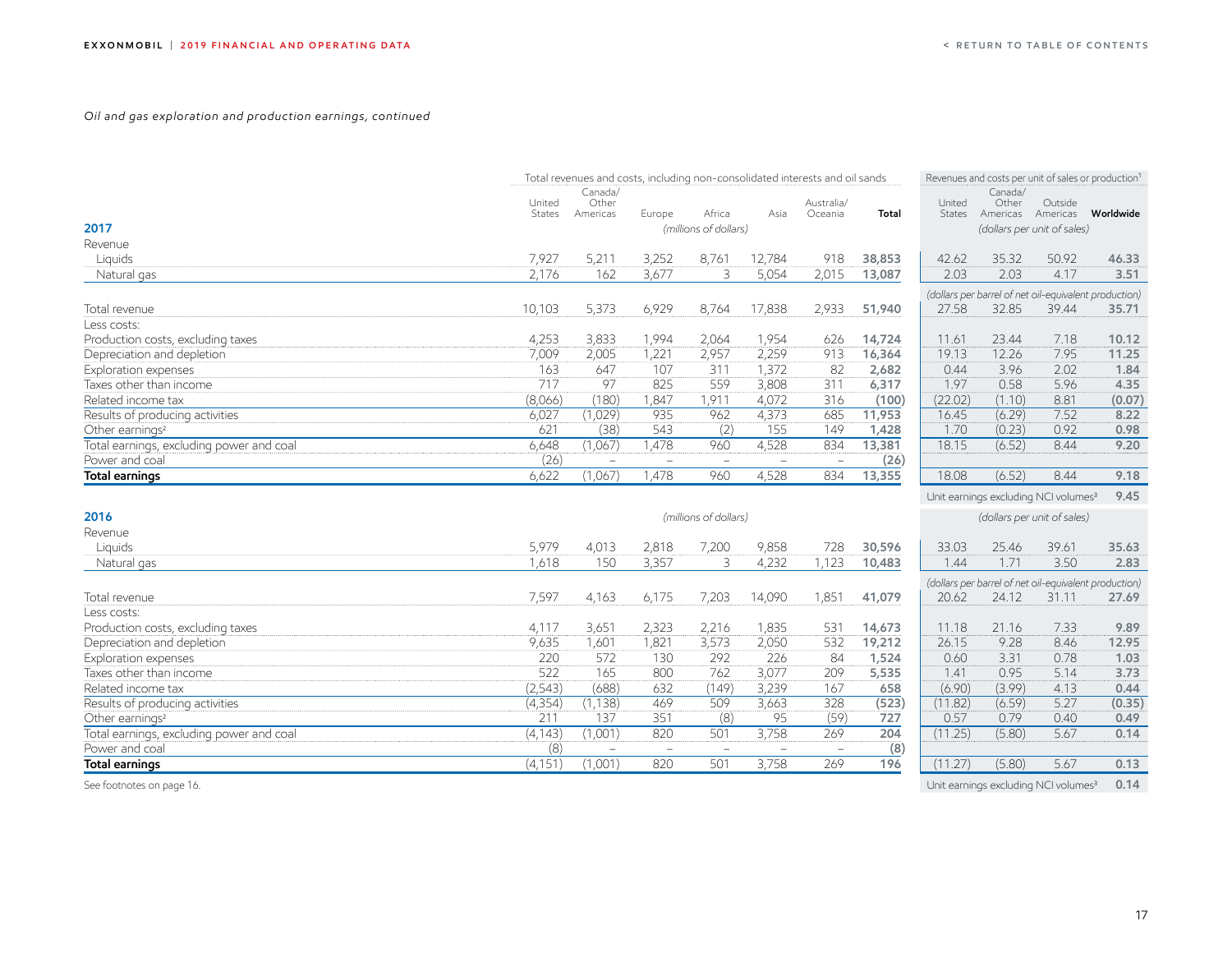#### *Oil and gas exploration and production earnings, continued*

|                                          |                         | Total revenues and costs, including non-consolidated interests and oil sands |        |                       |        |                          |        | Revenues and costs per unit of sales or production <sup>1</sup> |                              |                                                       |           |
|------------------------------------------|-------------------------|------------------------------------------------------------------------------|--------|-----------------------|--------|--------------------------|--------|-----------------------------------------------------------------|------------------------------|-------------------------------------------------------|-----------|
|                                          | United<br><b>States</b> | Canada/<br>Other<br>Americas                                                 | Europe | Africa                | Asia   | Australia/<br>Oceania    | Total  | United<br>States                                                | Canada/<br>Other<br>Americas | Outside<br>Americas                                   | Worldwide |
| 2015                                     |                         |                                                                              |        | (millions of dollars) |        |                          |        |                                                                 |                              | (dollars per unit of sales)                           |           |
| Revenue                                  |                         |                                                                              |        |                       |        |                          |        |                                                                 |                              |                                                       |           |
| Liquids                                  | 6,557                   | 4,445                                                                        | 3,397  | 9,407                 | 11,388 | 749                      | 35,943 | 37.79                                                           | 30.70                        | 47.25                                                 | 42.48     |
| Natural gas                              | 1,897                   | 169                                                                          | 5,314  | 3                     | 7,306  | .267                     | 15,956 | 1.65                                                            | 1.78                         | 5.35                                                  | 4.16      |
|                                          |                         |                                                                              |        |                       |        |                          |        |                                                                 |                              | (dollars per barrel of net oil-equivalent production) |           |
| Total revenue                            | 8,454                   | 4,614                                                                        | 8,711  | 9,410                 | 18,694 | 2,016                    | 51,899 | 23.15                                                           | 28.36                        | 40.12                                                 | 34.70     |
| Less costs:                              |                         |                                                                              |        |                       |        |                          |        |                                                                 |                              |                                                       |           |
| Production costs, excluding taxes        | 4,806                   | 3,690                                                                        | 2,797  | 1,993                 | 1,984  | 527                      | 15,797 | 13.16                                                           | 22.68                        | 7.54                                                  | 10.56     |
| Depreciation and depletion               | 5,325                   | 1,315                                                                        | 1,787  | 3,874                 | 2,026  | 392                      | 14,719 | 14.58                                                           | 8.08                         | 8.35                                                  | 9.84      |
| Exploration expenses                     | 194                     | 473                                                                          | 208    | 319                   | 272    | 108                      | 1,574  | 0.53                                                            | 2.91                         | 0.94                                                  | 1.05      |
| Taxes other than income                  | 677                     | 111                                                                          | 1,458  | 734                   | 3,903  | 171                      | 7,054  | 1.86                                                            | 0.69                         | 6.47                                                  | 4.72      |
| Related income tax                       | (976)                   | (79)                                                                         | l,070  | 1,556                 | 4,676  | 238                      | 6,485  | (2.67)                                                          | (0.49)                       | 7.79                                                  | 4.34      |
| Results of producing activities          | (1,572)                 | (896)                                                                        | 1,391  | 934                   | 5,833  | 580                      | 6,270  | (4.31)                                                          | (5.51)                       | 9.03                                                  | 4.19      |
| Other earnings <sup>2</sup>              | 501                     | 80                                                                           | 443    | (30)                  | (124)  | (31)                     | 839    | 1.38                                                            | 0.49                         | 0.26                                                  | 0.56      |
| Total earnings, excluding power and coal | (1,071)                 | (816)                                                                        | 1,834  | 904                   | 5,709  | 549                      | 7,109  | (2.93)                                                          | (5.02)                       | 9.29                                                  | 4.75      |
| Power and coal                           | (8)                     |                                                                              |        | -                     | -      | $\overline{\phantom{a}}$ | (8)    |                                                                 |                              |                                                       |           |
| Total earnings                           | (1,079)                 | (816)                                                                        | 1,834  | 904                   | 5,709  | 549                      | 7,101  | (2.95)                                                          | (5.02)                       | 9.29                                                  | 4.75      |
| See footnotes on page 16.                |                         |                                                                              |        |                       |        |                          |        |                                                                 |                              | Unit earnings excluding NCI volumes <sup>3</sup>      | 4.89      |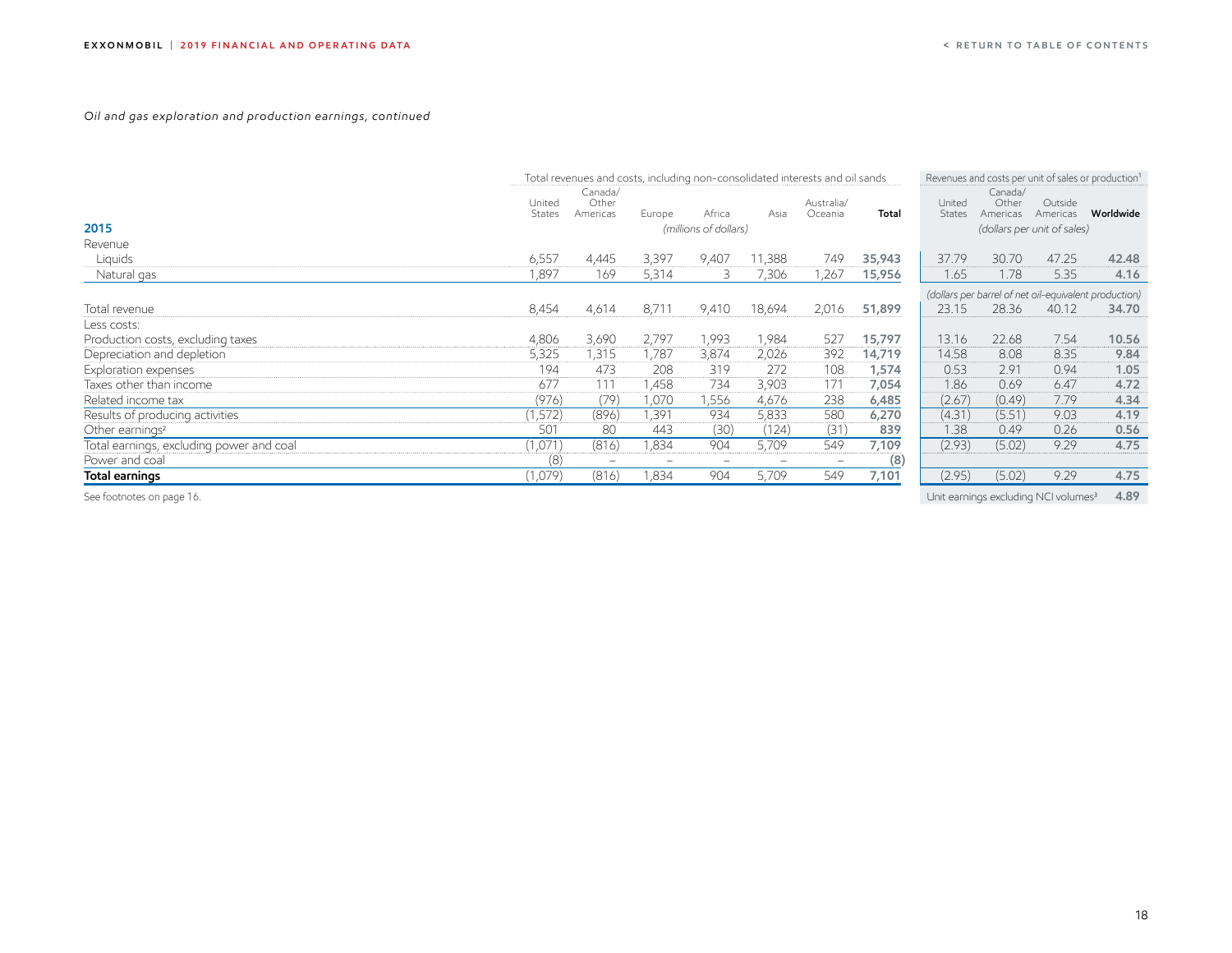## <span id="page-19-0"></span>**COSTS INCURRED IN PROPERTY ACQUISITIONS, EXPLORATION, AND DEVELOPMENT ACTIVITIES**<sup>1</sup>

|                            | United | Canada/        |          |        |       | Australia/               | Total     |
|----------------------------|--------|----------------|----------|--------|-------|--------------------------|-----------|
| (millions of dollars)      | States | Other Americas | Europe   | Africa | Asia  | Oceania                  | worldwide |
| During 2019                |        |                |          |        |       |                          |           |
| Property acquisition costs | 238    | 105            |          | 20     | 26    |                          | 390       |
| Exploration costs          | 135    | 1,107          | 160      | 252    | 111   | 194                      | 1,959     |
| Development costs          | 10,516 | 2,946          | 824      | 1,135  | 3,902 | 484                      | 19,807    |
| <b>Total costs</b>         | 10,889 | 4,158          | 985      | 1,407  | 4,039 | 678                      | 22,156    |
| During 2018                |        |                |          |        |       |                          |           |
| Property acquisition costs | 266    | 2,112          | $\equiv$ |        | 321   | $\overline{\phantom{m}}$ | 2,700     |
| Exploration costs          | 236    | 1,113          | 151      | 342    | 222   | 174                      | 2,238     |
| Development costs          | 7,882  | 1,734          | 136      | 857    | 3,556 | 256                      | 14,421    |
| <b>Total costs</b>         | 8,384  | 4,959          | 287      | 1,200  | 4,099 | 430                      | 19,359    |
| During 2017                |        |                |          |        |       |                          |           |
| Property acquisition costs | 6,255  | 1,009          | 35       | 3,540  | 583   | 2,601                    | 14,023    |
| Exploration costs          | 191    | 702            | 112      | 696    | 314   | 509                      | 2,524     |
| Development costs          | 3,889  | 877            | 2        | 820    | 3,251 | 266                      | 9,105     |
| <b>Total costs</b>         | 10,335 | 2,588          | 149      | 5,056  | 4,148 | 3,376                    | 25,652    |
| During 2016                |        |                |          |        |       |                          |           |
| Property acquisition costs | 171    | 28             | -        |        | 71    | $\equiv$                 | 270       |
| Exploration costs          | 146    | 689            | 192      | 321    | 219   | 133                      | 1,700     |
| Development costs          | 3,160  | 1,396          | 626      | 1,866  | 3,357 | 406                      | 10,811    |
| <b>Total costs</b>         | 3,477  | 2,113          | 818      | 2,187  | 3,647 | 539                      | 12,781    |
| During 2015                |        |                |          |        |       |                          |           |
| Property acquisition costs | 311    | 39             |          | 93     | 32    | $\overline{2}$           | 477       |
| Exploration costs          | 204    | 621            | 452      | 425    | 386   | 157                      | 2,245     |
| Development costs          | 7,185  | 3,764          | 1,582    | 3,149  | 3,947 | 1,002                    | 20,629    |
| <b>Total costs</b>         | 7,700  | 4,424          | 2,034    | 3,667  | 4,365 | 1,161                    | 23,351    |

<sup>1</sup> Includes non-consolidated interests and Canadian oil sands operations.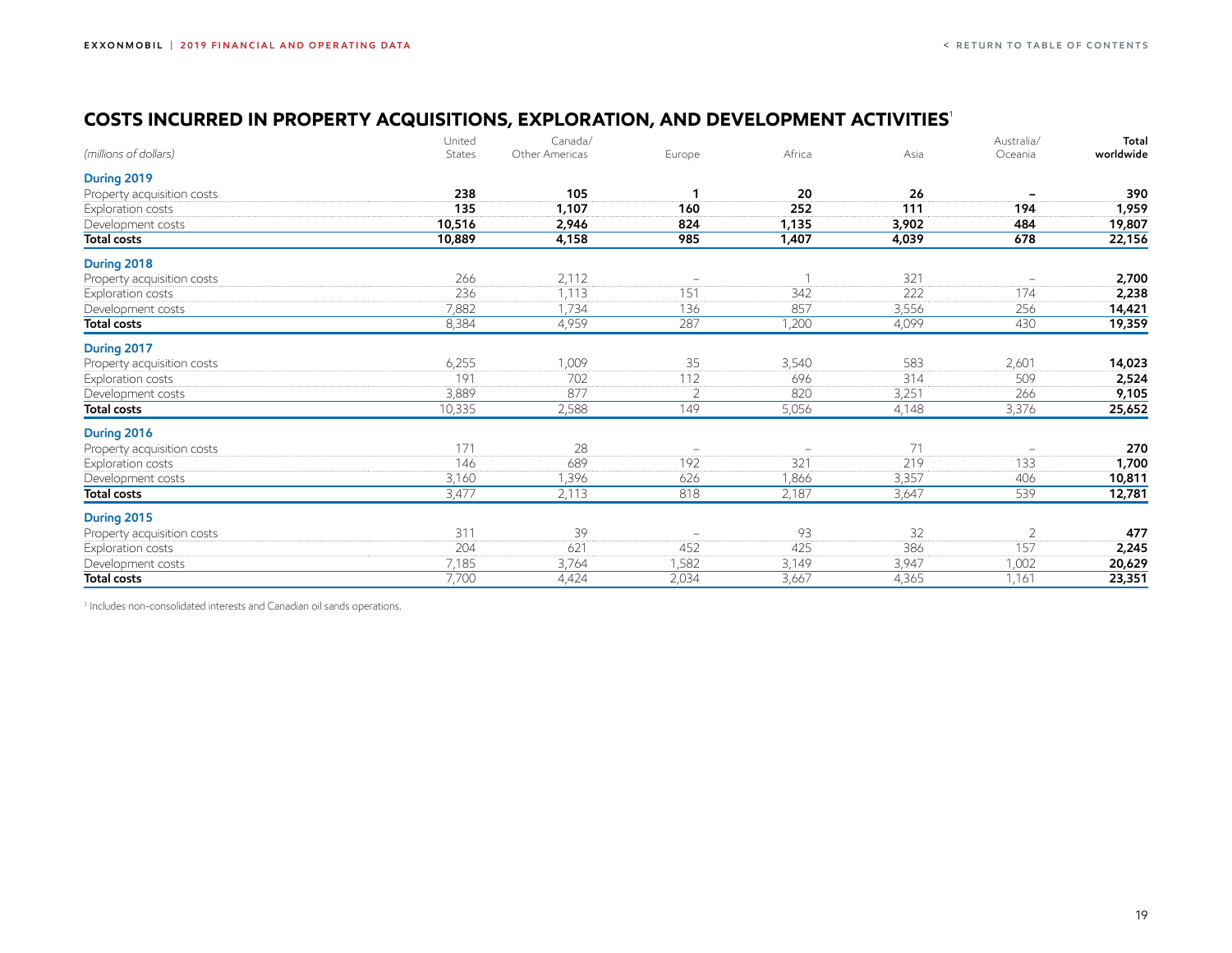## <span id="page-20-0"></span>**NET CAPITALIZED COSTS AT YEAR END**<sup>1</sup>

| (millions of dollars) | United<br><b>States</b> | Canada/<br>Other Americas | Europe | Africa | Asia   | Australia/<br>Oceania | Total<br>worldwide |
|-----------------------|-------------------------|---------------------------|--------|--------|--------|-----------------------|--------------------|
| 2019                  | 88,783                  | 42,416                    | 3,696  | 19,634 | 38,067 | 11,603                | 204,199            |
| 2018                  | 85,163                  | 39,107                    | 5,338  | 21,518 | 36,995 | 1,952                 | 200,073            |
| 2017                  | 83,534                  | 39,453                    | 6,344  | 23,621 | 35,731 | 3,204                 | 201,887            |
| 2016                  | 80,755                  | 37,074                    | 8,181  | 21,937 | 35,083 | 10,324                | 193,354            |
| 2015                  | 87.791                  | 36,159                    | 9,884  | 23,677 | 33,749 | 10,262                | 201,522            |

<sup>1</sup> Includes non-consolidated interests and Canadian oil sands operations.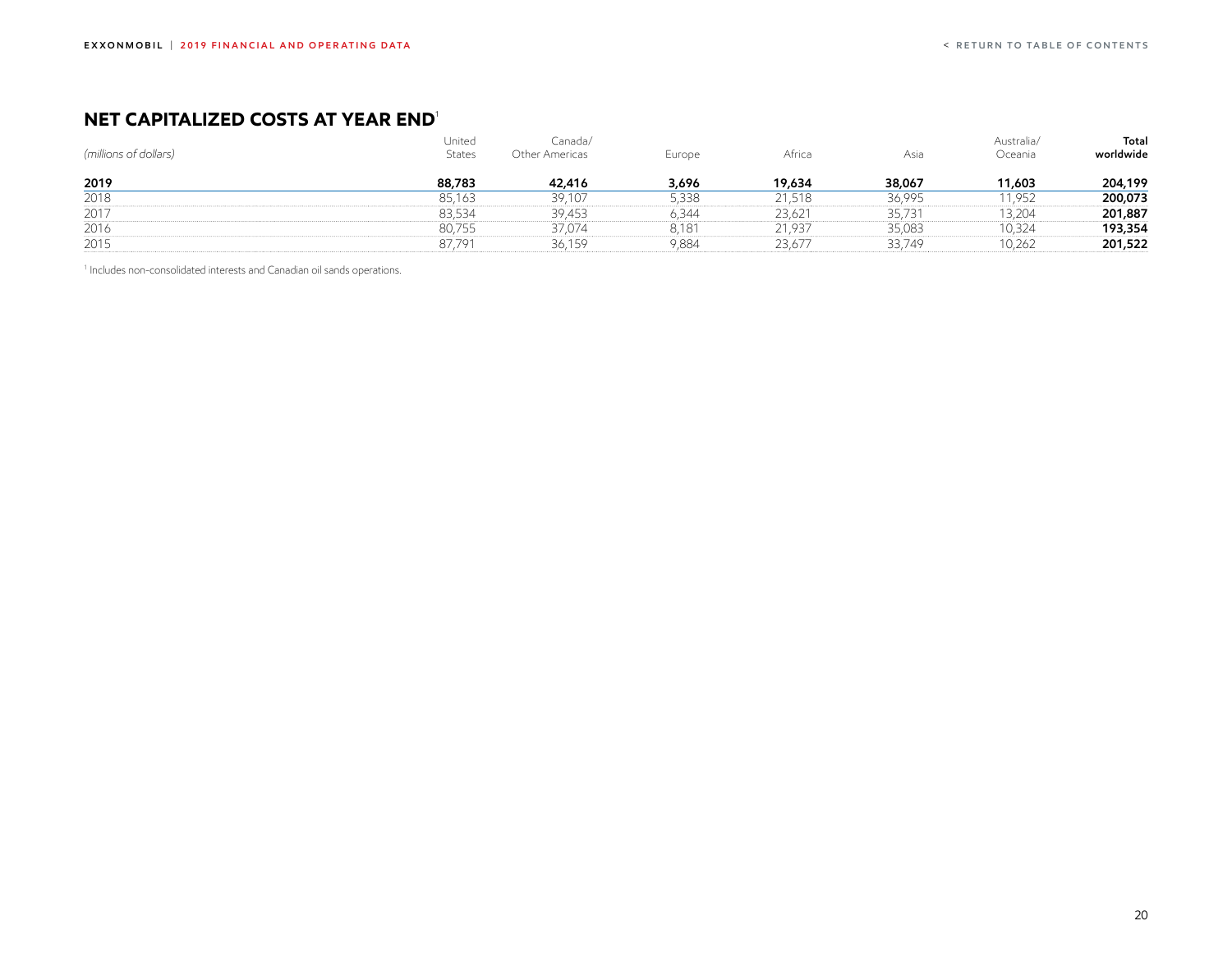#### <span id="page-21-0"></span>**NET LIQUIDS PRODUCTION**<sup>1</sup>  *– including oil sands and non-consolidated operations*

| (thousands of barrels per day)                        | 2019                    | 2018           | 2017           | 2016           | 2015             |
|-------------------------------------------------------|-------------------------|----------------|----------------|----------------|------------------|
| <b>United States</b>                                  |                         |                |                |                |                  |
| Alaska                                                | 86                      | 90             | 94             | 92             | 94               |
| Lower 48                                              | 560                     | 461            | 420            | 402            | 382              |
| <b>Total United States</b>                            | 646                     | 551            | 514            | 494            | 476              |
| <b>Canada/Other Americas</b>                          | 467                     | 438            | 412            | 430            | 402              |
| <b>Total Americas</b>                                 | 1,113                   | 989            | 926            | 924            | 878              |
| <b>Europe</b>                                         |                         |                |                |                |                  |
| United Kingdom                                        | 23                      | 29             | 35             | 40             | 36               |
| Norway                                                | 79                      | 96             | 139            | 158            | $\overline{161}$ |
| Other                                                 | 6                       | 7              | 8              | 6              | $\overline{7}$   |
| Total Europe                                          | 108                     | 132            | 182            | 204            | 204              |
| Africa                                                |                         |                |                |                |                  |
| Nigeria                                               | 191                     | 221            | 225            | 253            | 297              |
| Angola                                                | 135                     | 125            | 153            | 169            | 173              |
| Equatorial Guinea                                     | 35                      | 27             | 29             | 31             | $\overline{34}$  |
| Other                                                 | $\overline{11}$         | 14             | 16             | 21             | $\overline{25}$  |
| Total Africa                                          | 372                     | 387            | 423            | 474            | 529              |
| Asia                                                  |                         |                |                |                |                  |
| Malaysia                                              | 27                      | 25             | 25             | 30             | 31               |
| Middle East                                           | 379                     | 372            | 377            | 384            | 398              |
| Russia/Caspian                                        | 303                     | 282            | 260            | 234            | 227              |
| Other                                                 | 39                      | 32             | 36             | 59             | 28               |
| <b>Total Asia</b>                                     | 748                     | 711            | 698            | 707            | 684              |
| Australia/Oceania                                     | 45                      | 47             | 54             | 56             | 50               |
| <b>Total worldwide</b>                                | 2,386                   | 2,266          | 2,283          | 2,365          | 2,345            |
| Gas plant liquids included above                      |                         |                |                |                |                  |
| <b>United States</b>                                  | 133                     | 102            | 98             | 89             | 89               |
| Non-U.S.                                              | 136                     | 146            | 157            | 163            | 168              |
| <b>Total worldwide</b>                                | 269                     | 248            | 255            | 252            | 257              |
| Oil sands and non-consolidated volumes included above |                         |                |                |                |                  |
| <b>United States</b>                                  | 54                      | 55             | 57             | 60             | 64               |
| Canada/Other Americas - bitumen                       | 311                     | 310            | 305            | 304            | 289              |
| Canada/Other Americas - synthetic oil                 | 65                      | 60             | 57             | 67             | 58               |
| Europe                                                | $\overline{\mathbf{3}}$ | $\overline{4}$ | $\overline{4}$ | $\overline{2}$ | 3                |
| Asia                                                  | 294                     | 288            | 299            | 297            | 309              |
| <b>Total worldwide</b>                                | 727                     | 717            | 722            | 730            | $\overline{723}$ |

<sup>1</sup> Net liquids production quantities are the volumes of crude oil and natural gas liquids withdrawn from ExxonMobil's oil and gas reserves, excluding royalties and quantities due to others when produced, and are based on from the lease or at the point measured for royalty and/or severance tax purposes. Volumes include 100 percent of the production of majority-owned affiliates, including liquids production from oil sands operations in Canad ownership of the production by companies owned 50 percent or less.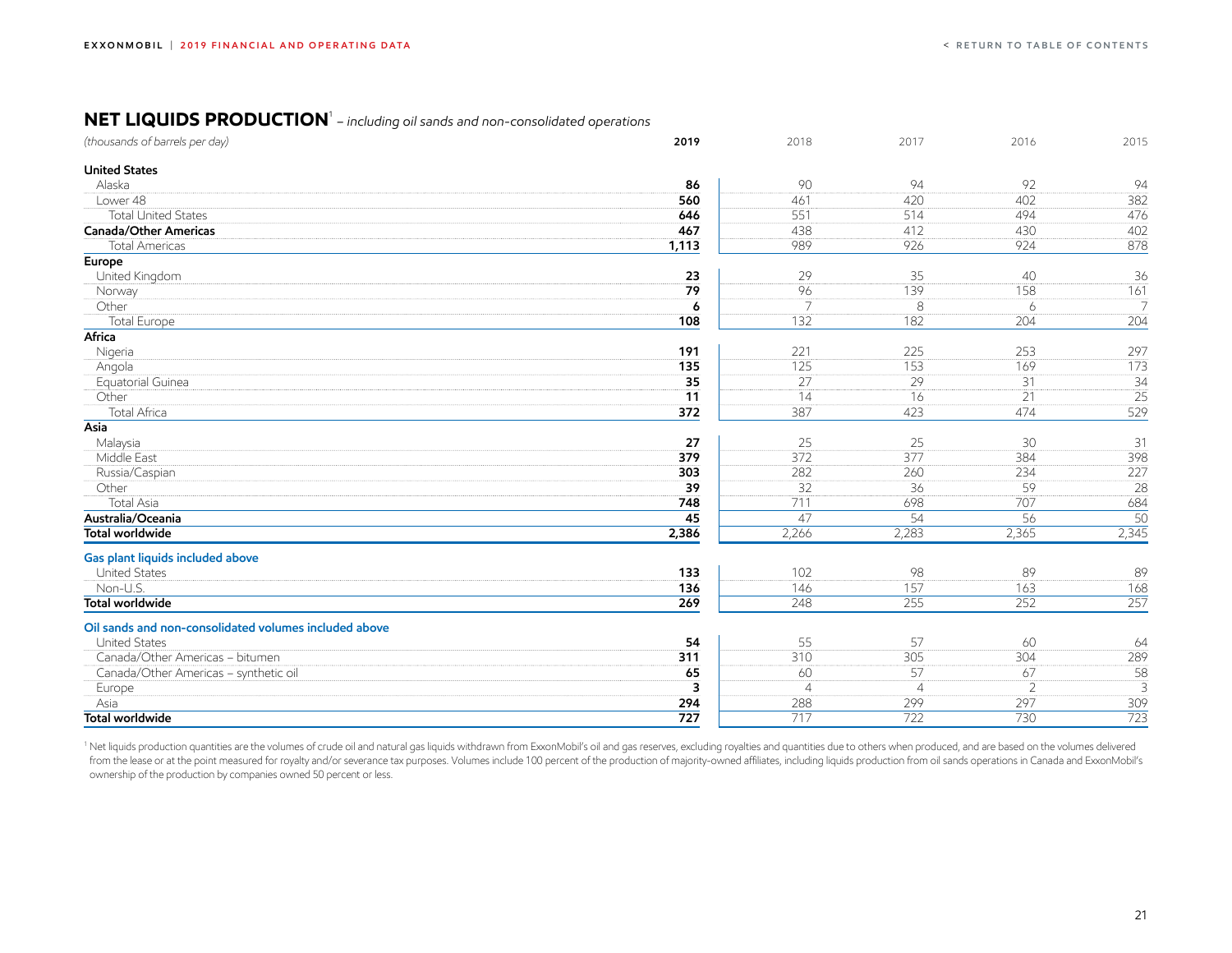### <span id="page-22-0"></span>**NET NATURAL GAS PRODUCTION AVAILABLE FOR SALE**<sup>1</sup>  *– including non-consolidated operations*

| (millions of cubic feet per day)                    | 2019                     | 2018                     | 2017                     | 2016                     | 2015   |
|-----------------------------------------------------|--------------------------|--------------------------|--------------------------|--------------------------|--------|
| <b>United States</b>                                | 2,778                    | 2,574                    | 2,936                    | 3,078                    | 3,147  |
| Canada/Other Americas                               | 258                      | 227                      | 218                      | 239                      | 261    |
| <b>Total Americas</b>                               | 3,036                    | 2,801                    | 3,154                    | 3,317                    | 3,408  |
| Europe                                              |                          |                          |                          |                          |        |
| Netherlands                                         | 683                      | 771                      | 952                      | 1,135                    | 1,237  |
| United Kingdom                                      | 202                      | 254                      | 289                      | 307                      | 264    |
| Norway                                              | 314                      | 374                      | 408                      | 405                      | 429    |
| Germany                                             | 258                      | 254                      | 299                      | 326                      | 356    |
| Total Europe                                        | 1,457                    | 1,653                    | 1,948                    | 2,173                    | 2,286  |
| Africa                                              | 7                        | 13                       | 5                        | $\overline{7}$           | -5     |
| Asia                                                |                          |                          |                          |                          |        |
| Indonesia                                           | $\overline{\phantom{0}}$ | $\overline{\phantom{a}}$ | $\overline{\phantom{a}}$ | $\overline{\phantom{m}}$ | 43     |
| Malaysia                                            | 229                      | 238                      | 283                      | 330                      | 348    |
| Middle East                                         | 3,032                    | 3,072                    | 3,225                    | 3,168                    | 3,505  |
| Russia/Caspian                                      | 301                      | 290                      | 273                      | 226                      | 224    |
| Other                                               | 13                       | 13                       | 13                       | 19                       | 19     |
| Total Asia                                          | 3,575                    | 3,613                    | 3,794                    | 3,743                    | 4,139  |
| Australia/Oceania                                   | 1,319                    | 1,325                    | 1,310                    | 887                      | 677    |
| Total worldwide                                     | 9,394                    | 9,405                    | 10,211                   | 10,127                   | 10,515 |
| Non-consolidated natural gas volumes included above |                          |                          |                          |                          |        |
| <b>United States</b>                                | 22                       | 24                       | 26                       | 26                       | 31     |
| Europe                                              | 649                      | 728                      | 902                      | 1,080                    | 1,176  |
| Asia                                                | 2,724                    | 2,775                    | 2,888                    | 2,816                    | 3,059  |
| <b>Total worldwide</b>                              | 3,395                    | 3,527                    | 3,816                    | 3,922                    | 4,266  |

1 Net natural gas available for sale quantities are the volumes withdrawn from ExxonMobil's natural gas reserves, excluding royalties and volumes due to others when produced and excluding gas purchased from others, gas con producing operations, field processing plant losses, volumes used for gas lift, gas injection and cycling operations, quantities flared, and volume shrinkage due to the removal of condensate or natural gas liquids fractions.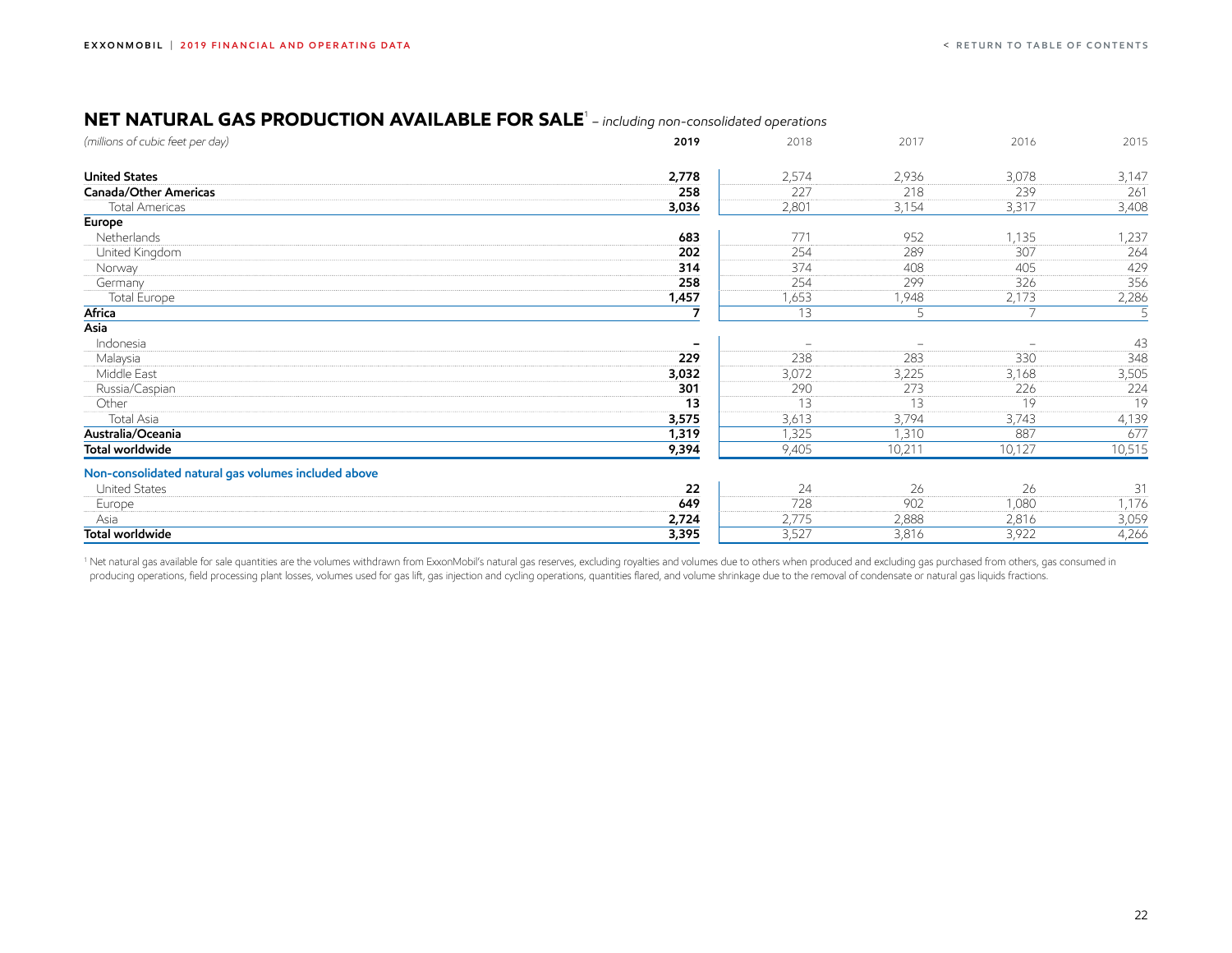## <span id="page-23-0"></span>**NATURAL GAS SALES<sup>1</sup>**

| (millions of cubic feet per day) | 2019   | 2018  | 2017  | 2016   | 2015   |
|----------------------------------|--------|-------|-------|--------|--------|
|                                  |        |       |       |        |        |
| <b>United States</b>             | 3,893  | 3,408 | 3.793 | 3,843  | 3,929  |
| Canada/Other Americas            | 188    | 184   | 181   | 198    | 217    |
| Europe                           | 3,213  | 3,028 | 3,520 | 4.192  | 4,473  |
| Africa                           |        |       |       |        |        |
| Asia                             | 3,204  | 3,181 | 3,253 | 3,165  | 3,395  |
| Australia/Oceania                | 1,221  | .218  | ,200  | 837    | 664    |
| Total worldwide                  | 11,726 | 1,032 | 1,952 | 12,242 | 12,683 |

<sup>1</sup> Natural gas sales include 100 percent of the sales of ExxonMobil and majority-owned affiliates and ExxonMobil's ownership of sales by companies owned 50 percent or less. Numbers include sales of gas purchased from thir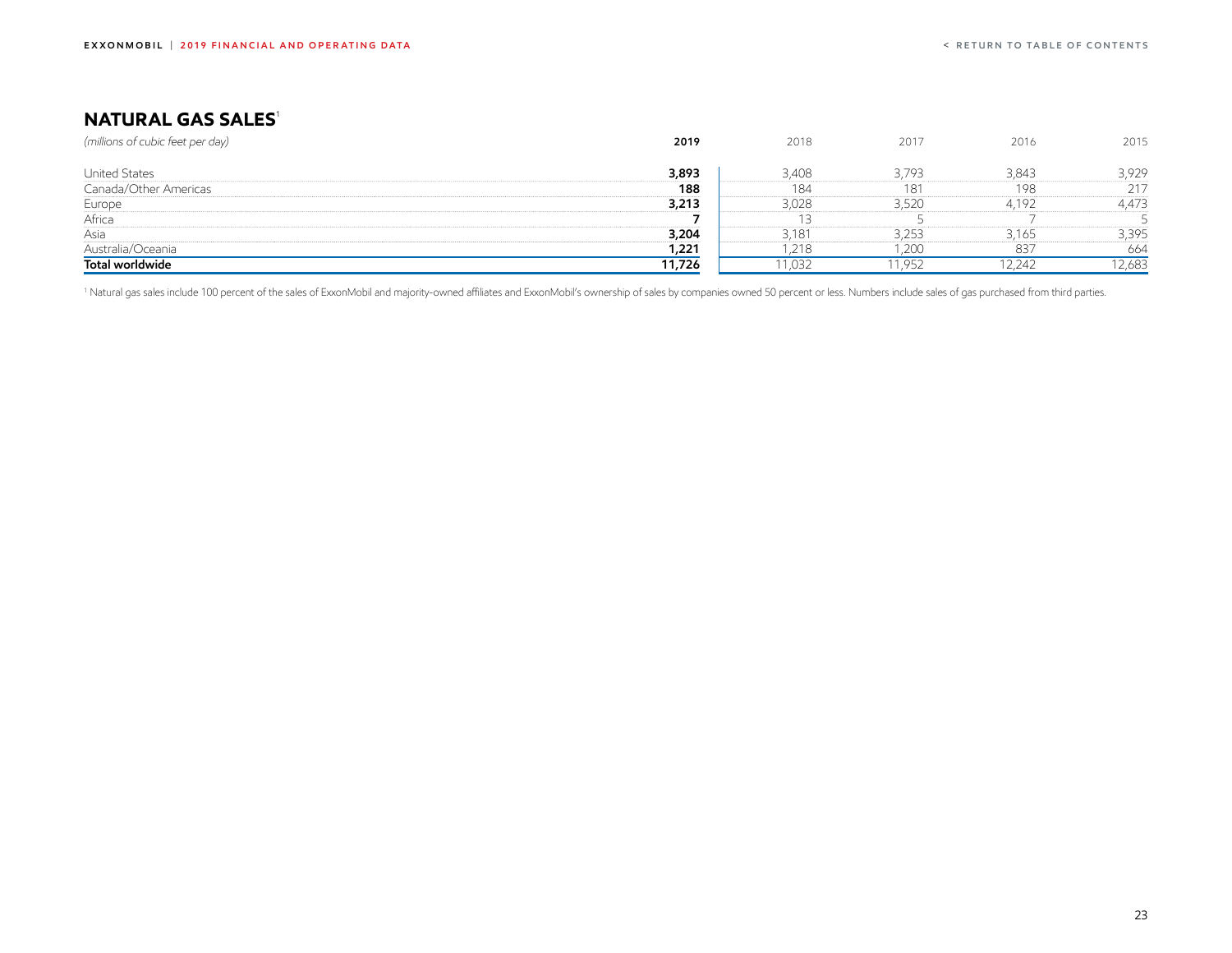## <span id="page-24-0"></span>**PROVED OIL AND GAS RESERVES**<sup>1</sup>

|                                                                                              | 2019   | 2018   | 2017   | 2016                     | 2015                     |
|----------------------------------------------------------------------------------------------|--------|--------|--------|--------------------------|--------------------------|
| Liquids, including oil sands and non-consolidated reserves (millions of barrels at year end) |        |        |        |                          |                          |
| Net proved developed and undeveloped reserves                                                |        |        |        |                          |                          |
| <b>United States</b>                                                                         | 4,389  | 4,576  | 3,912  | 3,189                    | 3,313                    |
| Canada/Other Americas                                                                        | 4,849  | 5,207  | 1.914  | 1,521                    | 5,416                    |
| Europe                                                                                       | 66     | 216    | 164    | 223                      | 251                      |
| Africa                                                                                       | 493    | 695    | 819    | 1,005                    | 1,130                    |
| Asia                                                                                         | 4,676  | 4,810  | 5,058  | 4,440                    | 4,424                    |
| Australia/Oceania                                                                            | 125    | 153    | 162    | 179                      | 190                      |
| <b>Total worldwide</b>                                                                       | 14,598 | 15,657 | 12,029 | 10,557                   | 14,724                   |
| Proportional interest in oil sands and non-consolidated reserves included above              |        |        |        |                          |                          |
| <b>United States</b>                                                                         | 260    | 264    | 256    | 246                      | 267                      |
| Canada/Other Americas - bitumen <sup>2</sup>                                                 | 3,858  | 4,185  | 1,012  | 701                      | 4,560                    |
| Canada/Other Americas - synthetic oil <sup>2</sup>                                           | 415    | 466    | 473    | 564                      | 581                      |
| Europe                                                                                       | 14     | 15     | 15     | 17                       | 25                       |
| Africa                                                                                       | 6      | 6      | 6      | $\overline{\phantom{0}}$ | $\sim$                   |
| Asia                                                                                         | 1,210  | 1,352  | 1,450  | 1,557                    | 1,478                    |
| Net proved developed reserves included above                                                 |        |        |        |                          |                          |
| <b>United States</b>                                                                         | 1,855  | 1.904  | 1.697  | 1,527                    | 1,655                    |
| Canada/Other Americas                                                                        | 4,138  | 4,499  | 1,222  | 1,087                    | 4,790                    |
| Europe                                                                                       | 36     | 138    | 133    | 186                      | 217                      |
| Africa                                                                                       | 419    | 578    | 676    | 836                      | 900                      |
| Asia                                                                                         | 3,036  | 3,204  | 3,201  | 2,972                    | 2,858                    |
| Australia/Oceania                                                                            | 90     | 118    | 131    | 105                      | 107                      |
| <b>Total worldwide</b>                                                                       | 9,574  | 10,441 | 7,060  | 6,713                    | 10,527                   |
| Natural gas, including non-consolidated reserves (billions of cubic feet at year end)        |        |        |        |                          |                          |
| Net proved developed and undeveloped reserves                                                |        |        |        |                          |                          |
| <b>United States</b>                                                                         | 19,239 | 21,628 | 19,256 | 17,997                   | 19,600                   |
| Canada/Other Americas                                                                        | 1,466  | 1.744  | 1.372  | 940                      | 1,127                    |
| Europe                                                                                       | 1,202  | 2,369  | 7,532  | 9,283                    | 9,859                    |
| Africa                                                                                       | 1,285  | 1,451  | 1,509  | 771                      | 793                      |
| Asia                                                                                         | 16,887 | 17,162 | 18,588 | 20,155                   | 21,790                   |
| Australia/Oceania                                                                            | 7,001  | 7,462  | 6,894  | 7,357                    | 7,041                    |
| <b>Total worldwide</b>                                                                       | 47,080 | 51,816 | 55,151 | 56,503                   | 60,210                   |
| Proportional interest in non-consolidated reserves included above                            |        |        |        |                          |                          |
| <b>United States</b>                                                                         | 213    | 225    | 223    | 211                      | 220                      |
| Europe                                                                                       | 581    | 1,057  | 6,164  | 7,624                    | 7,903                    |
| Africa                                                                                       | 908    | 863    | 914    | $\overline{\phantom{a}}$ | $\overline{\phantom{a}}$ |
|                                                                                              |        |        |        |                          |                          |

#### **Net proved developed reserves included above**

| <b>Net proved developed reserves included above</b> |        |        |        |        |        |
|-----------------------------------------------------|--------|--------|--------|--------|--------|
| <b>United States</b>                                | 12,025 | 12.690 | '2,803 | 2.071  | 13,509 |
| Canada/Other Americas                               | 613    | 605    | $-1$   | 478    | 552    |
| Europe                                              | 1,007  | 2,104  | 6,130  |        | 7739   |
| Africa                                              | 377    | 581    | 584    | 728    | 750    |
| Asia                                                | 13,367 | 15,569 | 16,928 | 18,599 | 20,150 |
| Australia/Oceania                                   | 3,765  | 4.336  | 4.420  | 3.071  | .962   |
| Total worldwide                                     | 31,154 | 35,885 | 41,377 | 42.224 | 44,662 |

Asia **12,454** 13,321 14,248 15,234 16,461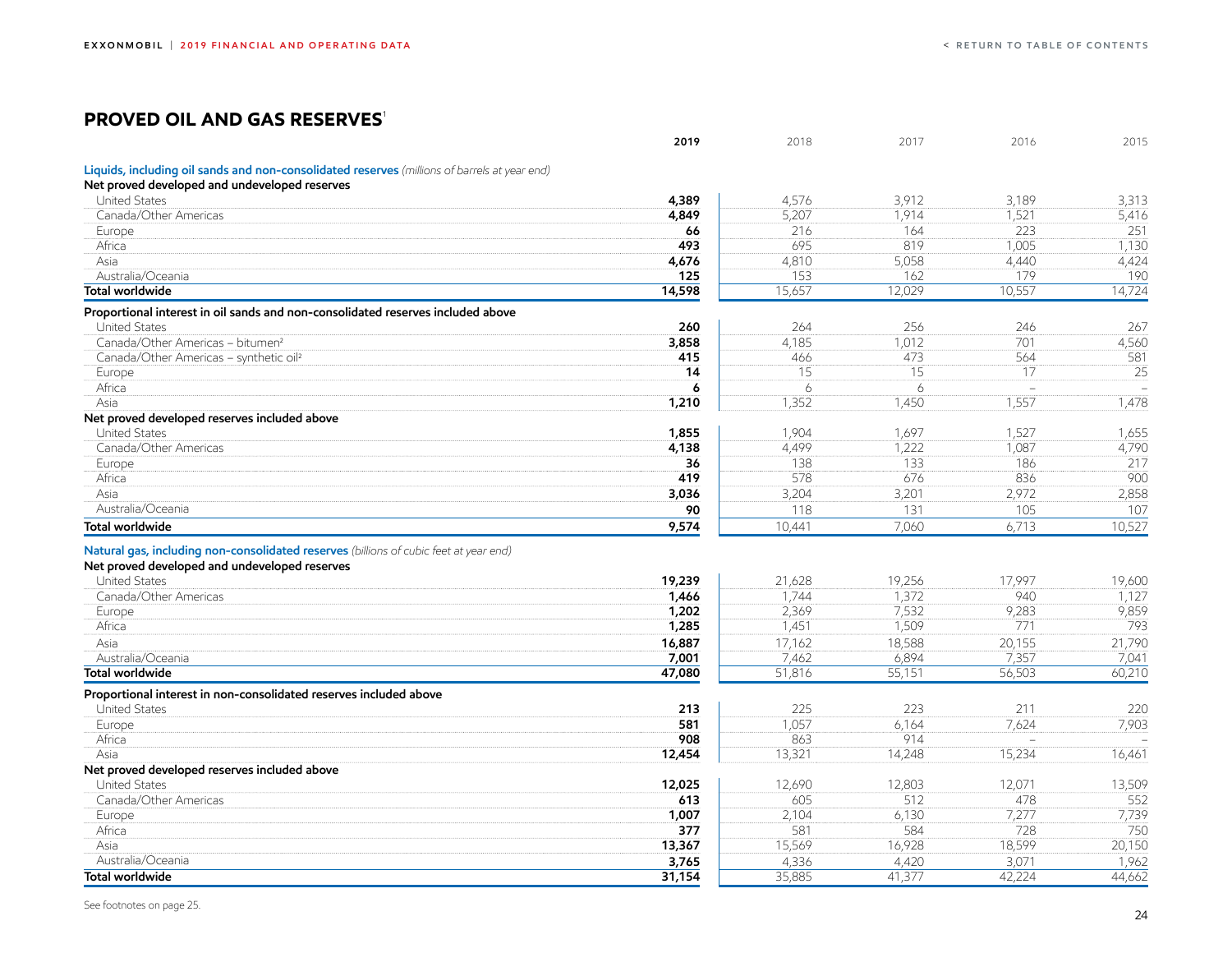*Proved oil and gas reserves, continued*

|                                                                                                                                                      | 2019   | 2018   | 2017   | 2016   | 2015   |
|------------------------------------------------------------------------------------------------------------------------------------------------------|--------|--------|--------|--------|--------|
| Oil equivalent, including oil sands and non-consolidated reserves (millions of barrels at year end)<br>Net proved developed and undeveloped reserves |        |        |        |        |        |
| <b>United States</b>                                                                                                                                 | 7,595  | 8,180  | 7.122  | 6,188  | 6,580  |
| Canada/Other Americas                                                                                                                                | 5,093  | 5,497  | 2,142  | 1,678  | 5,604  |
| Europe                                                                                                                                               | 267    | 612    | ,420   | ,770   | 1,895  |
| Africa                                                                                                                                               | 707    | 937    | 1,070  | .133   | 262    |
| Asia                                                                                                                                                 | 7,491  | 7,670  | 8,156  | 7,800  | 8,055  |
| Australia/Oceania                                                                                                                                    | 1,292  | .397   | -31    | l.405  | 1,363  |
| Total worldwide                                                                                                                                      | 22,445 | 24,293 | 21,221 | 19.974 | 24,759 |

<sup>1</sup> [See Frequently Used Terms](#page-46-0) attached at the end of this document.

Proved reserves classified as bitumen are associated with the Cold Lake and Kearl projects in Canada. Proved reserves classified as synthetic oil are associated with the Syncrude project in Canada. Cold Lake uses in-situ m hydrocarbons are produced from wells drilled into the subsurface. Syncrude is an oil sands mining project that includes an upgrader that converts the mined hydrocarbons into a higher-gravity crude oil. Kearl is an oil sand that does not incorporate an upgrader.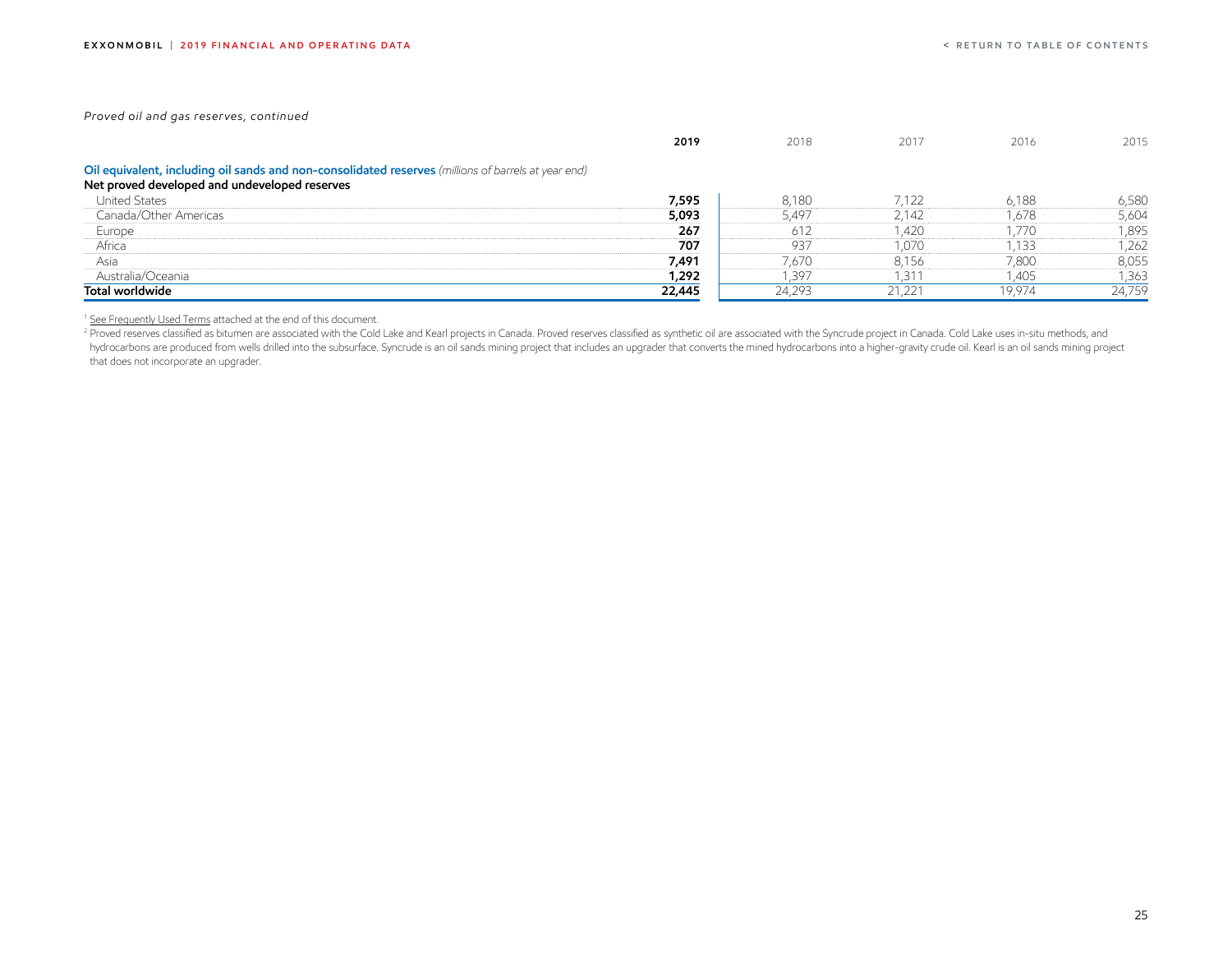## <span id="page-26-0"></span>**2019 reserves changes by region**<sup>1</sup>

|                                             |                  |                              | Crude oil and natural gas liquids |                          |                          |                              |         | Bitumen <sup>2</sup> Synthetic oil <sup>2</sup> |                               |                  |
|---------------------------------------------|------------------|------------------------------|-----------------------------------|--------------------------|--------------------------|------------------------------|---------|-------------------------------------------------|-------------------------------|------------------|
|                                             | United<br>States | Canada/<br>Other<br>Americas | Europe                            | Africa                   | Asia                     | Australia/<br>Oceania        | Total   | Canada/<br>Other<br>Americas                    | Canada/<br>Other<br>Americas  | Liquids<br>total |
| <b>Liquids</b> (millions of barrels)        |                  |                              |                                   |                          |                          |                              |         |                                                 |                               |                  |
| Revisions                                   | (949)            | (73)                         | 24                                | (66)                     | 139                      | (12)                         | (937)   | (213)                                           | (27)                          | (1, 177)         |
| Improved recovery                           |                  |                              | -                                 | -                        | -                        | $\overline{\phantom{0}}$     |         |                                                 | $\qquad \qquad \qquad \qquad$ |                  |
| Extensions/discoveries                      | 972              | 127                          |                                   |                          |                          | $\qquad \qquad \blacksquare$ | 1,099   |                                                 | -                             | 1,099            |
| Purchases                                   | 32               | $\overline{\phantom{a}}$     | $\overline{\phantom{0}}$          | $\overline{\phantom{0}}$ | $\overline{\phantom{0}}$ | $\overline{\phantom{0}}$     | 32      | -                                               | -                             | 32               |
| Sales                                       | (9)              | (1)                          | (135)                             | -                        | $\equiv$                 | $\equiv$                     | (145)   | $\overline{\phantom{0}}$                        | $\frac{1}{2}$                 | (145)            |
| Total additions                             | 46               | 53                           | (111)                             | (66)                     | 139                      | (12)                         | 49      | (213)                                           | (27)                          | (191)            |
| Production                                  | 233              | 33                           | 39                                | 136                      | 273                      | 16                           | 730     | 114                                             | 24                            | 868              |
| Net change                                  | (187)            | 20                           | (150)                             | (202)                    | (134)                    | (28)                         | (681)   | (327)                                           | (51)                          | (1,059)          |
| <b>Natural gas</b> (billions of cubic feet) |                  |                              |                                   |                          |                          |                              |         |                                                 |                               |                  |
| Revisions                                   | (3,214)          | (301)                        | (197)                             | (126)                    | 1,095                    | 39                           | (2,704) |                                                 |                               |                  |
| Improved recovery                           | -                | $\overline{\phantom{0}}$     | -                                 | $\overline{\phantom{0}}$ | $\overline{\phantom{0}}$ | $\qquad \qquad \blacksquare$ |         |                                                 |                               |                  |
| Extensions/discoveries                      | 2,152            | 166                          | $\overline{\phantom{a}}$          | -                        | $-$                      | $-$                          | 2,318   |                                                 |                               |                  |
| Purchases                                   | 85               | $\overline{\phantom{0}}$     | -                                 | -                        | $-$                      | $\overline{\phantom{0}}$     | 85      |                                                 |                               |                  |
| Sales                                       | (297)            | (29)                         | (416)                             | -                        | $\overline{\phantom{0}}$ | $\overline{\phantom{0}}$     | (742)   |                                                 |                               |                  |
| Total additions                             | (1,274)          | (164)                        | (613)                             | (126)                    | 1,095                    | 39                           | (1,043) |                                                 |                               |                  |
| Production                                  | 1,115            | 114                          | 554                               | 40                       | 1,370                    | 500                          | 3,693   |                                                 |                               |                  |
| Net change                                  | (2,389)          | (278)                        | (1, 167)                          | (166)                    | (275)                    | (461)                        | (4,736) |                                                 |                               |                  |

<sup>1</sup> [See Frequently Used Terms](#page-46-0) attached at the end of this document.

<sup>2</sup> Proved reserves classified as bitumen are associated with the Cold Lake and Kearl projects in Canada. Proved reserves classified as synthetic oil are associated with the Syncrude project in Canada. Cold Lake uses in-si hydrocarbons are produced from wells drilled into the subsurface. Syncrude is an oil sands mining project that includes an upgrader that converts the mined hydrocarbons into a higher-gravity crude oil. Kearl is an oil sand that does not incorporate an upgrader.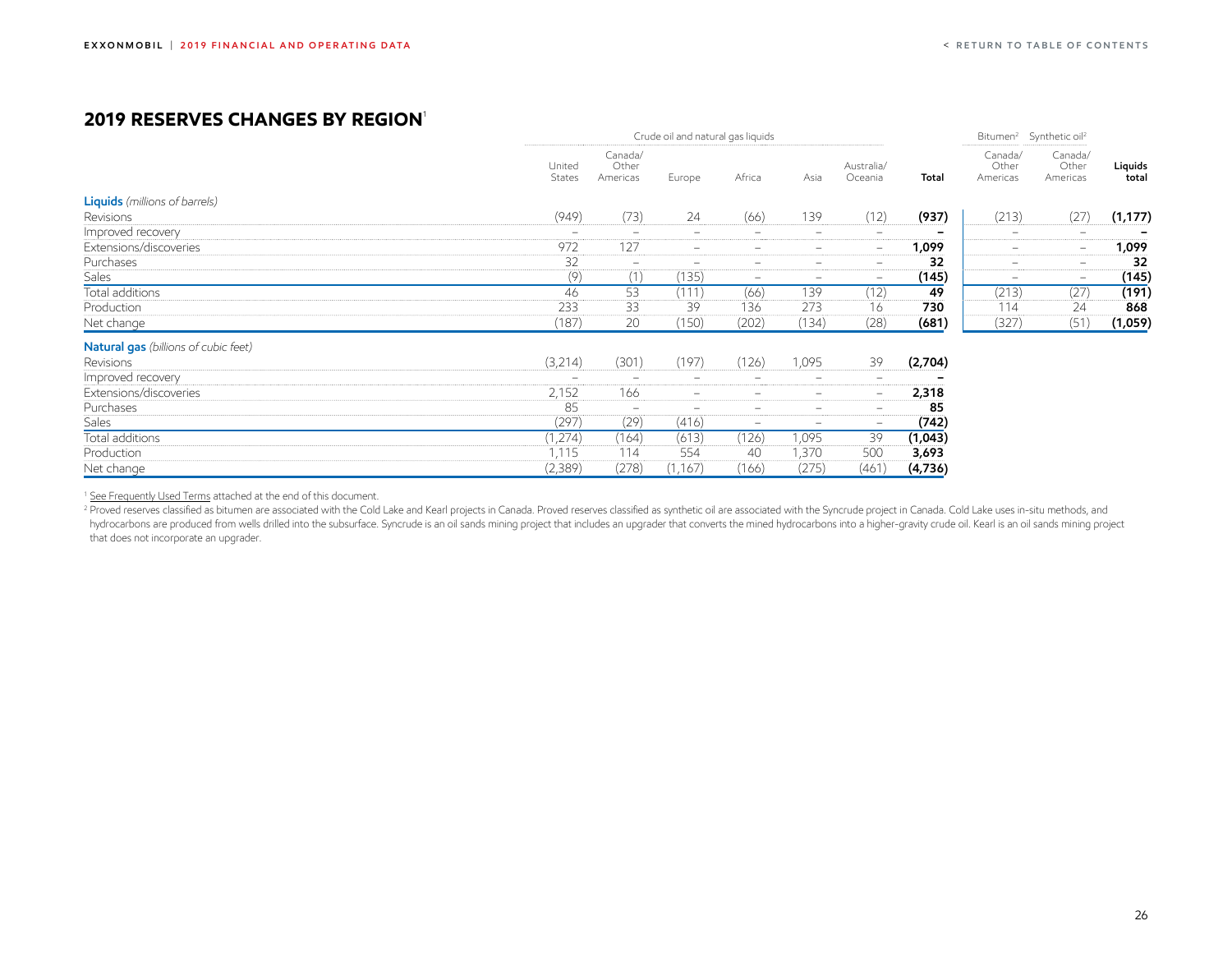#### <span id="page-27-0"></span>**PROVED OIL AND GAS RESERVES Changes – BY TYPE**<sup>1</sup>

| .<br>◡<br>◡◠◡<br>--                  | ULIARTEJ<br>. |         |       |                          |          | Average   |
|--------------------------------------|---------------|---------|-------|--------------------------|----------|-----------|
|                                      | 2019          | 2018    | 2017  | 2016                     | 2015     | 2015-2019 |
| <b>Liquids</b> (millions of barrels) |               |         |       |                          |          |           |
| Revisions                            | (1, 177)      | 3,474   | 983   | (3,641)                  | 476      | 23        |
| Improved recovery                    |               | 36      | 8     | $\overline{\phantom{0}}$ |          | g         |
| Extensions/discoveries               | 1,099         | 959     | 764   | 254                      | 1,188    | 853       |
| Purchases                            | 32            | 10      | 603   | 111                      | 211      | 193       |
| <b>Sales</b>                         | (145)         | (26)    | (55)  | (28)                     | (13)     | (53)      |
| Total additions                      | (191)         | 4,453   | 2,303 | (3,304)                  | 1,864    | 1,025     |
| Production                           | 868           | 825     | 831   | 863                      | 853      | 848       |
| Natural gas (billions of cubic feet) |               |         |       |                          |          |           |
| Revisions                            | (2,704)       | (3,603) | (345) | (1,008)                  | (6, 359) | (2,804)   |
| Improved recovery                    |               |         |       | $\equiv$                 |          |           |
| Extensions/discoveries               | 2,318         | 4,177   | 1,238 | 1,201                    | 1,303    | 2,047     |
| Purchases                            | 85            | 104     | 1,952 | 148                      | 212      | 500       |
| Sales                                | (742)         | (309)   | (190) | (59)                     | (159)    | (292)     |
| Total additions                      | (1,043)       | 369     | 2,656 | 282                      | (5,003)  | (548)     |
| Production                           | 3,693         | 3,704   | 4,008 | 3,989                    | 4,125    | 3,904     |
| Oil equivalent (millions of barrels) |               |         |       |                          |          |           |
| Revisions                            | (1,628)       | 2,873   | 925   | (3,809)                  | (584)    | (445)     |
| Improved recovery                    |               | 36      | 8     | $\overline{\phantom{0}}$ |          | 9         |
| Extensions/discoveries               | 1,485         | 1,655   | 970   | 454                      | 1,405    | 1,194     |
| Purchases                            | 47            | 27      | 929   | 135                      | 246      | 277       |
| <b>Sales</b>                         | (269)         | (77)    | (87)  | (38)                     | (39)     | (102)     |
| Total additions                      | (365)         | 4,514   | 2,745 | (3,258)                  | 1,030    | 933       |
| Production                           | 1,483         | 1,442   | 1,498 | 1,527                    | 1,540    | 1,498     |
|                                      |               |         |       |                          |          |           |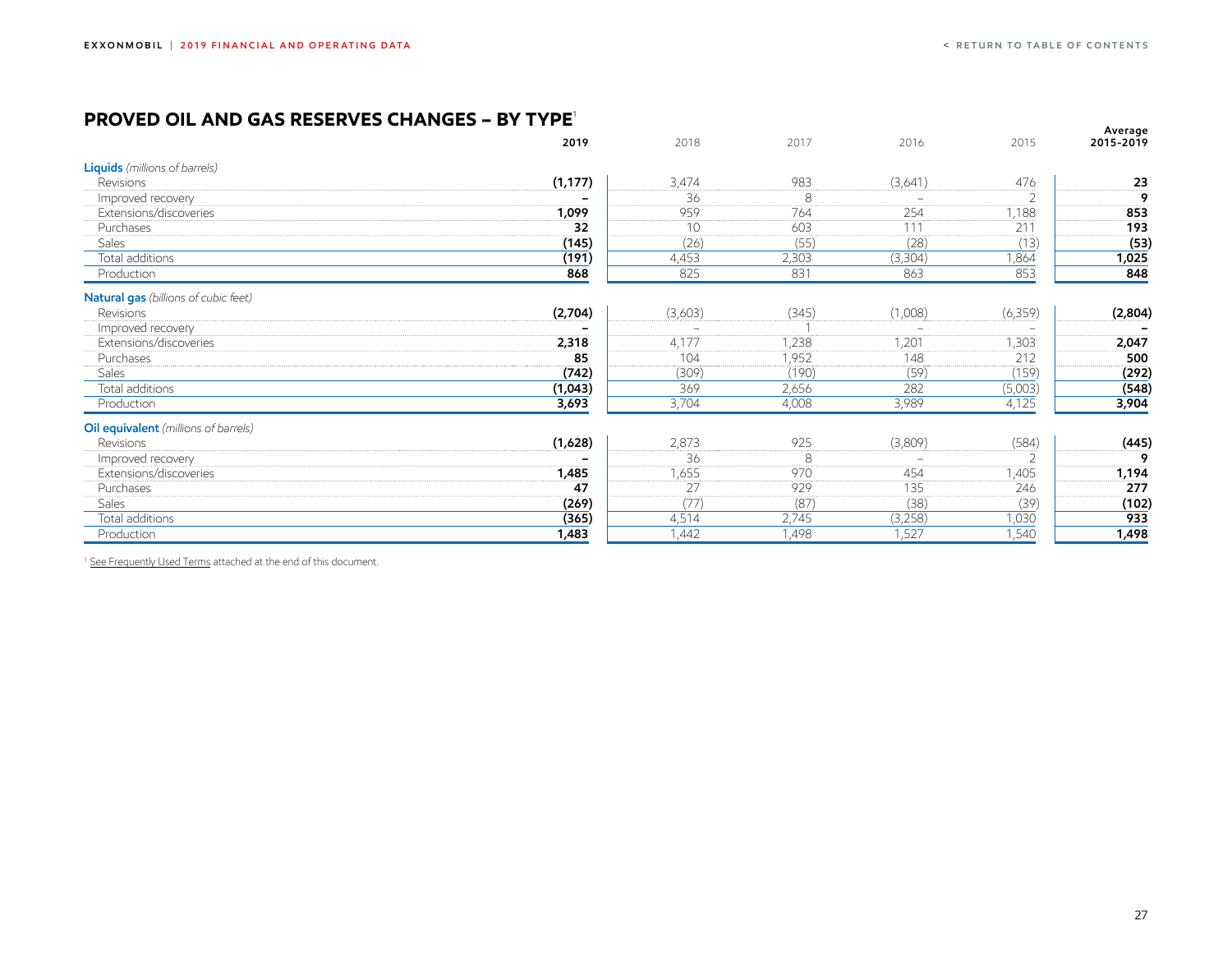### <span id="page-28-0"></span>**THROUGHPUT, CAPACITY, AND UTILIZATION**<sup>1</sup>

|                                                                       | 2019  | 2018  | 2017  | 2016  | 2015  |
|-----------------------------------------------------------------------|-------|-------|-------|-------|-------|
| Refinery throughput <sup>2</sup> (thousands of barrels per day)       |       |       |       |       |       |
| <b>United States</b>                                                  | 1,532 | 1,588 | 1,508 | 1,591 | 1,709 |
| Canada                                                                | 353   | 392   | 383   | 363   | 386   |
| Europe                                                                | 1,317 | ,422  | 1,510 | 1,417 | 1,496 |
| Asia Pacific                                                          | 598   | 706   | 690   | 708   | 647   |
| Middle East/Other                                                     | 181   | 164   | 200   | 190   | 194   |
| Total worldwide                                                       | 3,981 | 4,272 | 4,291 | 4,269 | 4,432 |
| Average refining capacity <sup>3</sup> (thousands of barrels per day) |       |       |       |       |       |
| <b>United States</b>                                                  | 1,737 | 1,728 | 1,725 | 1,789 | 1,935 |
| Canada                                                                | 423   | 423   | 423   | 422   | 421   |
| Europe                                                                | 1,460 | 1,642 | 1,657 | 1,655 | 1,651 |
| Asia Pacific                                                          | 912   | 912   | 909   | 905   | 904   |
| Middle East/Other                                                     | 200   | 200   | 200   | 200   | 200   |
| Total worldwide                                                       | 4,732 | 4,905 | 4,914 | 4,971 | 5,111 |
| Utilization of refining capacity (percent)                            |       |       |       |       |       |
| <b>United States</b>                                                  | 88    | 92    | 87    | 89    | 88    |
| Canada                                                                | 83    | 93    | 91    | 86    | 92    |
| Europe                                                                | 90    | 87    | 91    | 86    | 91    |
| Asia Pacific                                                          | 66    | 77    | 76    | 78    | 72    |
| Middle East/Other                                                     | 91    | 82    | 100   | 95    | 97    |
| Total worldwide                                                       | 84    | 87    | 87    | 86    | 87    |

<sup>1</sup> Excludes refining capacity for a minor interest held through equity securities in New Zealand, as well as the Laffan refinery in Qatar, for which results are reported in the Upstream segment.

<sup>2</sup> Refinery throughput includes 100 percent of crude oil and feedstocks sent directly to atmospheric distillation units in operations of ExxonMobil and majority-owned subsidiaries. For companies owned 50 percent or less, greater of either crude and feedstocks processed for ExxonMobil or ExxonMobil's equity interest in raw material inputs.

<sup>3</sup> Refining capacity is the stream-day capability to process inputs to atmospheric distillation units under normal operating conditions, less the impact of shutdowns for regular repair and maintenance activities, averaged of time. These annual averages include partial-year impacts for capacity additions or deletions during the year. Any idle capacity that cannot be made operable in a month or less has been excluded. Capacity volumes include capacity of refinery facilities managed by ExxonMobil or majority-owned subsidiaries. At facilities of companies owned 50 percent or less, the greater of either that portion of capacity normally available to ExxonMobil or interest is included.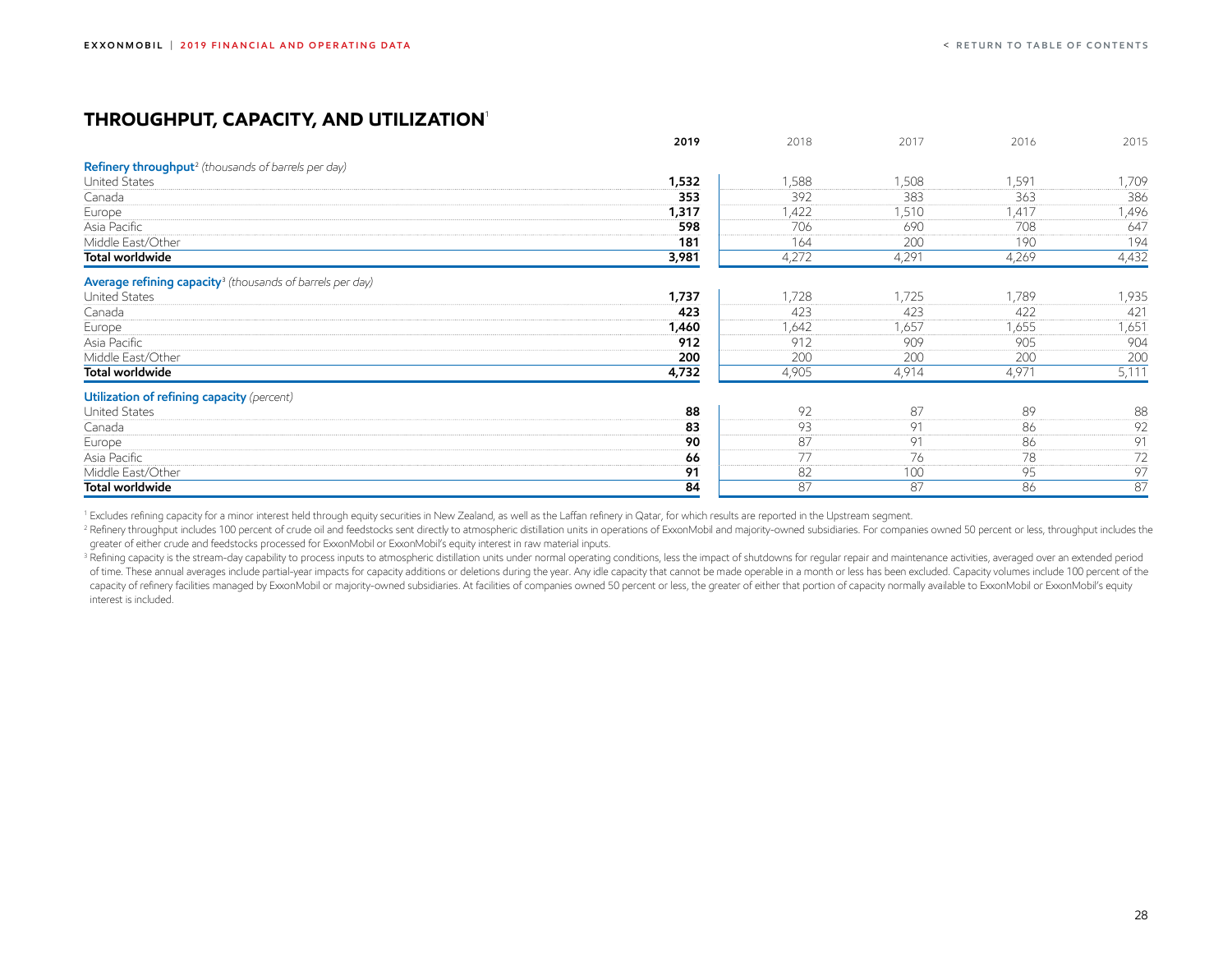## <span id="page-29-0"></span>**Refining capacity at year-end 2019**<sup>1</sup>

|                            | (thousands of barrels per day)        |                            |                                  |                             |                          | Capacity at 100%         |                                     |                                 |                            |
|----------------------------|---------------------------------------|----------------------------|----------------------------------|-----------------------------|--------------------------|--------------------------|-------------------------------------|---------------------------------|----------------------------|
|                            |                                       |                            | ExxonMobil<br>share <sup>2</sup> | Atmospheric<br>distillation | Catalytic<br>cracking    | Hydrocracking            | Residuum<br>conversion <sup>3</sup> | Lubricants <sup>4</sup>         | ExxonMobil<br>interest (%) |
| <b>United States</b>       |                                       |                            |                                  |                             |                          |                          |                                     |                                 |                            |
| Joliet                     | Illinois                              | $\bullet$                  | 236                              | 236                         | 94                       | $\overline{\phantom{a}}$ | 55                                  | $\overline{\phantom{a}}$        | 100                        |
| Baton Rouge                | Louisiana $\blacksquare$              |                            | 518                              | 518                         | 231                      | 25                       | 117                                 | 16                              | 100                        |
| Billings                   | Montana                               | $\bullet$                  | 60                               | 60                          | $\overline{21}$          | 6                        | $\overline{9}$                      | $\equiv$                        | 100                        |
| Baytown                    | $T$ exas $\blacksquare$               |                            | 561                              | 561                         | 209                      | $\overline{27}$          | 90                                  | 28                              | 100                        |
| Beaumont                   | Texas $\blacksquare$                  |                            | 369                              | 369                         | 110                      | 62                       | 44                                  | $\overline{\phantom{a}}$        | 100                        |
| <b>Total United States</b> |                                       |                            | 1,744                            | 1,744                       | 665                      | 120                      | 315                                 | 44                              |                            |
| Canada                     |                                       |                            |                                  |                             |                          |                          |                                     |                                 |                            |
| Strathcona                 | Alberta                               |                            | 191                              | 191                         | 65                       | $\equiv$                 |                                     | $\equiv$                        | 69.6                       |
| Nanticoke                  | Ontario                               | $\blacktriangle$           | 113                              | 113                         | 49                       | $\equiv$                 | $\overline{\phantom{a}}$            | $\equiv$                        | 69.6                       |
| Sarnia                     | Ontario $\blacksquare$ $\blacksquare$ |                            | 119                              | 119                         | 30                       | 20                       | 31                                  | $\overline{\phantom{a}}$        | 69.6                       |
| Total Canada               |                                       |                            | 423                              | 423                         | 144                      | 20                       | 31                                  | $\overline{\phantom{m}}$        |                            |
| <b>Europe</b>              |                                       |                            |                                  |                             |                          |                          |                                     |                                 |                            |
| Antwerp                    | Belgium $\blacksquare$                |                            | 307                              | 307                         | 35                       | $\overline{\phantom{a}}$ | 47                                  | $\overline{\phantom{a}}$        | 100                        |
| Fos-sur-Mer                | France                                | $\bullet$ $\blacktriangle$ | 133                              | 133                         | 30                       | $\overline{\phantom{a}}$ | $\overline{\phantom{m}}$            | $\equiv$                        | 82.9                       |
| Gravenchon                 | France                                | $\blacksquare$             | 240                              | 240                         | 42                       | $\equiv$                 | $\overline{\phantom{m}}$            | 13                              | 82.9                       |
| Karlsruhe                  | Germany                               | $\bullet$ $\blacktriangle$ | 78                               | 310                         | 86                       | $\overline{\phantom{a}}$ | 31                                  | $\overline{\phantom{a}}$        | 25                         |
| Trecate                    | Italy                                 | $\bullet$ $\blacktriangle$ | 132                              | 132                         | 35                       | $\equiv$                 | $\overline{\phantom{m}}$            | $\equiv$                        | 75.3                       |
| Rotterdam                  | Netherlands $\blacksquare$ $\bullet$  |                            | 192                              | 192                         | $\equiv$                 | 106                      | 41                                  | 18                              | 100                        |
| Slagen                     | Norway                                |                            | 116                              | 116                         | $\equiv$                 | $\overline{\phantom{a}}$ | 32                                  | $\equiv$                        | 100                        |
| Fawley                     | United Kingdom <b>B</b>               |                            | 262                              | 262                         | 89                       |                          | 37                                  | 9                               | 100                        |
| <b>Total Europe</b>        |                                       |                            | 1,460                            | 1,692                       | 317                      | 106                      | 188                                 | 40                              |                            |
| <b>Asia Pacific</b>        |                                       |                            |                                  |                             |                          |                          |                                     |                                 |                            |
| Altona                     | Australia                             | $\blacktriangle$           | 86                               | 86                          | 28                       | $\overline{\phantom{a}}$ | $\overline{\phantom{a}}$            | $\equiv$                        | 100                        |
| Fujian                     | China $\blacksquare$                  |                            | 67                               | 268                         | 45                       | 47                       | 10                                  | $\equiv$                        | $\overline{25}$            |
| Jurong/PAC                 | Singapore <b>B</b> $\bullet$          |                            | 592                              | 592                         | $\overline{\phantom{a}}$ | $\overline{34}$          | 48                                  | 45                              | 100                        |
| Sriracha                   | Thailand $\blacksquare$               |                            | 167                              | 167                         | 41                       | $\equiv$                 | $\equiv$                            | $\overline{\phantom{m}}$        | 66                         |
| Total Asia Pacific         |                                       |                            | 912                              | 1,113                       | 114                      | 81                       | 58                                  | 45                              |                            |
| <b>Middle East</b>         |                                       |                            |                                  |                             |                          |                          |                                     |                                 |                            |
| Yanbu                      | Saudi Arabia                          |                            | 200                              | 400                         | 96                       | $\overline{\phantom{a}}$ | 51                                  | $\hspace{0.1mm}-\hspace{0.1mm}$ | 50                         |
| <b>Total worldwide</b>     |                                       |                            | 4,739                            | 5,372                       | 1,336                    | 327                      | 643                                 | 129                             |                            |

**n** Integrated refinery and chemical complex  $\bullet$  Cogeneration capacity  $\bullet$  Refineries with some chemical production

<sup>1</sup> Excludes refining capacity for a minor interest held through equity securities in New Zealand, as well as the Laffan refinery in Qatar, for which results are reported in the Upstream segment. Capacity data is based on refinery process unit stream-day capacities under normal operating conditions, less the impact of shutdowns for regular repair and maintenance activities, averaged over an extended period of time.<br><sup>2</sup> ExxonMobil share refl

that portion of distillation capacity normally available to ExxonMobil.

3 Includes thermal cracking, visbreaking, coking, and hydrorefining processes.

4 Lube capacity based on dewaxed oil production.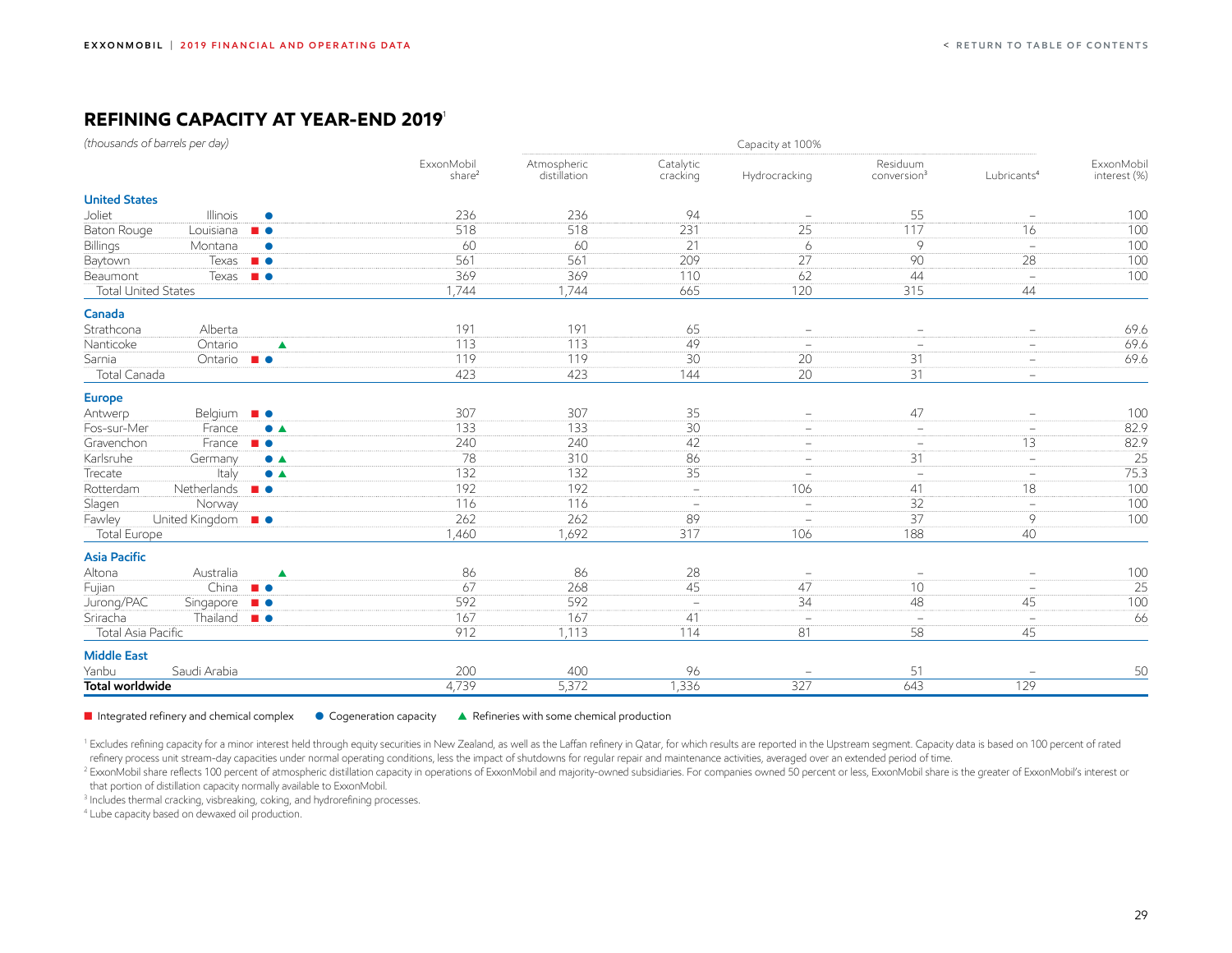### <span id="page-30-0"></span>**PETROLEUM PRODUCT SALES**<sup>1</sup>  **BY GEOGRAPHIC AREA**

| (thousands of barrels per day)                      | 2019  | 2018  | 2017            | 2016  | 2015            |
|-----------------------------------------------------|-------|-------|-----------------|-------|-----------------|
| <b>United States</b>                                |       |       |                 |       |                 |
| Motor gasoline, naphthas                            | 1,334 | 1,294 | 1,292           | 1,338 | 1,439           |
| Heating oils, kerosene, diesel oils                 | 449   | 444   | 469             | 470   | 582             |
| Aviation fuels                                      | 144   | 141   | 138             | 152   | 174             |
| Heavy fuels                                         | 56    | 70    | 62              | 55    | 71              |
| Lubricants, specialty, and other petroleum products | 309   | 261   | 229             | 235   | 255             |
| <b>Total United States</b>                          | 2,292 | 2,210 | 2,190           | 2,250 | 2,521           |
| Canada                                              |       |       |                 |       |                 |
| Motor gasoline, naphthas                            | 249   | 255   | 256             | 260   | 246             |
| Heating oils, kerosene, diesel oils                 | 124   | 142   | 141             | 135   | 134             |
| Aviation fuels                                      | 42    | 41    | $\overline{37}$ | 36    | $\overline{37}$ |
| Heavy fuels                                         | 20    | 26    | 18              | 16    | 16              |
| Lubricants, specialty, and other petroleum products | 41    | 46    | 47              | 44    | 55              |
| Total Canada                                        | 476   | 510   | 499             | 491   | 488             |
| <b>Europe</b>                                       |       |       |                 |       |                 |
| Motor gasoline, naphthas                            | 348   | 402   | 416             | 384   | 401             |
| Heating oils, kerosene, diesel oils                 | 809   | 802   | 811             | 774   | 787             |
| Aviation fuels                                      | 82    | 83    | 77              | 81    | 81              |
| Heavy fuels                                         | 81    | 116   | 122             | 115   | 116             |
| Lubricants, specialty, and other petroleum products | 159   | 153   | 171             | 165   | 157             |
| <b>Total Europe</b>                                 | 1,479 | 1,556 | 1,597           | 1,519 | 1,542           |
| <b>Asia Pacific</b>                                 |       |       |                 |       |                 |
| Motor gasoline, naphthas                            | 177   | 173   | 172             | 162   | 159             |
| Heating oils, kerosene, diesel oils                 | 256   | 266   | 252             | 241   | 266             |
| Aviation fuels                                      | 101   | 105   | 92              | 88    | 83              |
| Heavy fuels                                         | 109   | 168   | 142             | 149   | 147             |
| Lubricants, specialty, and other petroleum products | 95    | 103   | 99              | 101   | 91              |
| Total Asia Pacific                                  | 738   | 815   | 757             | 741   | 746             |

See footnotes on page 31.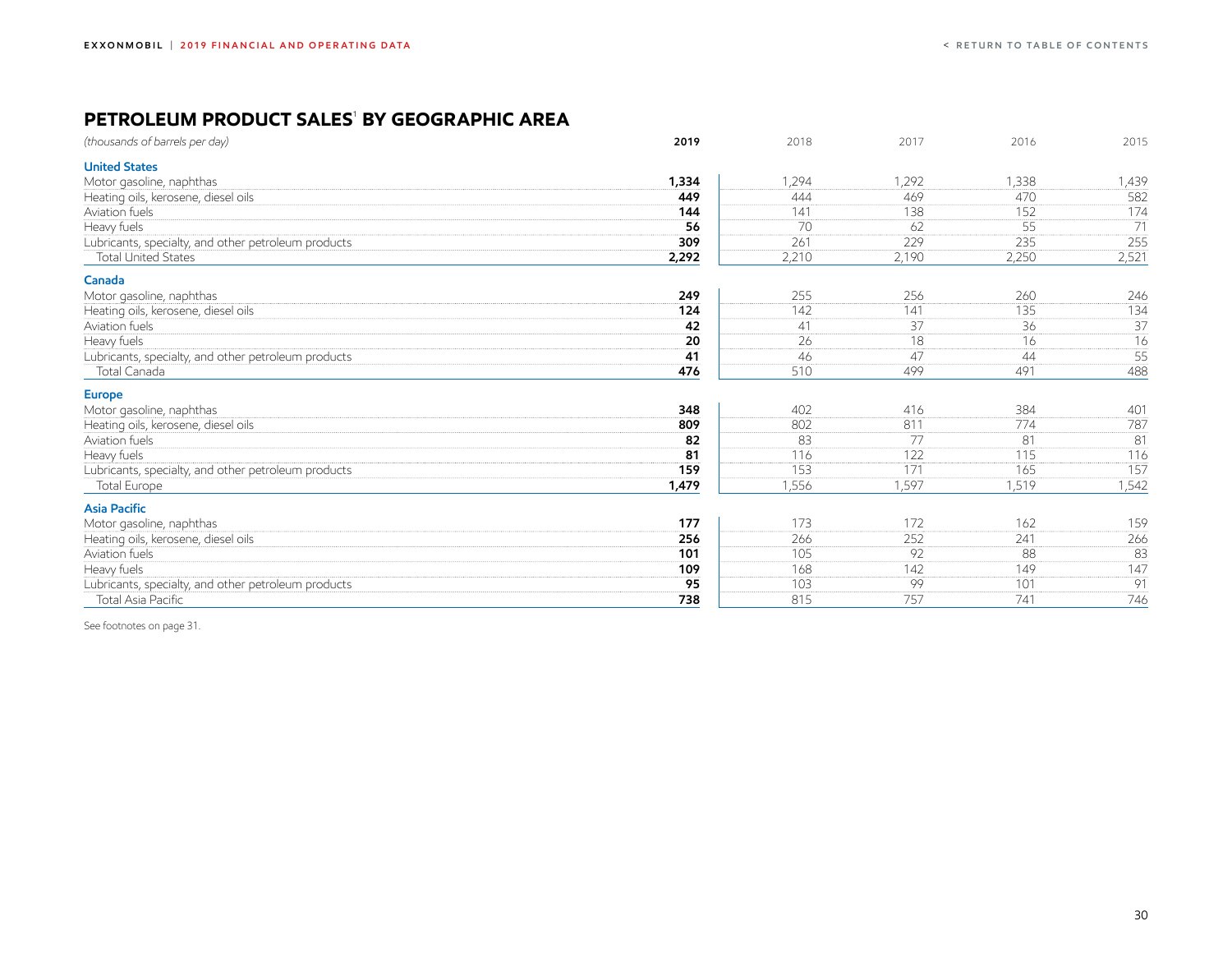*Petroleum product sales by geographic area, continued*

| (thousands of barrels per day)                      | 2019  | 2018                     | 2017           | 2016           | 2015  |
|-----------------------------------------------------|-------|--------------------------|----------------|----------------|-------|
| <b>Latin America</b>                                |       |                          |                |                |       |
| Motor gasoline, naphthas                            | 22    | 15                       | 35             | 35             | 32    |
| Heating oils, kerosene, diesel oils                 | 17    | 11                       | 31             | 33             | 32    |
| Aviation fuels                                      | -     | $\overline{\phantom{m}}$ |                | $\overline{2}$ |       |
| Heavy fuels                                         |       |                          | $\overline{2}$ | $\overline{2}$ | 3     |
| Lubricants, specialty, and other petroleum products | 10    | 10                       | 11             | 10             | 11    |
| Total Latin America                                 | 49    | 36                       | 80             | 82             | 79    |
| <b>Middle East/Africa</b>                           |       |                          |                |                |       |
| Motor gasoline, naphthas                            | 90    | 78                       | 91             | 91             | 86    |
| Heating oils, kerosene, diesel oils                 | 212   | 175                      | 146            | 119            | 123   |
| Aviation fuels                                      | 37    | 32                       | 37             | 40             | 37    |
| Heavy fuels                                         | 4     | 15                       | 25             | 33             | 24    |
| Lubricants, specialty, and other petroleum products | 75    | 85                       | 108            | 116            | 108   |
| Total Middle East/Africa                            | 418   | 385                      | 407            | 399            | 378   |
| <b>Worldwide</b>                                    |       |                          |                |                |       |
| Motor gasoline, naphthas                            | 2,220 | 2,217                    | 2,262          | 2,270          | 2,363 |
| Heating oils, kerosene, diesel oils                 | 1,867 | 1,840                    | 1,850          | 1,772          | 1,924 |
| Aviation fuels                                      | 406   | 402                      | 382            | 399            | 413   |
| Heavy fuels                                         | 270   | 395                      | 371            | 370            | 377   |
| Lubricants, specialty, and other petroleum products | 689   | 658                      | 665            | 671            | 677   |
| Total worldwide                                     | 5,452 | 5,512                    | 5,530          | 5,482          | 5,754 |

1 Petroleum product sales include 100 percent of the sales of ExxonMobil and majority-owned subsidiaries and the ExxonMobil interest in sales by equity companies owned 50 percent or less. Petroleum product sales data repor purchases/sales contracts with the same counterparty.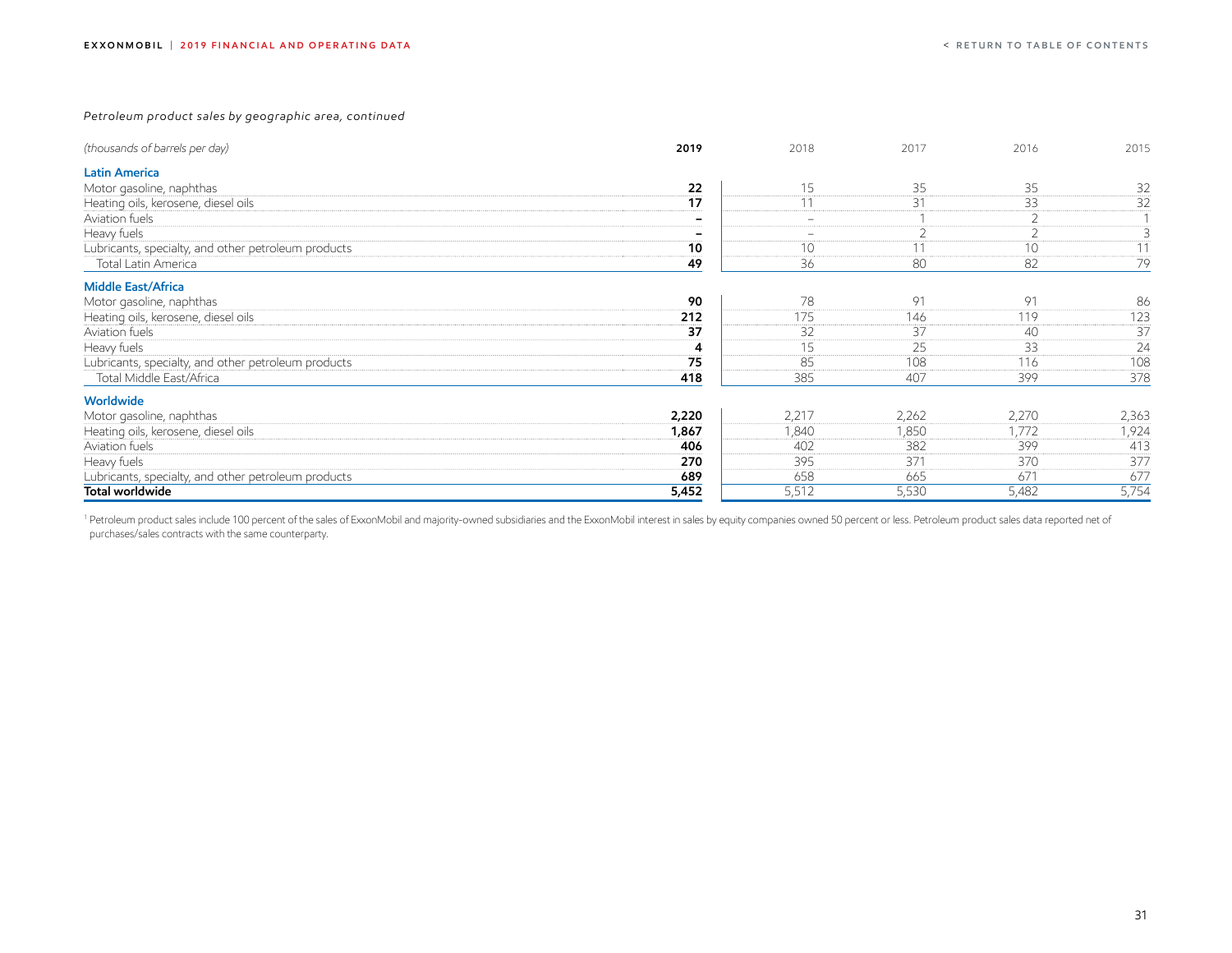## <span id="page-32-0"></span>**RETAIL SITES**

| (number of sites at year end) | 2019   | 2018   | 2017   | 2016   | 2015   |
|-------------------------------|--------|--------|--------|--------|--------|
| Worldwide                     |        |        |        |        |        |
| Owned/leased                  | 989    | ,002   | 2.672  | .214   | 3,938  |
| Distributors/resellers        | 20,420 | 19,804 | 18,290 | 7,569  | 6,313  |
| Total worldwide               | 21,409 | 20,806 | 20,962 | 20,783 | 20,251 |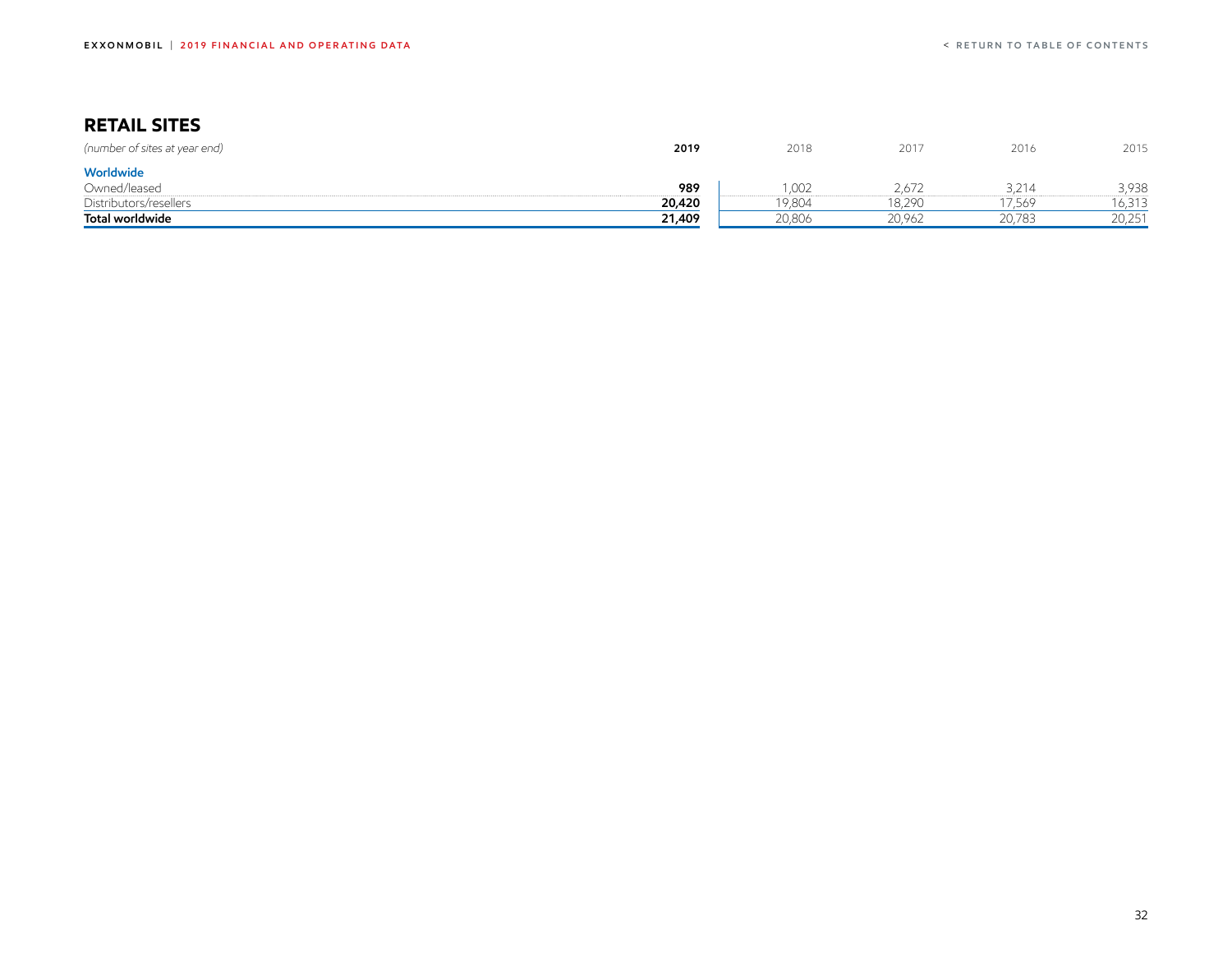## <span id="page-33-0"></span>LARGE/INTEGRATED CHEMICAL COMPLEX PRODUCTION CAPACITY AT YEAR-END 2019<sup>1,2</sup>

| (millions of tonnes per year)                                                              | Ethylene                 | Polyethylene                          | Polypropylene            | Paraxylene | Additional products |              |    |   |              |   |              |
|--------------------------------------------------------------------------------------------|--------------------------|---------------------------------------|--------------------------|------------|---------------------|--------------|----|---|--------------|---|--------------|
| <b>North America</b>                                                                       |                          |                                       |                          |            |                     |              |    |   |              |   |              |
| Baton Rouge, Louisiana                                                                     | 1.1                      | 1.3                                   | 0.4                      |            | P                   | В            | Е. | A | F<br>$\circ$ | S |              |
| Baytown, Texas                                                                             | 3.8                      | $\overline{\phantom{a}}$              | 0.7                      | 0.6        | P                   | B            |    |   | F            | s |              |
| Beaumont, Texas                                                                            | 0.9                      | 1.7                                   | $\equiv$                 | 0.3        | P                   |              |    |   |              | s |              |
| Mont Belvieu, Texas                                                                        | $\qquad \qquad =$        | 2.3                                   | $\equiv$                 |            |                     |              |    |   |              |   |              |
| Sarnia, Ontario                                                                            | 0.3                      | 0.5                                   | $-$                      |            | P                   |              |    |   | F<br>$\circ$ |   |              |
| <b>Europe</b>                                                                              |                          |                                       |                          |            |                     |              |    |   |              |   |              |
| Antwerp, Belgium                                                                           | $\overline{\phantom{a}}$ | 0.4                                   | $\overline{\phantom{0}}$ |            |                     |              |    |   | F<br>$\circ$ |   |              |
| Fawley, United Kingdom                                                                     |                          | $\overline{\phantom{a}}$              | $-$                      |            |                     | $\mathbf B$  |    |   | F<br>$\circ$ |   |              |
| Fife, United Kingdom                                                                       | 0.4                      | $\overline{\phantom{a}}$              | $\equiv$                 |            |                     |              |    |   |              |   |              |
| Gravenchon, France                                                                         | 0.4                      | 0.4                                   | 0.3                      |            | P                   |              | Е. | A | $\circ$      | S | $\mathbb Z$  |
| Meerhout, Belgium                                                                          | $\equiv$                 | 0.5                                   | $\equiv$                 |            |                     |              |    |   |              |   |              |
| Rotterdam, Netherlands                                                                     |                          | $\overline{\phantom{a}}$              | $\equiv$                 | 0.7        |                     |              |    |   | $\mathsf O$  |   |              |
| <b>Middle East</b>                                                                         |                          |                                       |                          |            |                     |              |    |   |              |   |              |
| Al-Jubail, Saudi Arabia                                                                    | 0.6                      | 0.7                                   |                          |            |                     | $\, {\bf B}$ | Е  |   |              |   |              |
| Yanbu, Saudi Arabia                                                                        | 1.0                      | 0.7                                   | 0.2                      |            | P                   |              |    |   |              |   | G            |
| <b>Asia Pacific</b>                                                                        |                          |                                       |                          |            |                     |              |    |   |              |   |              |
| Fujian, China                                                                              | 0.3                      | 0.2                                   | 0.2                      | 0.2        | P                   |              |    |   |              |   | $\mathbf{G}$ |
| Singapore                                                                                  | 1.9                      | 1.9                                   | 0.9                      | 1.8        | $\dddot{\bar{P}}$   | B            | E. | A | F<br>$\circ$ |   | z            |
| Sriracha, Thailand                                                                         |                          | $\equiv$                              | $\frac{1}{2}$            | 0.5        |                     |              |    |   | F            |   |              |
| Total worldwide                                                                            | 10.7                     | 10.6                                  | 2.7                      | 4.1        |                     |              |    |   |              |   |              |
| <b>B</b> Butyl<br>F Fluids<br>P Propylene<br>E Specialty elastomers<br>A Adhesive polymers | $O$ $Oxo$                | S Synthetics<br>Z Petroleum additives | G Glycol                 |            |                     |              |    |   |              |   |              |

<sup>1</sup> Based on size or breadth of product slate.

<sup>2</sup> Capacity reflects 100 percent for operations of ExxonMobil and majority-owned subsidiaries. For companies owned 50 percent or less, capacity is ExxonMobil's interest.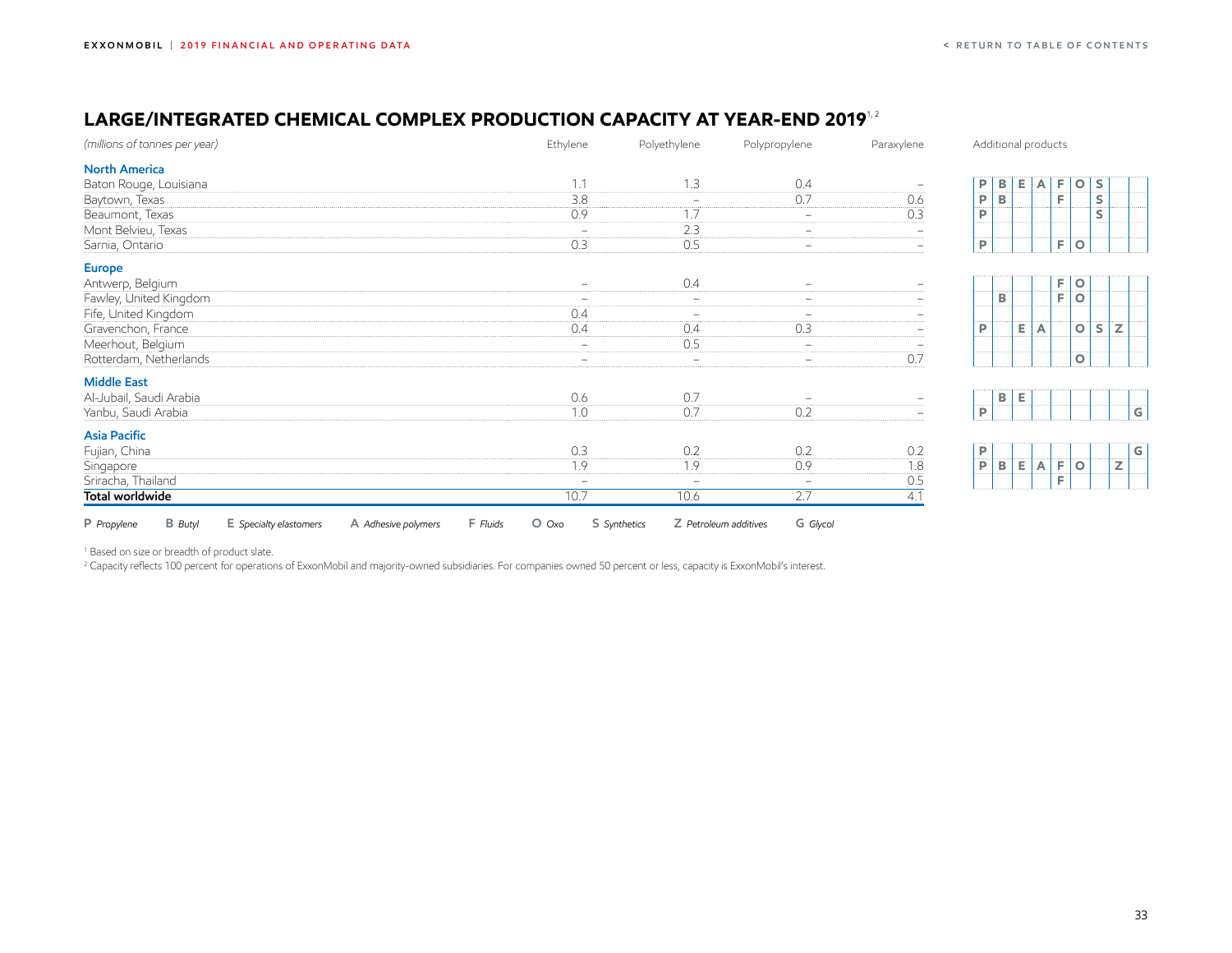## <span id="page-34-0"></span>**OTHER Chemical MANUFACTURING LOCATIONS AT YEAR-END 2019**<sup>1</sup>

| cation               |  |
|----------------------|--|
| <b>North America</b> |  |
| Bayway, New Jersey   |  |
| Pensacola, Florida   |  |
| <b>Latin America</b> |  |
|                      |  |
| Guadalajara, Mexico  |  |
| Paulinia, Brazil     |  |

| Location                |  |
|-------------------------|--|
| Europe                  |  |
| Berre, France           |  |
| Cologne, Germany        |  |
| Fos-sur-Mer, France     |  |
| Karlsruhe, Germany      |  |
| Newport, United Kinadom |  |
| Trecate, Italy          |  |
| Vado Ligure, Italv      |  |

| <b>Asia Pacific</b> |  |
|---------------------|--|
| Altona, Australia   |  |
| Jinshan, China<br>  |  |
| ishima, Japan       |  |
| awasaki, Japan      |  |
|                     |  |
| :hangjiagang, China |  |
|                     |  |

■ Olefins/aromatics ▲ Polymers ● Other chemicals

1 Includes joint venture plants.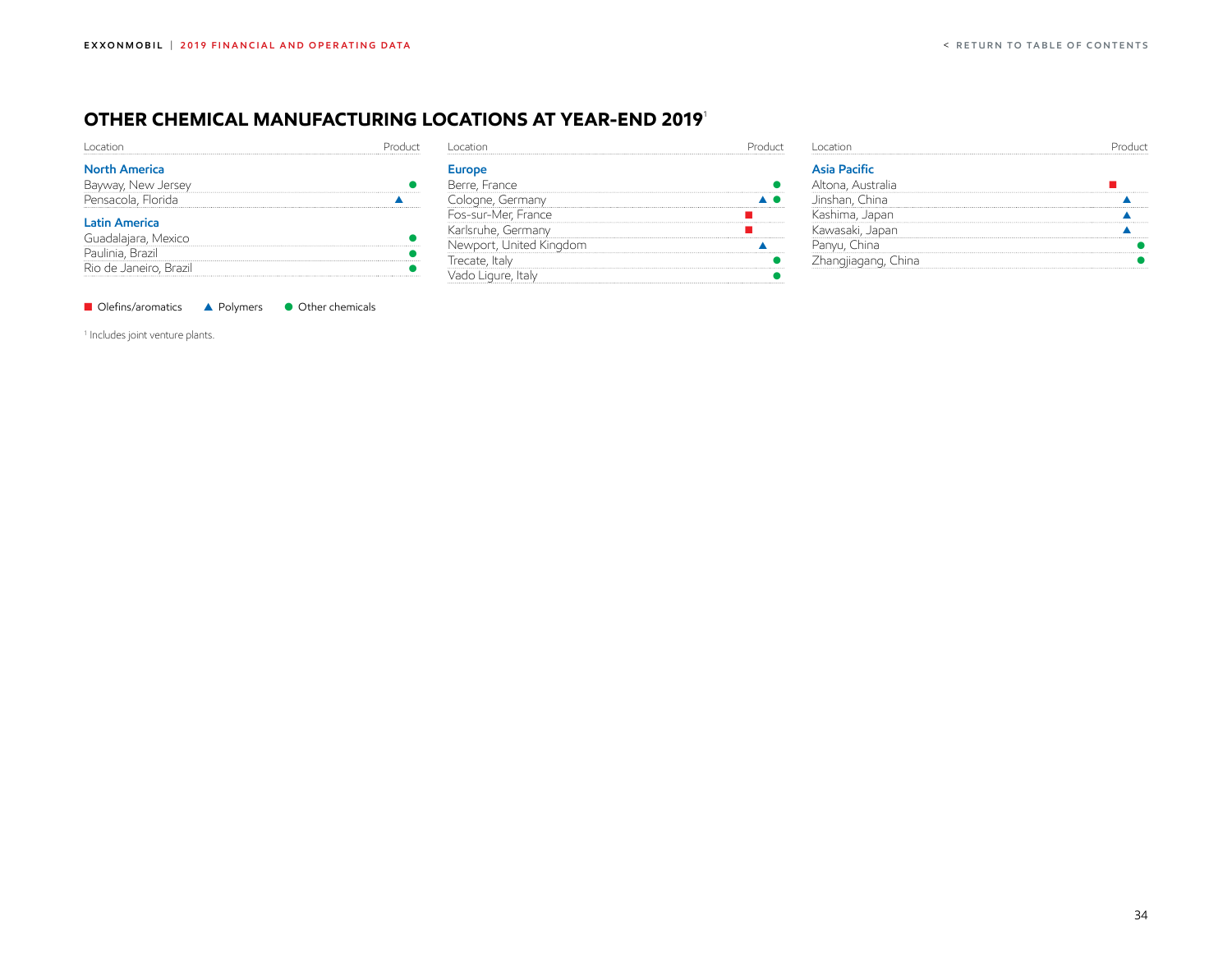## <span id="page-35-0"></span>**Chemical VOLUMES**<sup>1</sup>

|                                                                            | 2019   | 2018   | 2017   | 2016   | 2015   |
|----------------------------------------------------------------------------|--------|--------|--------|--------|--------|
| <b>Worldwide production volumes</b> (thousands of tonnes)                  |        |        |        |        |        |
| Ethylene                                                                   | 9,904  | 9,040  | 8,479  | 8,594  | 8,167  |
| Polyethylene                                                               | 8,737  | 8,613  | 7,814  | 7,698  | 7,465  |
| Polypropylene                                                              | 2,412  | 2,266  | 2,448  | 2,401  | 2,330  |
| Paraxylene                                                                 | 3,010  | 3,352  | 2,754  | 2,533  | 2,443  |
| Prime product sales volumes <sup>2</sup> by region (thousands of tonnes)   |        |        |        |        |        |
| Americas                                                                   | 10,055 | 10,772 | 10,177 | 10,501 | 10,632 |
| Europe/Middle East/Africa                                                  | 6,549  | 6,498  | 6,511  | 6,466  | 6,367  |
| Asia Pacific                                                               | 9,912  | 9,599  | 8,732  | 7,958  | 7,714  |
| <b>Total worldwide</b>                                                     | 26,516 | 26,869 | 25,420 | 24,925 | 24,713 |
| Prime product sales volumes <sup>2</sup> by business (thousands of tonnes) |        |        |        |        |        |
| Specialties                                                                | 5,019  | 5,167  | 5,296  | 5,186  | 5,060  |
| Commodities                                                                | 21,497 | 21,702 | 20,124 | 19,739 | 19,653 |
| Total                                                                      | 26,516 | 26,869 | 25,420 | 24,925 | 24,713 |

<sup>1</sup> Includes ExxonMobil's share of equity companies but excludes volumes from minor interests held through equity securities.

2 Prime product sales data reported net of purchases/sales contracts with the same counterparty.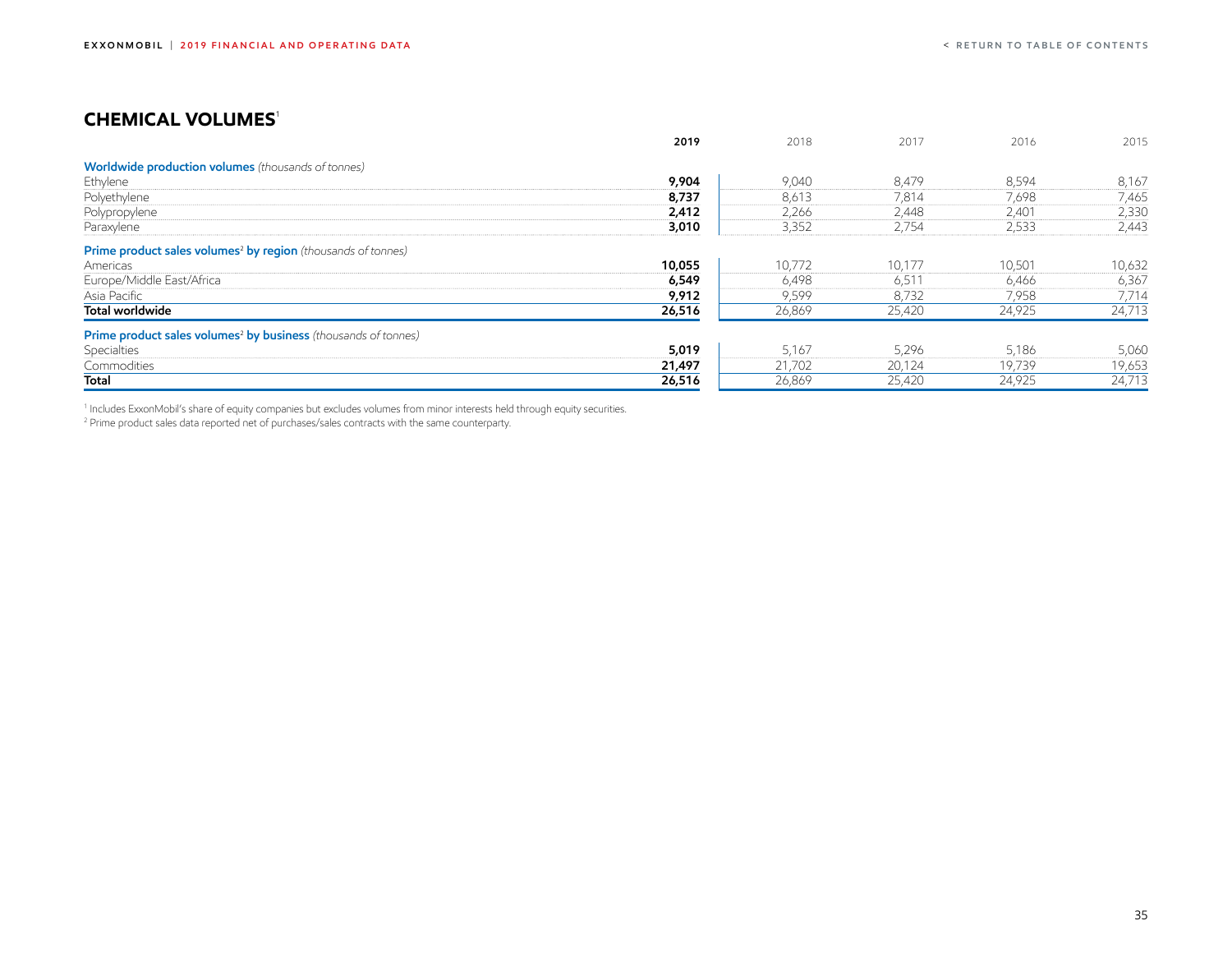# <span id="page-36-0"></span>**2019 exploration opportunity captures**

| Country           | Captures                                                                             | <b>Acres</b><br>(thousands) | <b>Working</b><br>interest $(\bar{\%})$ | Operator |
|-------------------|--------------------------------------------------------------------------------------|-----------------------------|-----------------------------------------|----------|
| Argentina         | 3 Blocks offshore, Malvinas Basin, Round 1 (MLO-113, 117, 118)                       | 3,688                       | 70                                      |          |
| <b>Brazil</b>     | 1 Block offshore, Campos Basin, Round 16 (C-M-479)                                   | 175                         | 100                                     |          |
|                   | 3 Blocks offshore, Sergipe-Alagoas Basin, Permanent Offer Round (SEAL-505, 575, 637) | 559                         | 50                                      |          |
| Canada            | Tempest EL 1151A                                                                     | 244                         | 70                                      |          |
| Greece            | 2 Blocks offshore, West Crete and South West Crete                                   | 9,866                       | 40                                      |          |
| Colombia          | 1 Block offshore, Direct Negotiation (COL-4 TEA)                                     | 988                         | 50                                      |          |
| Egypt             | 2 Blocks offshore, NE EL Amriya and North Marakia                                    | 1,743                       | 100                                     |          |
| Ghana             | DW Cape Three Points                                                                 | 364                         | 80                                      |          |
| Namibia           | Pel-95                                                                               | 5,064                       | 85                                      |          |
|                   | Pel-86/89                                                                            | 3,057                       | 85                                      |          |
| Sao Tome Principe | Block 7/8/11                                                                         | 689                         | 25                                      |          |

**Operator: E** = ExxonMobil operated **C** = co-venturer operated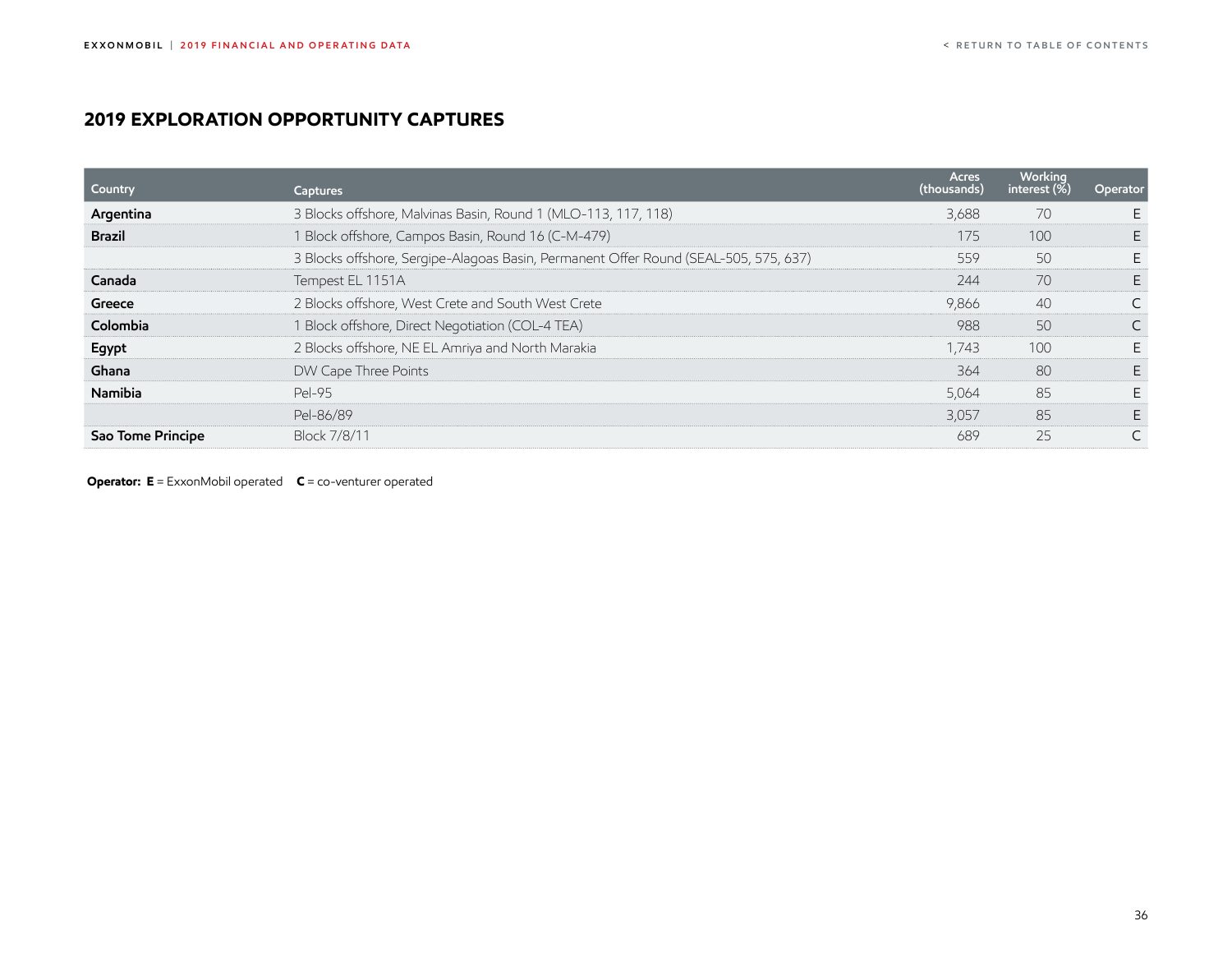## <span id="page-37-0"></span>**2019 Key DIVESTMENTS**

| <b>Country</b>       | Divestment(s)                                                                                                                                       | Resource<br><b>Type</b> | Operator |
|----------------------|-----------------------------------------------------------------------------------------------------------------------------------------------------|-------------------------|----------|
| <b>Norway</b>        | Interest in non-operated assets including Grane, Snorre, Ormen Lange, Statfjord, and Fram                                                           | Conventional            |          |
| <b>United States</b> | Operated oil and gas producing properties in eastern Gulf of Mexico, offshore Alabama, and related onshore<br>and offshore facilities and pipelines | Conventional            |          |

**Operator: E** = ExxonMobil operated **C** = co-venturer operated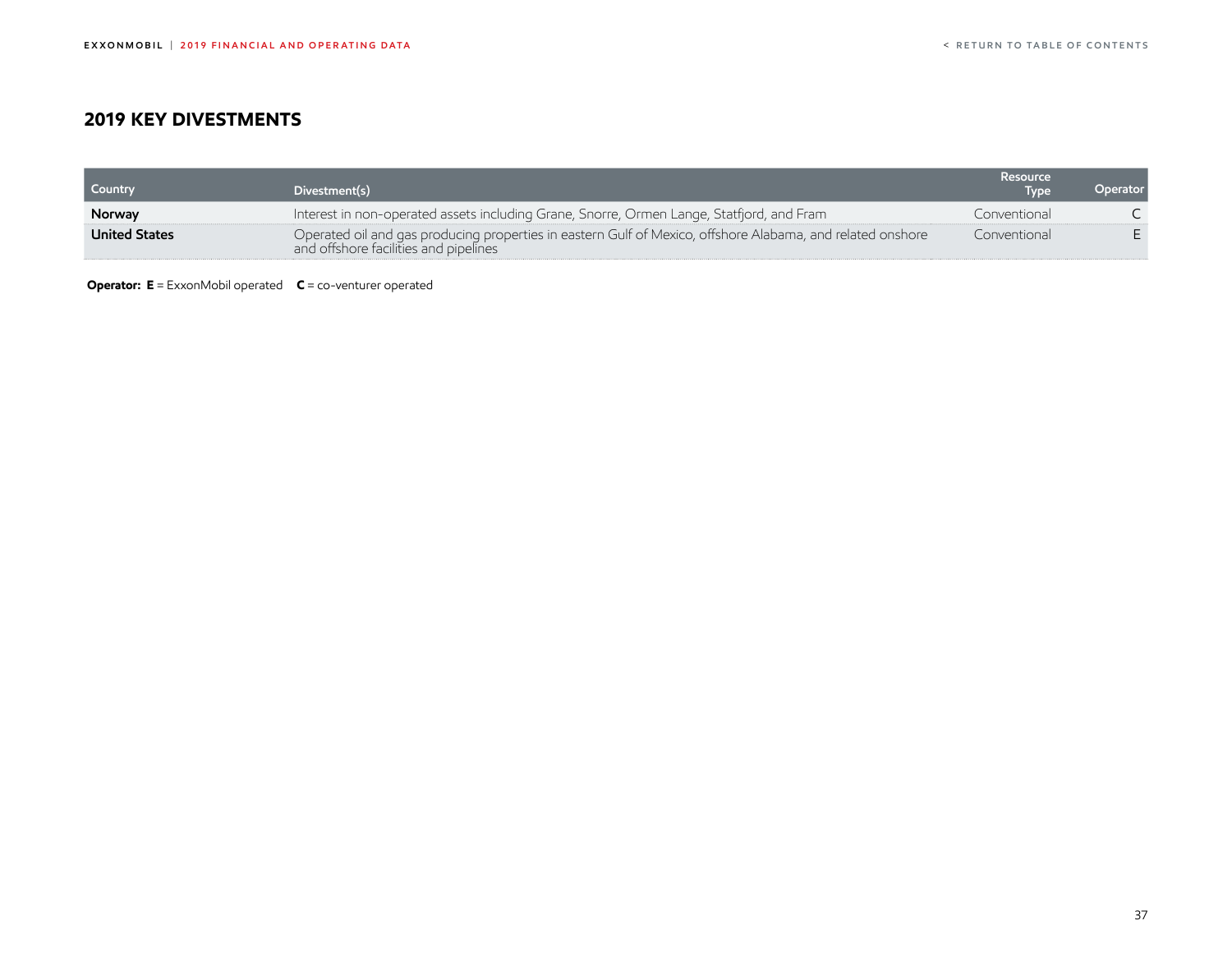## <span id="page-38-0"></span>**Upstream portfolio**

| <b>NORTH AMERICA</b>            | Working<br>Interest<br>(%) | Net Production <sup>2</sup><br>Liauids | Gas<br>(Kbd) (Mcfd)      |                                                                                                                                                 |
|---------------------------------|----------------------------|----------------------------------------|--------------------------|-------------------------------------------------------------------------------------------------------------------------------------------------|
| Canada                          |                            |                                        |                          |                                                                                                                                                 |
| Aspen                           | 100                        | $\overline{\phantom{a}}$               |                          | In-situ oil sands opportunity with SA-SAGD technology.                                                                                          |
| <b>Cold Lake</b>                | 100                        | 114                                    | $\overline{\phantom{a}}$ | One of the largest thermal in-situ, heavy-oil projects in the world.                                                                            |
| <b>Greater Flemish Pass</b>     | 33-100                     | $\overline{\phantom{a}}$               | $-$                      | Drilling two explorations wells between 2019 and 2020; block evaluations ongoing to prioritize subsequent efforts.                              |
| Hebron                          | 35                         | 39                                     |                          | Continued to ramp-up production and achieved a daily production record of 159 Kbd (9 Kbd above original<br>design capacity).                    |
| Hibernia                        | 33                         | 15                                     |                          | Completed first geosteering horizontal and multilateral wells. Reached 161 Kbd (gross) in October; highest daily<br>production since June 2017. |
| <b>Hibernia South Extension</b> | 28                         | 8                                      | $-$                      | Subsea tie-back to the existing Hibernia platform.                                                                                              |
| Kearl                           | 100                        | 197                                    | $-$                      | Continued strong production performance in 2019.                                                                                                |
| Montney and Duvernay            | 50-100                     | 11                                     | 158                      | More than 600,000 net acres in the liquids rich Montney and Duvernay shale plays.                                                               |
| Norman Wells                    | 100                        | 9                                      |                          | Conventional oil and gas operation located in the Northwest Territories in Northern Canada.                                                     |
| Sable                           | 51                         |                                        |                          | All wells successfully plugged and abandoned, all platforms prepared for removal, and onshore plants ready for<br>demolition.                   |
| <b>SAGD</b>                     | 63-100                     |                                        |                          | Continued to evaluate oil sands acreage in the Athabasca and Cold Lake regions, including Clarke Creek, Corner,<br>Chard, and Clyden.           |
| Syncrude                        | 25                         | 65                                     |                          | Oil sands mining operation producing synthetic crude.                                                                                           |
| Tempest (EL 1151A)              | 70                         |                                        |                          | Captured exploration block via farm-in, adding a total of 171,000 net acres.                                                                    |
| Mexico                          |                            |                                        |                          |                                                                                                                                                 |
| Perdido Block 2                 | 50                         |                                        |                          | Working with partners to evaluate future plans on the block.                                                                                    |

| <b>United States</b>              |            |    |            |                                                                                                                                                                                                                                                          |
|-----------------------------------|------------|----|------------|----------------------------------------------------------------------------------------------------------------------------------------------------------------------------------------------------------------------------------------------------------|
| Aera Energy LLC                   | 48         | 50 | -          | Eight fields and approximately 4,800 net wells primarily located in San Joaquin Valley, California.                                                                                                                                                      |
| Alaska Gas                        |            |    |            | Agreement executed to support State of Alaska's LNG project, supplied by natural gas from Prudhoe Bay and Point<br>Thomson, through FERC regulatory process. Other potential options for development of Alaska North Slope gas ar<br>also being pursued. |
| Appalachia                        | 85-95      |    | $50^\circ$ | More than 500,000 net acres across the Marcellus and Utica Shale plays.                                                                                                                                                                                  |
| <b>Bakken</b>                     | $40 - 80$  | 92 | 111        | More than 540,000 net acres across the liquids-rich Bakken Shale play.                                                                                                                                                                                   |
| Eagle Ford                        | $23 - 100$ |    | 28         | More than 100,000 net acres across the liquids-rich and dry gas fairways of the Eagle Ford Shale play.                                                                                                                                                   |
| <b>Golden Pass LNG Export</b>     | 30         |    |            | Joint venture with Qatar Petroleum to enable approximately 16 Mta LNG export capability at the existing terminal.                                                                                                                                        |
| <b>Gulf of Mexico Exploration</b> | $67-100$   |    |            | Prioritizing future work programs to maximize value.                                                                                                                                                                                                     |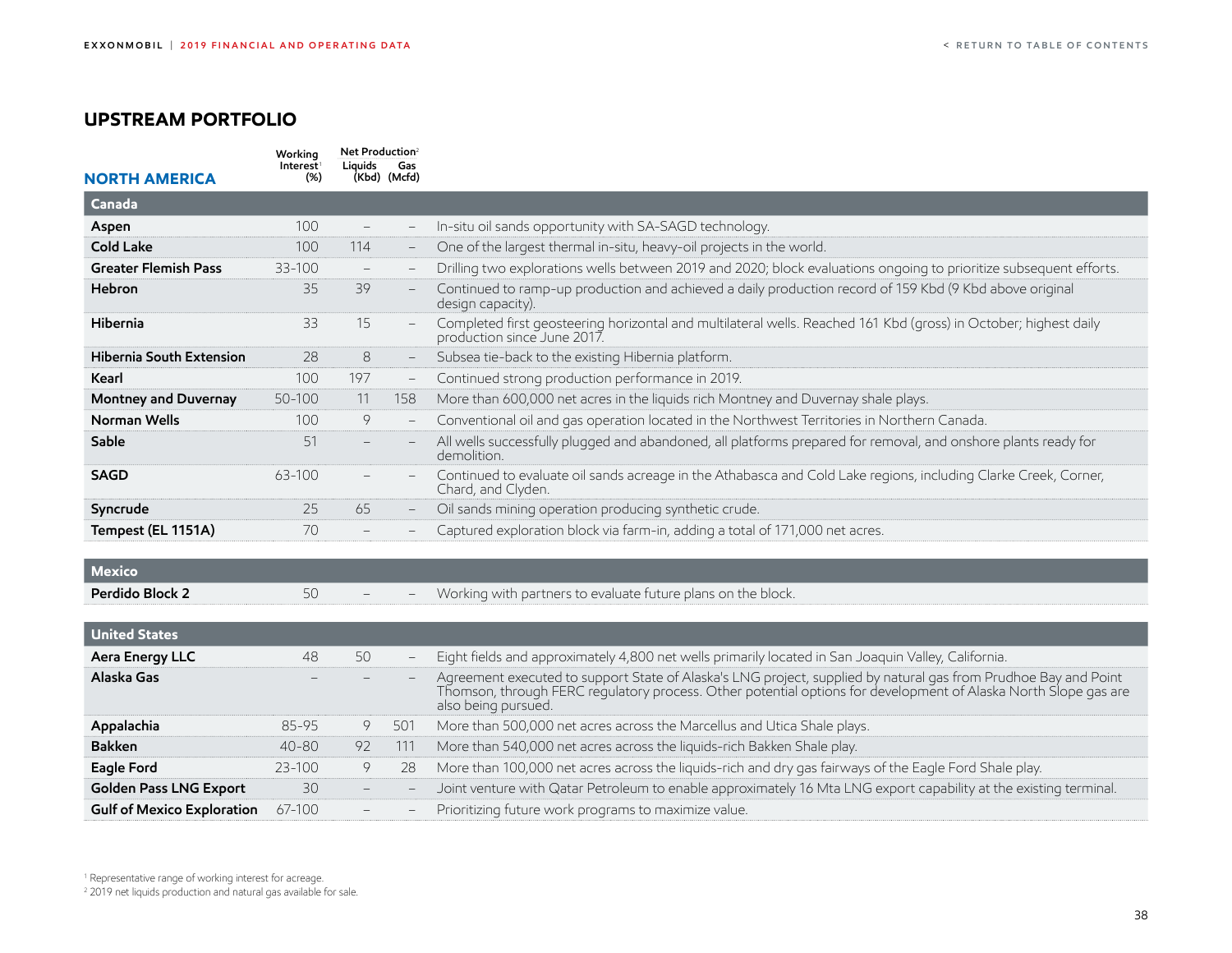<span id="page-39-0"></span>

| North America, continued | Working<br>Interest<br>(%) | Net Production <sup>2</sup><br>Liauids | Gas<br>(Kbd) (Mcfd)      |                                                                                                                                                                         |
|--------------------------|----------------------------|----------------------------------------|--------------------------|-------------------------------------------------------------------------------------------------------------------------------------------------------------------------|
| Haynesville              | 50-100                     | 0.2                                    | 357                      | More than 200,000 net acres across the Haynesville Shale play.                                                                                                          |
| Hoover                   | 67-100                     | 3                                      |                          | Deepwater Gulf of Mexico asset produces oil and natural gas from the Hoover field and several subsea tie-backs.                                                         |
| Julia                    | 50                         | 14                                     |                          | Deepwater Gulf of Mexico subsea tie-back to the Jack-St. Malo host facility located in 7,100 feet of water.                                                             |
| LaBarge                  | $45 - 100$                 |                                        | 103                      | One of the world's largest helium recovery and physical solvent gas-sweetening plants. Online since 1986, LaBarge is<br>expected to produce for an additional 85 years. |
| Lucius                   | 23                         |                                        | 6                        | Deepwater Gulf of Mexico asset producing to a Deep Draft Caisson Vessel (DDCV) located in approximately 7,100<br>feet of water.                                         |
| Other Lower 48 Dry Gas   | 15-100                     | 8                                      | 778                      | More than 1 million net acres across the Barnett, Fayetteville, Freestone and Rockies dry gas plays.                                                                    |
| Permian                  | 84-92                      | 268                                    | 372                      | More than 1.8 million net acres across the Permian Basin. More than 300 wells were brought online in 2019.                                                              |
| <b>Point Thomson</b>     | 62                         | 3                                      | $\overline{\phantom{0}}$ | Gas condensate field tied into Alyeska pipeline system.                                                                                                                 |
| <b>Prudhoe Bay</b>       | 36                         | 82                                     | $\qquad \qquad -$        | One of the largest conventional onshore oil fields in North America. Located on the Alaska North Slope.                                                                 |
| Santa Ynez               | 100                        |                                        |                          | Supporting trucking and pipeline permitting efforts to restore production operations resulting from outage of the<br>Plains All-American Pipeline.                      |
| <b>Thunder Horse</b>     | 25                         | 32                                     | 18                       | Deepwater Gulf of Mexico semi-submersible facility located in nearly 6,100 feet of water.                                                                               |
| Ursa                     | 16                         | 11                                     | 6                        | Deepwater Gulf of Mexico tension leg platform located 130 miles south of New Orleans.                                                                                   |
| Woodford/South OK        | 70-80                      | 24                                     | 164                      | More than 300,000 net acres across the Arkoma, Ardmore, and Marietta Woodford shale play.                                                                               |

#### **SOUTH AMERICA**

| Argentina |           |      |                                                                                                                                                                                                                                  |
|-----------|-----------|------|----------------------------------------------------------------------------------------------------------------------------------------------------------------------------------------------------------------------------------|
| Offshore  |           |      | - Captured three Blocks in the Malvinas Basin, offshore Argentina adding a total of approximately 2.6 million net acres<br>to our exploration portfolio; participating in multi-client 3D seismic data acquisition over acreage. |
| Onshore   | $42 - 90$ | 36 - | Unconventional exploitation concessions in four blocks in the Vaca Muerta.                                                                                                                                                       |

| <b>Brazil</b>                      |        |                          |                   |                                                                                                                                                  |
|------------------------------------|--------|--------------------------|-------------------|--------------------------------------------------------------------------------------------------------------------------------------------------|
| <b>Bacalhau (formerly Carcara)</b> | 40     | $\qquad \qquad -$        |                   | Completed Declaration of Commerciality, drilled two appraisal wells and progressing towards a 2020 Bacalhau<br>Phase 1 project funding decision. |
| <b>Santos</b>                      | 64     |                          |                   | Operating interest in two deepwater blocks. Evaluation of the blocks is progressing.                                                             |
| Campos                             | 40     | $\overline{\phantom{a}}$ | $\qquad \qquad -$ | Working interest in four Blocks in the Campos Basin. Evaluation of the blocks is progressing.                                                    |
| <b>Campos Bull's Eye</b>           | 50/100 | $-$                      |                   | Interest in seven blocks in the Bull's Eye area of the Campos Basin including one 2019 capture. Evaluation of the blocks<br>is progressing.      |
| North Campos                       | 100    | $\overline{\phantom{a}}$ |                   | Operating interest in two deepwater blocks. Evaluation of the blocks is progressing.                                                             |
| <b>Potiguar and Ceara</b>          | 35/50  | $\overline{\phantom{0}}$ |                   | Operating interest in two deepwater blocks. Anticipating regulatory approval to divest blocks in 2020.                                           |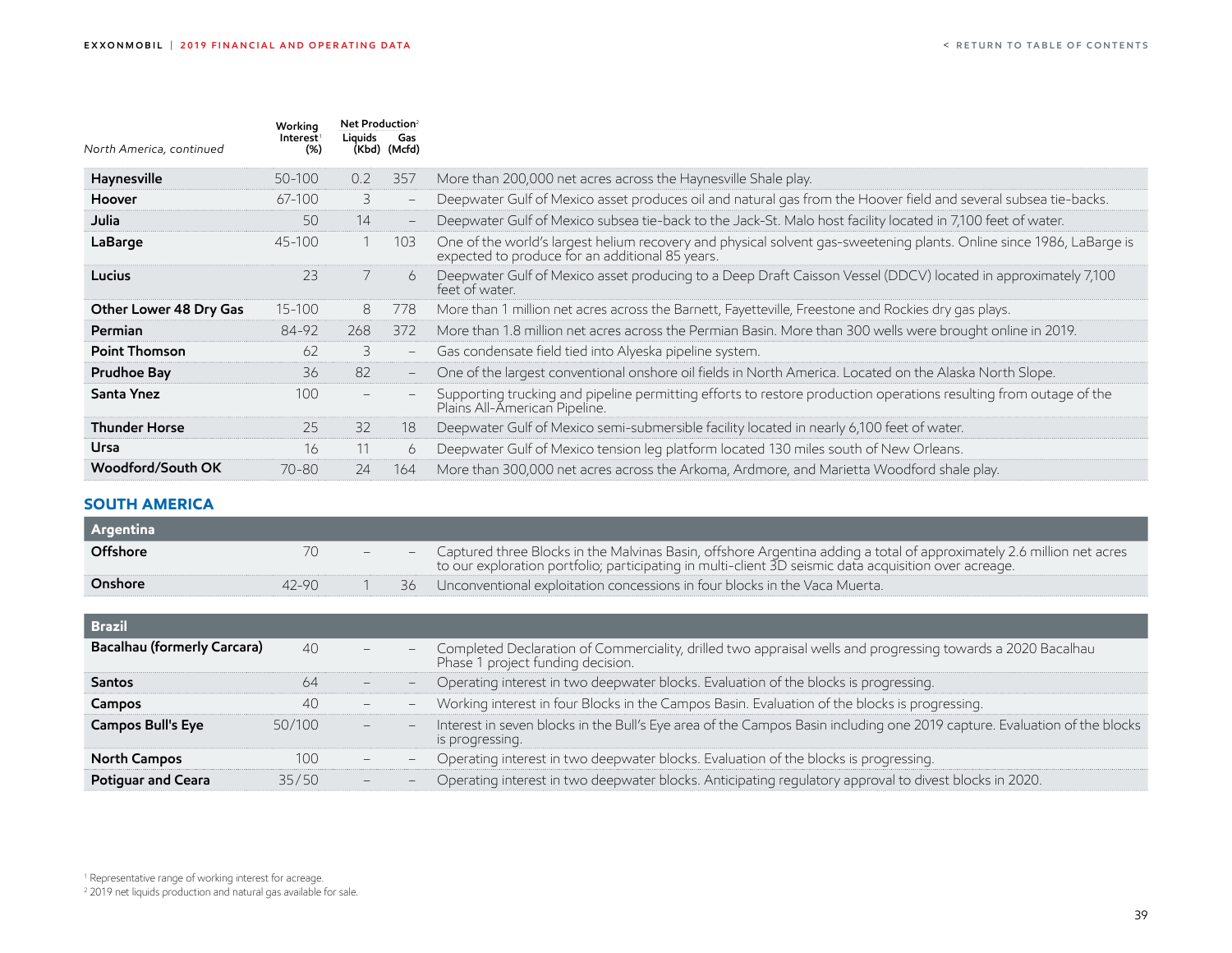<span id="page-40-0"></span>

| South America, continued | Working<br>Interest <sup>1</sup><br>(%) | Net Production <sup>2</sup><br>Liquids | Gas<br>(Kbd) (Mcfd) |                                                                                                                                                                                                                                                                                                                                     |
|--------------------------|-----------------------------------------|----------------------------------------|---------------------|-------------------------------------------------------------------------------------------------------------------------------------------------------------------------------------------------------------------------------------------------------------------------------------------------------------------------------------|
| Sergipe Alagoas          | 50                                      |                                        |                     | Operate nine blocks after capturing ~280,000 additional net acres (three blocks) in 2019, through Permanent Offer<br>Bid Round. Evaluation of the blocks is progressing.                                                                                                                                                            |
| <b>Pre-Salt Tita</b>     | 64                                      |                                        |                     | Operating interest in one deepwater block.                                                                                                                                                                                                                                                                                          |
| Pre-Salt Uirapuru        | 28                                      |                                        |                     | Spud first exploration well on the Uirapuru prospect in late 2019.                                                                                                                                                                                                                                                                  |
| Colombia                 |                                         |                                        |                     |                                                                                                                                                                                                                                                                                                                                     |
| COL-4                    | 50                                      |                                        |                     | Technical Evaluation License converted to Exploration Contract Phase 1.                                                                                                                                                                                                                                                             |
| Onshore                  | 50-70                                   |                                        |                     | Three exploration blocks in a tight liquids play.                                                                                                                                                                                                                                                                                   |
| Guyana                   |                                         |                                        |                     |                                                                                                                                                                                                                                                                                                                                     |
| Canje                    | 35                                      |                                        |                     | Progressing evaluation of 417,000 net acres. Plans to initiate drilling in 2020.                                                                                                                                                                                                                                                    |
| Kaieteur                 | 35                                      |                                        |                     | Progressing evaluation of 1.2 million net acres. Plans to initiate drilling in 2020.                                                                                                                                                                                                                                                |
| <b>Stabroek</b>          | 45                                      | 0.3                                    |                     | Five exploration discoveries bringing the total discoveries to 15 at year end, with more than 8 billion oil-equivalent<br>barrels of recoverable resource. Achieved early start-up of Liza Phase 1, fully funded Liza Phase 2, progressed Payara<br>engineering. Continuing to acquire data and evaluate options for future phases. |
| <b>Suriname</b>          |                                         |                                        |                     |                                                                                                                                                                                                                                                                                                                                     |
| Block 59                 | 33                                      |                                        |                     | Acquired 4,187 miles of 2D seismic data over the block in 2019.                                                                                                                                                                                                                                                                     |
| <b>EUROPE</b>            |                                         |                                        |                     |                                                                                                                                                                                                                                                                                                                                     |
| <b>Cyprus</b>            |                                         |                                        |                     |                                                                                                                                                                                                                                                                                                                                     |
| <b>Block 10</b>          | 60                                      |                                        |                     | Began exploration drilling, made natural gas discovery with Glaucus-1 Well.                                                                                                                                                                                                                                                         |
| Germany                  |                                         |                                        |                     |                                                                                                                                                                                                                                                                                                                                     |
| Onshore                  | $3 - 100$                               | 3                                      | 259                 | Operator of 25 sour gas and 32 sweet gas fields with production dating back to 1904. Includes 1.5 million net<br>exploration acres.                                                                                                                                                                                                 |
| <b>Greece</b>            |                                         |                                        |                     |                                                                                                                                                                                                                                                                                                                                     |
| <b>Offshore Crete</b>    | 40                                      |                                        |                     | Interest in two deepwater exploration blocks totaling nearly 4 million net acres. 40% working interest, captured<br>October 2019.                                                                                                                                                                                                   |
| <b>Ireland</b>           |                                         |                                        |                     |                                                                                                                                                                                                                                                                                                                                     |
| Porcupine Basin          | $25 - 50$                               |                                        |                     | Interest in seven deepwater blocks totaling nearly 1 million net acres.                                                                                                                                                                                                                                                             |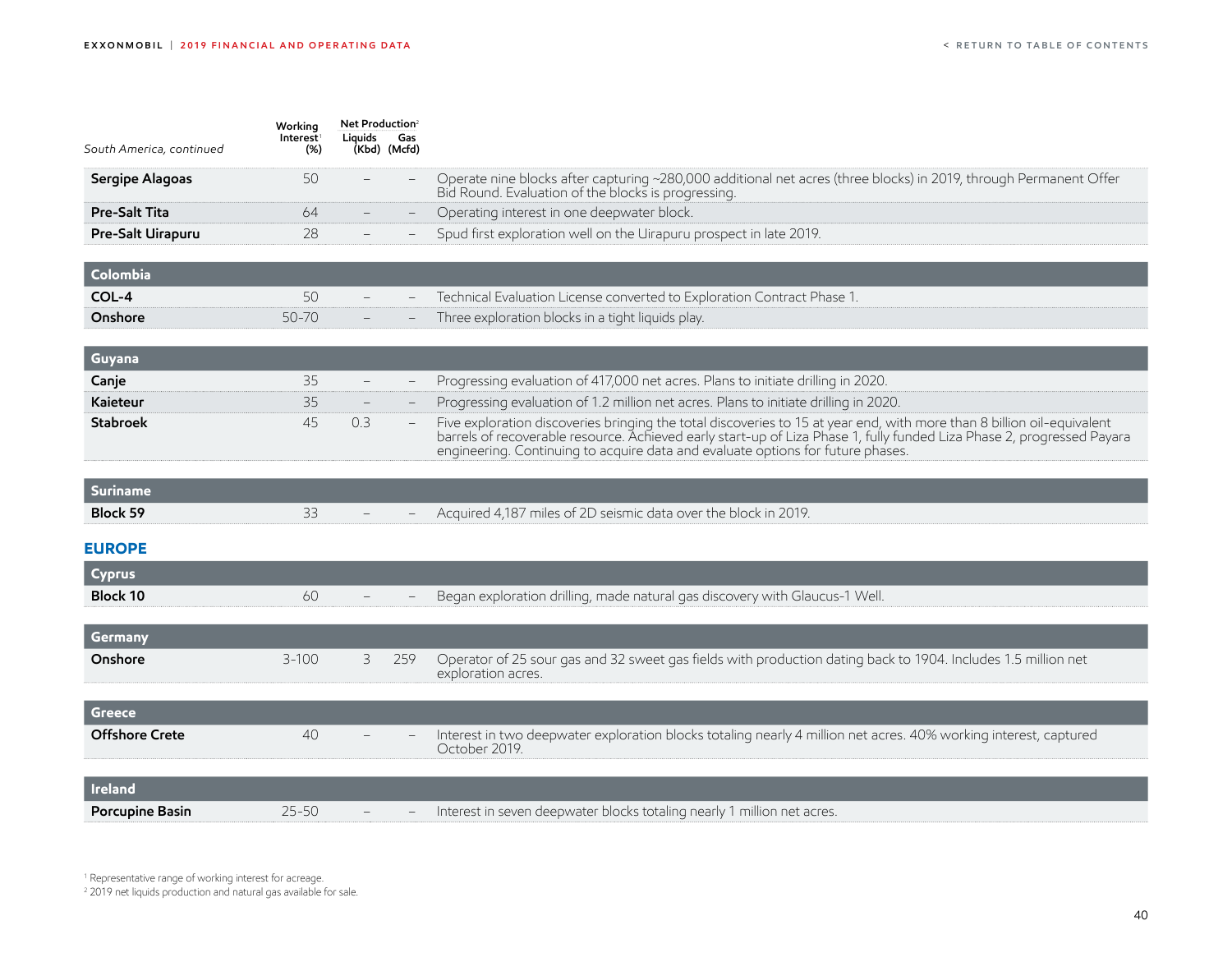<span id="page-41-0"></span>

| Europe, continued               | Working<br>Interest <sup>1</sup><br>$(\%)$ | Net Production <sup>2</sup><br>Liquids | Gas<br>(Kbd) (Mcfd) |                                                                                                                                                                                                                                                                                                                                                                                                                                    |
|---------------------------------|--------------------------------------------|----------------------------------------|---------------------|------------------------------------------------------------------------------------------------------------------------------------------------------------------------------------------------------------------------------------------------------------------------------------------------------------------------------------------------------------------------------------------------------------------------------------|
| <b>Italy</b>                    |                                            |                                        |                     |                                                                                                                                                                                                                                                                                                                                                                                                                                    |
| <b>Adriatic LNG Terminal</b>    | 71                                         |                                        |                     | The world's first fixed offshore LNG storage and regasification terminal received 88 cargoes in 2019.                                                                                                                                                                                                                                                                                                                              |
| <b>Netherlands</b>              |                                            |                                        |                     |                                                                                                                                                                                                                                                                                                                                                                                                                                    |
| Groningen/Other                 | $30 - 50$                                  | 3                                      | 683                 | Approximately 60 producing fields offshore in the North Sea and 120 fields onshore including Groningen, one of the<br>world's largest natural gas fields with production dating back to 1963. In 2019, ExxonMobil and Shell signed an interim<br>agreement with the Dutch government about the government's intention to end gas production in the Groningen<br>field in 2022 in anticipation of a final settlement and agreement. |
| <b>Norway</b>                   |                                            |                                        |                     |                                                                                                                                                                                                                                                                                                                                                                                                                                    |
| Operated by Others <sup>3</sup> | $6 - 40$                                   | 78                                     | 314                 | Divested upstream operations in 2019.                                                                                                                                                                                                                                                                                                                                                                                              |
| Romania                         |                                            |                                        |                     |                                                                                                                                                                                                                                                                                                                                                                                                                                    |
| Neptun Deep                     | 50                                         |                                        |                     | Continuing to seek fiscal stability and right to freely market natural gas prior to fully funding.                                                                                                                                                                                                                                                                                                                                 |
| <b>United Kingdom</b>           |                                            |                                        |                     |                                                                                                                                                                                                                                                                                                                                                                                                                                    |
| North Sea                       | $3 - 50$                                   | 23                                     | 202                 | Approximately 30 producing assets in the North Sea.                                                                                                                                                                                                                                                                                                                                                                                |
| Rockall                         | 65                                         |                                        |                     | License relinquished in May 2019.                                                                                                                                                                                                                                                                                                                                                                                                  |
| SEGAL gas plant                 | 50                                         |                                        |                     | Extracts natural gas liquids to provide feedstock for our onshore ethylene plant in Fife, Scotland.                                                                                                                                                                                                                                                                                                                                |
| South Hook LNG                  | 24                                         |                                        |                     | LNG regasification terminal supplies gas to the United Kingdom's natural gas grid. Received 75 cargoes in 2019.                                                                                                                                                                                                                                                                                                                    |
| <b>AFRICA</b>                   |                                            |                                        |                     |                                                                                                                                                                                                                                                                                                                                                                                                                                    |
| Angola                          |                                            |                                        |                     |                                                                                                                                                                                                                                                                                                                                                                                                                                    |
| Block 15 <sup>4</sup>           | 40                                         | 49                                     |                     | Operate four floating production, storage, and offloading (FPSO) vessels and two tension leg platforms (TLPs). Signed<br>Block 15 license extension and redevelopment commitment agreement incentivizing multi-year drilling program and<br>subsea infrastructure project investments.                                                                                                                                             |
| <b>Block 17</b>                 | 20                                         | 53                                     |                     | Four FPSO vessels operated by Total. Various tie-back projects in execution. Signed BL17 license extension agreement.                                                                                                                                                                                                                                                                                                              |
| <b>Block 32</b>                 | 15                                         | 33                                     |                     | Two FPSO vessels operated by Total. Started up Kaombo Sul FPSO in the second quarter of 2019.                                                                                                                                                                                                                                                                                                                                      |
| <b>Chad</b>                     |                                            |                                        |                     |                                                                                                                                                                                                                                                                                                                                                                                                                                    |

**Onshore** 40 12 – Progressing polymer project to enhance recovery.

1 Representative range of working interest for acreage.

2 2019 net liquids production and natural gas available for sale.

3 Production values for liquids and gas are year-to-date.

4 Equity reduction from 40 percent to 36 percent retroactive to October 2019.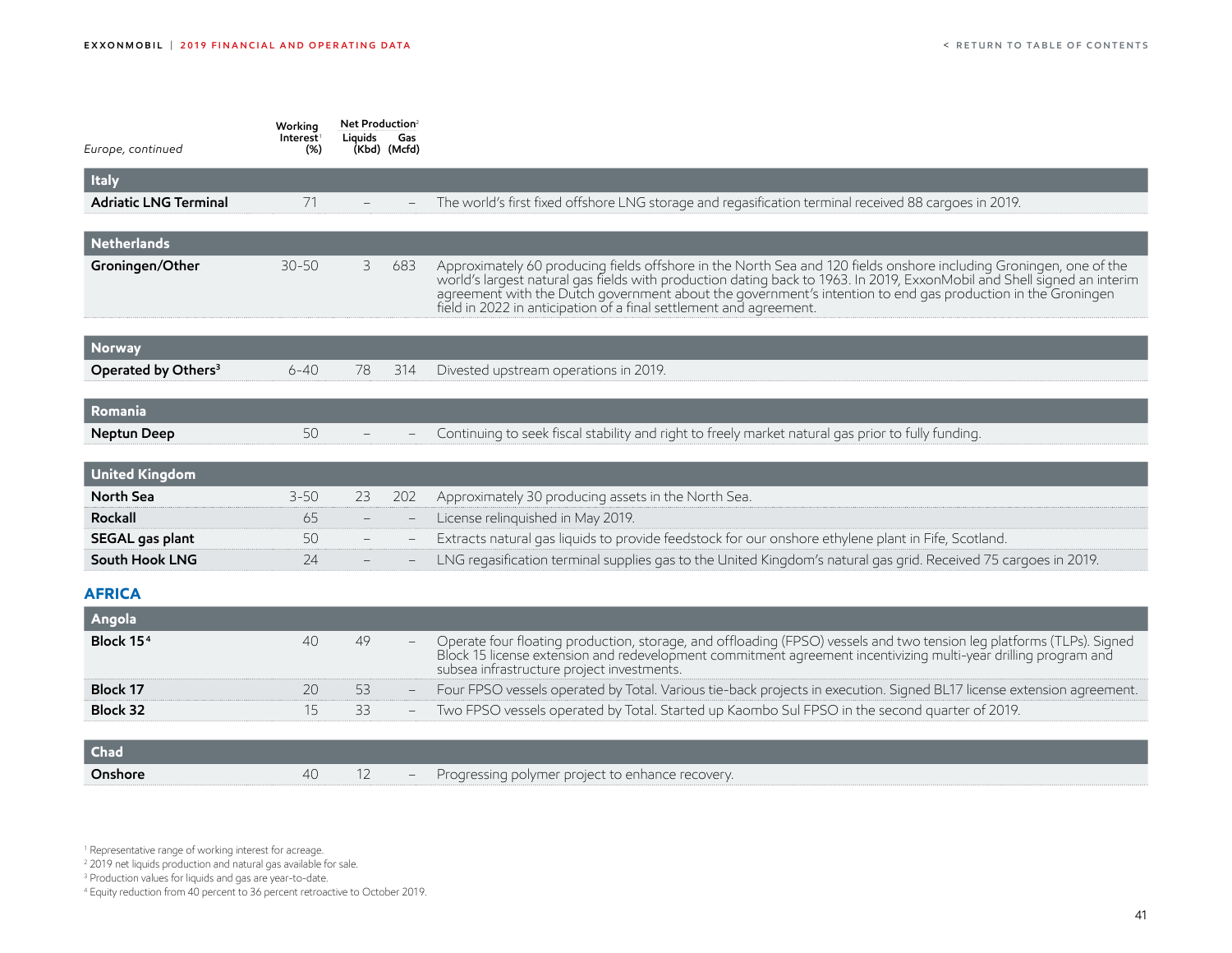| Africa, continued                 | Working<br>Interest <sup>1</sup><br>$(\%)$ | Net Production <sup>2</sup><br>Liguids<br>(Kbd) (Mcfd) | Gas |                                                                                                                                                                                                                                                                                                                         |
|-----------------------------------|--------------------------------------------|--------------------------------------------------------|-----|-------------------------------------------------------------------------------------------------------------------------------------------------------------------------------------------------------------------------------------------------------------------------------------------------------------------------|
| <b>Egypt</b>                      |                                            |                                                        |     |                                                                                                                                                                                                                                                                                                                         |
| NE El Amriya and<br>North Marakia | 100                                        |                                                        |     | Awarded two offshore exploration licenses in the Nile Delta Basin and Herodotus Basin, totaling nearly<br>1.6 million net acres.                                                                                                                                                                                        |
| <b>Equatorial Guinea</b>          |                                            |                                                        |     |                                                                                                                                                                                                                                                                                                                         |
| <b>Block B</b>                    | 71                                         | 35                                                     |     | Offshore production facilities include the Zafino production complex, Jade platform, and Serpentina FPSO vessel.<br>Completed eight well interventions and a four-well drilling campaign.                                                                                                                               |
| <b>EG06</b><br><b>EG 11</b>       | 80<br>80                                   |                                                        |     | Captured in 2015. Block evaluation ongoing.<br>Captured in 2018. Block evaluation ongoing.                                                                                                                                                                                                                              |
| Ghana                             |                                            |                                                        |     |                                                                                                                                                                                                                                                                                                                         |
| <b>DWCTP</b>                      | 80                                         |                                                        |     | Captured in 2019; 291,000 net acres added to the portfolio. Completed acquisition of a 815,400 square acres<br>multi-client 3D seismic survey over the block in the fourth quarter of 2019.                                                                                                                             |
| Mauritania                        |                                            |                                                        |     |                                                                                                                                                                                                                                                                                                                         |
| C-14, C-17, C-22                  | 90                                         |                                                        |     | Acquired more than 4,000 miles of 2D and 5 million square miles of 3D seismic data across C-14, C-17, and C-22.                                                                                                                                                                                                         |
| Mozambique                        |                                            |                                                        |     |                                                                                                                                                                                                                                                                                                                         |
| A5-B, Z5-C, Z5-D                  | 40                                         |                                                        |     | Reduced working interest in Area 5 offshore blocks. Evaluation of blocks ongoing.                                                                                                                                                                                                                                       |
| Area 4                            | 25                                         |                                                        |     | Development activities continue on Coral Floating LNG project. The Rovuma plan of development received approval<br>in 2019 from the government of Mozambique and, in preparation for a final investment decision, we secured preferred<br>contractors and commenced detailed engineering.                               |
| <b>Namibia</b>                    |                                            |                                                        |     |                                                                                                                                                                                                                                                                                                                         |
| <b>PEL 82</b>                     | 40                                         |                                                        |     | Farmed-in to Galp-operated license, adding more than 1.1 million net acres offshore Namibia.                                                                                                                                                                                                                            |
| PEL 86, PEL 89, PEL 95            | 85                                         |                                                        |     | Captured in 2019. Captured 6.9 million net acres offshore Namibia in the Namibe Basin, adjacent to the Angolan<br>border. Seismic data acquisition ongoing to acquire a 2.2-million-acre 3D survey.                                                                                                                     |
| <b>Nigeria</b>                    |                                            |                                                        |     |                                                                                                                                                                                                                                                                                                                         |
| Offshore                          | $20 - 56$                                  | 191                                                    | 7   | Shallow-water and deepwater production facilities. Discovered over 70 shallow-water fields produced via fixed<br>platforms and three FPSO developments. Multiple projects under evaluation to maximize field recovery. Reduced flare<br>by approximately 13% through facilities upgrades and performance optimizations. |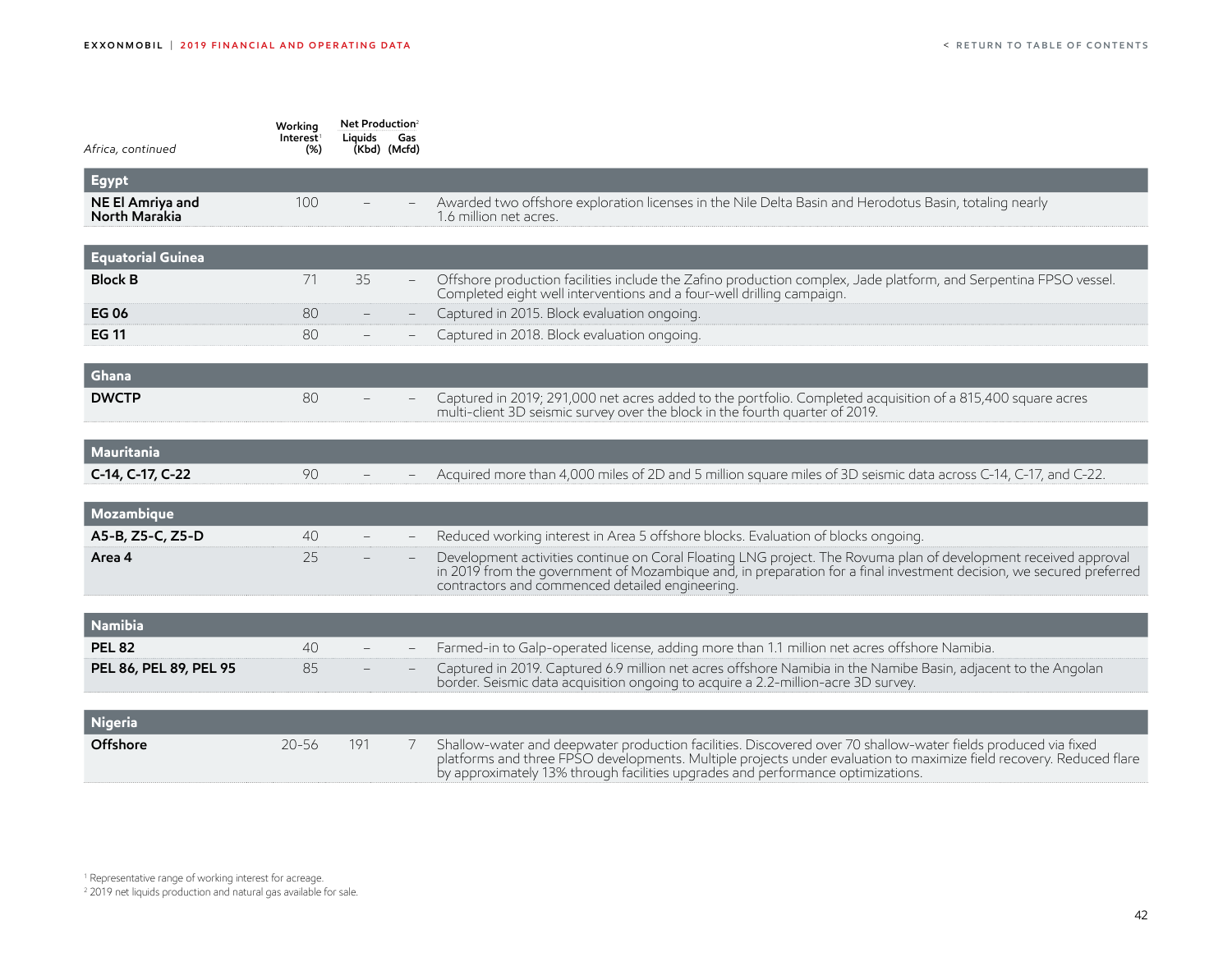<span id="page-43-0"></span>

| Africa, continued        | Working<br>Interest <sup>1</sup><br>$(\%)$ | Net Production <sup>2</sup><br>Liquids<br>Gas<br>(Kbd) (Mcfd) |                                                                                                                                                                                                                                                                                            |
|--------------------------|--------------------------------------------|---------------------------------------------------------------|--------------------------------------------------------------------------------------------------------------------------------------------------------------------------------------------------------------------------------------------------------------------------------------------|
| <b>Republic of Congo</b> |                                            |                                                               |                                                                                                                                                                                                                                                                                            |
| Mer Tres Profonde Sud    | 30                                         |                                                               | Continue to evaluate development options.                                                                                                                                                                                                                                                  |
| <b>Sao Tome Principe</b> |                                            |                                                               |                                                                                                                                                                                                                                                                                            |
| Blocks 7, 8, 11          | 25                                         |                                                               | Captured in 2019, adding 172,000 net acres to the portfolio.                                                                                                                                                                                                                               |
| <b>South Africa</b>      |                                            |                                                               |                                                                                                                                                                                                                                                                                            |
| Deepwater Durban         | 50                                         |                                                               | Block evaluation ongoing.                                                                                                                                                                                                                                                                  |
| Transkei-Algoa           | 40                                         |                                                               | 2D seismic data evaluation ongoing.                                                                                                                                                                                                                                                        |
| <b>Tugela South</b>      | 40                                         |                                                               | Block evaluation ongoing.                                                                                                                                                                                                                                                                  |
| Tanzania                 |                                            |                                                               |                                                                                                                                                                                                                                                                                            |
| <b>Block 2</b>           | 35                                         |                                                               | Commercial discussions are ongoing for a potential joint LNG plant.                                                                                                                                                                                                                        |
| <b>ASIA/MIDDLE EAST</b>  |                                            |                                                               |                                                                                                                                                                                                                                                                                            |
| Azerbaijan               |                                            |                                                               |                                                                                                                                                                                                                                                                                            |
| Azeri-Chirag-Gunashli    | 7                                          | 13                                                            | Consists of six offshore platforms and an onshore processing plant. The field is located 75 miles offshore.                                                                                                                                                                                |
| Indonesia                |                                            |                                                               |                                                                                                                                                                                                                                                                                            |
| <b>Banyu Urip</b>        | 45                                         | 40                                                            | Gross production increase to 218 Kbd in 2019 versus the 165 Kbd Plan of Development basis due to high reliability,<br>debottlenecking, and strong reservoir performance. ExxonMobil was the highest oil producer in Indonesia in 2019,<br>contributing 29% of the national oil production. |
| <b>Kedung Keris</b>      | 45                                         | 0.1                                                           | Project started up in November 2019, adding 10 Kbd gross capacity, which is tied back by 10 miles pipeline to<br>commingle with Banyu Urip production.                                                                                                                                     |
| <b>Iraq</b>              |                                            |                                                               |                                                                                                                                                                                                                                                                                            |
| Kurdistan Region         | $32 - 64$                                  |                                                               | Two production sharing contracts. Drilled exploration well in 2019; testing continuing into 2020.                                                                                                                                                                                          |
| West Qurna I             | 34                                         | 15                                                            | Approximately 450 Kbd gross production, an increase of approximately 220 Kbd compared to 2010 when ExxonMobil<br>signed agreements with the Basra Oil Company to redevelop and expand production from the oil field.                                                                       |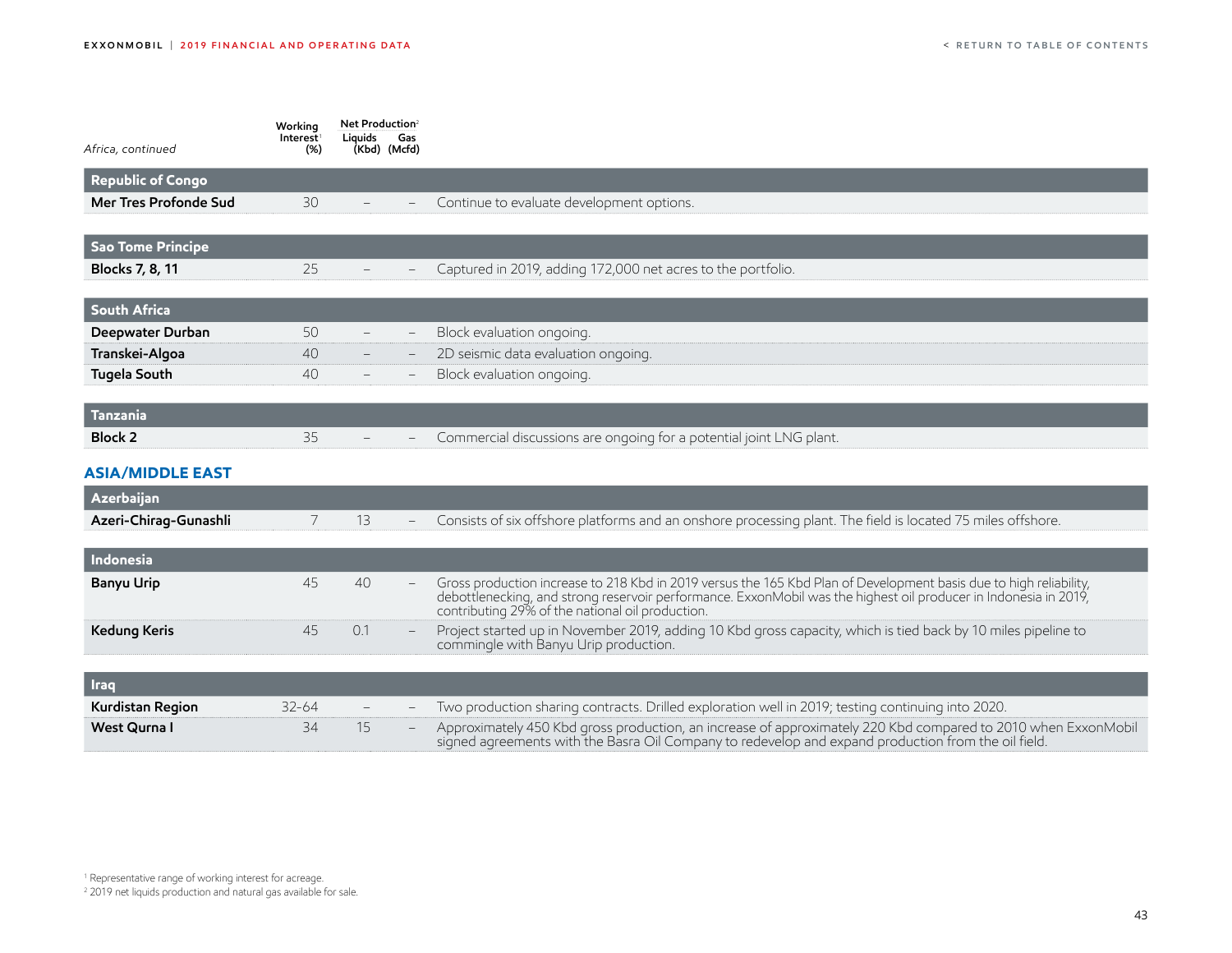| Asia/Middle East, continued                  | Working<br>Interest <sup>1</sup><br>$(\%)$ | Net Production <sup>2</sup><br>Liguids | Gas<br>(Kbd) (Mcfd)             |                                                                                                                                                                                                                                                                                                  |
|----------------------------------------------|--------------------------------------------|----------------------------------------|---------------------------------|--------------------------------------------------------------------------------------------------------------------------------------------------------------------------------------------------------------------------------------------------------------------------------------------------|
| Kazakhstan                                   |                                            |                                        |                                 |                                                                                                                                                                                                                                                                                                  |
| Caspian Pipeline Consortium                  | 8                                          | $\qquad \qquad -$                      | $\hspace{0.1mm}-\hspace{0.1mm}$ | Pipeline transports equity production from Kazakhstan to Novorossiysk marine terminal on the Russian Black Sea.                                                                                                                                                                                  |
| Kashagan                                     | 17                                         | 50                                     | 57                              | Progressed concept selection studies for future development phases.                                                                                                                                                                                                                              |
| Tengiz                                       | 25                                         | 174                                    | 189                             | Production license encompasses the Tengiz and Korolev fields, and associated facilities. Capacity expansion by up to<br>260 Kbd is under way.                                                                                                                                                    |
| <b>Malaysia</b>                              |                                            |                                        |                                 |                                                                                                                                                                                                                                                                                                  |
| Offshore exploration                         | 50                                         |                                        | $\overline{\phantom{a}}$        | Exploration and interpretation of 3D seismic data to evaluate potential of three, deepwater blocks                                                                                                                                                                                               |
| Offshore production                          | 50                                         | 27                                     | 229                             | Operate 34 platforms and have interest in another six platforms.                                                                                                                                                                                                                                 |
| Pakistan                                     |                                            |                                        |                                 |                                                                                                                                                                                                                                                                                                  |
| Offshore Indus Block G                       | 25                                         |                                        |                                 | Kekra-1 well drilled in the first half of 2019.                                                                                                                                                                                                                                                  |
| Qatar                                        |                                            |                                        |                                 |                                                                                                                                                                                                                                                                                                  |
| Barzan                                       | 7                                          |                                        |                                 | Will supply up to 1.4 billion cubic feet per day of natural gas, primarily to Qatar to meet its rapidly growing<br>infrastructure and industry requirements.                                                                                                                                     |
| Helium                                       | $7 - 22$                                   |                                        |                                 | Qatar is one of the world's largest helium producers, with current capacity of 2 billion cubic feet per year, which will<br>increase by 400 million cubic feet per year as Barzan facility comes online.                                                                                         |
| <b>LNG Joint Ventures,</b><br>Al Khaleej Gas | 10-30, 100                                 | 155 3,032                              |                                 | LNG joint ventures with a total capacity of 62 Mta that supply LNG around the world and produces substantial<br>volumes of associated condensate, liquefied petroleum gas, helium, and sulfur. Al Khaleej Gas supplies up to 2 billion<br>cubic feet per day of natural gas to the local market. |
| <b>Russia</b>                                |                                            |                                        |                                 |                                                                                                                                                                                                                                                                                                  |
| Sakhalin-1                                   | 30                                         | 65                                     | 55                              | Development drilling program continued at all three fields: Arkutun Dagi, Chayvo, and Odoptu. Progressed early<br>engineering for the Russia Far East LNG project to produce approximately 6 Mta from Sakhalin-1 gas resources.                                                                  |
| <b>Thailand</b>                              |                                            |                                        |                                 |                                                                                                                                                                                                                                                                                                  |
| Nam Phong, Sinphuhorm                        | 80, 10                                     |                                        | 13                              | Operator of the Nam Phong natural gas field.                                                                                                                                                                                                                                                     |
| <b>United Arab Emirates</b>                  |                                            |                                        |                                 |                                                                                                                                                                                                                                                                                                  |
| Upper Zakum                                  | 28                                         | 209                                    |                                 | At year-end 2019, production capacity exceeds 800 Kbd. FEED commenced in 2019 to increase production capacity<br>to 1 million barrels per day by 2024.                                                                                                                                           |
| Vietnam                                      |                                            |                                        |                                 |                                                                                                                                                                                                                                                                                                  |
| Ca Voi Xanh (Blue Whale)                     | 64                                         |                                        |                                 | Completed pre-FEED and site surveys. Continued to progress commercial agreements. Commenced FEED in early 2019.                                                                                                                                                                                  |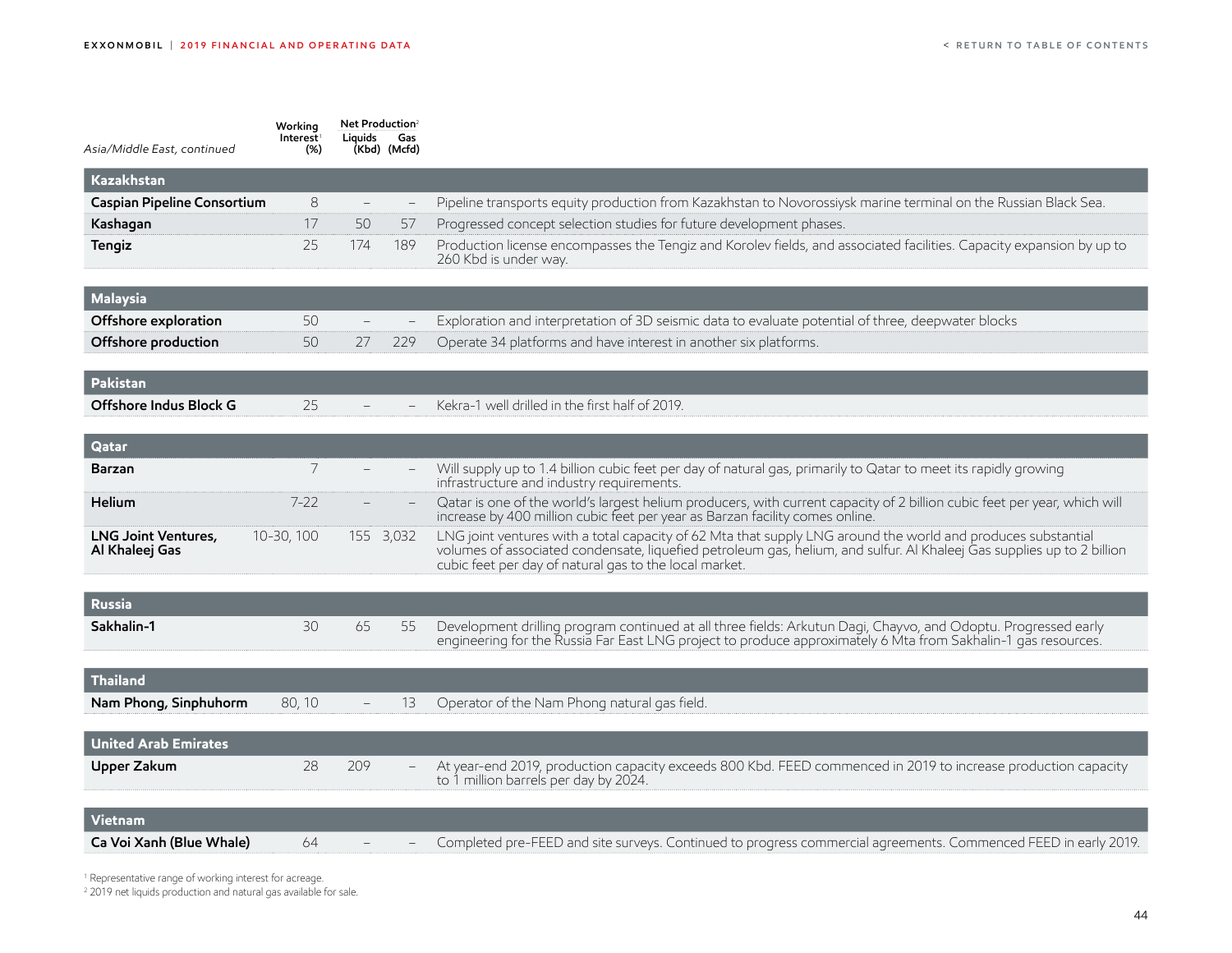<span id="page-45-0"></span>

| <b>AUSTRALIA/OCEANIA</b>                | Working<br>Interest<br>(%) | Net Production <sup>2</sup><br>Liquids Gas | (Kbd) (Mcfd) |                                                                                                                                                                                                     |
|-----------------------------------------|----------------------------|--------------------------------------------|--------------|-----------------------------------------------------------------------------------------------------------------------------------------------------------------------------------------------------|
| <b>Australia</b>                        |                            |                                            |              |                                                                                                                                                                                                     |
| <b>Gippsland Basin</b>                  | 50                         | 28                                         | 304          | Operator of 23 offshore installations and associated onshore plants. Progressing development of the West Barracouta<br>natural gas field to produce gas for the Australian domestic market by 2021. |
| <b>Gippsland VIC/P70</b>                | 100                        | $\qquad \qquad -$                          | н.           | Exploration well drilled in 2019.                                                                                                                                                                   |
| <b>Gippsland Kipper</b>                 | 32                         |                                            | 20           | Operator of the Kipper Unit Joint Venture providing natural gas to the Australia domestic market through Gippsland<br>Basin onshore plants.                                                         |
| <b>North West Shelf</b><br>Gorgon Jansz | 25                         | 5                                          | 618          | Progressed infill drilling on both Gorgon and Jansz Fields as part of the Gorgon Stage 2 plateau maintenance project.                                                                               |

| Papua New Guinea (PNG) |            |                          |     |                                                                                                                                                                                                                    |
|------------------------|------------|--------------------------|-----|--------------------------------------------------------------------------------------------------------------------------------------------------------------------------------------------------------------------|
| <b>PNG LNG</b>         | 33         |                          | 378 | Continued to achieve record setting production levels above nameplate capacity.                                                                                                                                    |
| P'nyang                | 49         | -                        |     | Continued to work with development partners and the government of PNG on the P'nyang gas development fiscals<br>to support a PNG expansion project.                                                                |
| Western Foldbelt       | $15 - 100$ | $\overline{\phantom{0}}$ |     | Worked with co-venturers to progress development planning activities for Muruk and Juha. Greater Juha seismic<br>survey started up in the fourth quarter of 2019 to further delineate prospectivity in the region. |
| <b>Muruk</b>           | 43         |                          |     | Muruk-2 drilling completed, confirmed natural gas discovery for the Muruk field.                                                                                                                                   |
| Eastern Foldbelt       | $37-100$   | $\overline{\phantom{0}}$ |     | Worked with co-venturers to progress development planning activities for the Elk-Antelope fields. Acquired more<br>than 124 miles 2D seismic data to identify potential drilling prospects on exploration acreage. |
| <b>Gulf of Papua</b>   | $40 - 100$ |                          |     | Executed contract for acquisition of 3D seismic data in 2020.                                                                                                                                                      |

<sup>1</sup> Representative range of working interest for acreage. 2 2019 net liquids production and natural gas available for sale.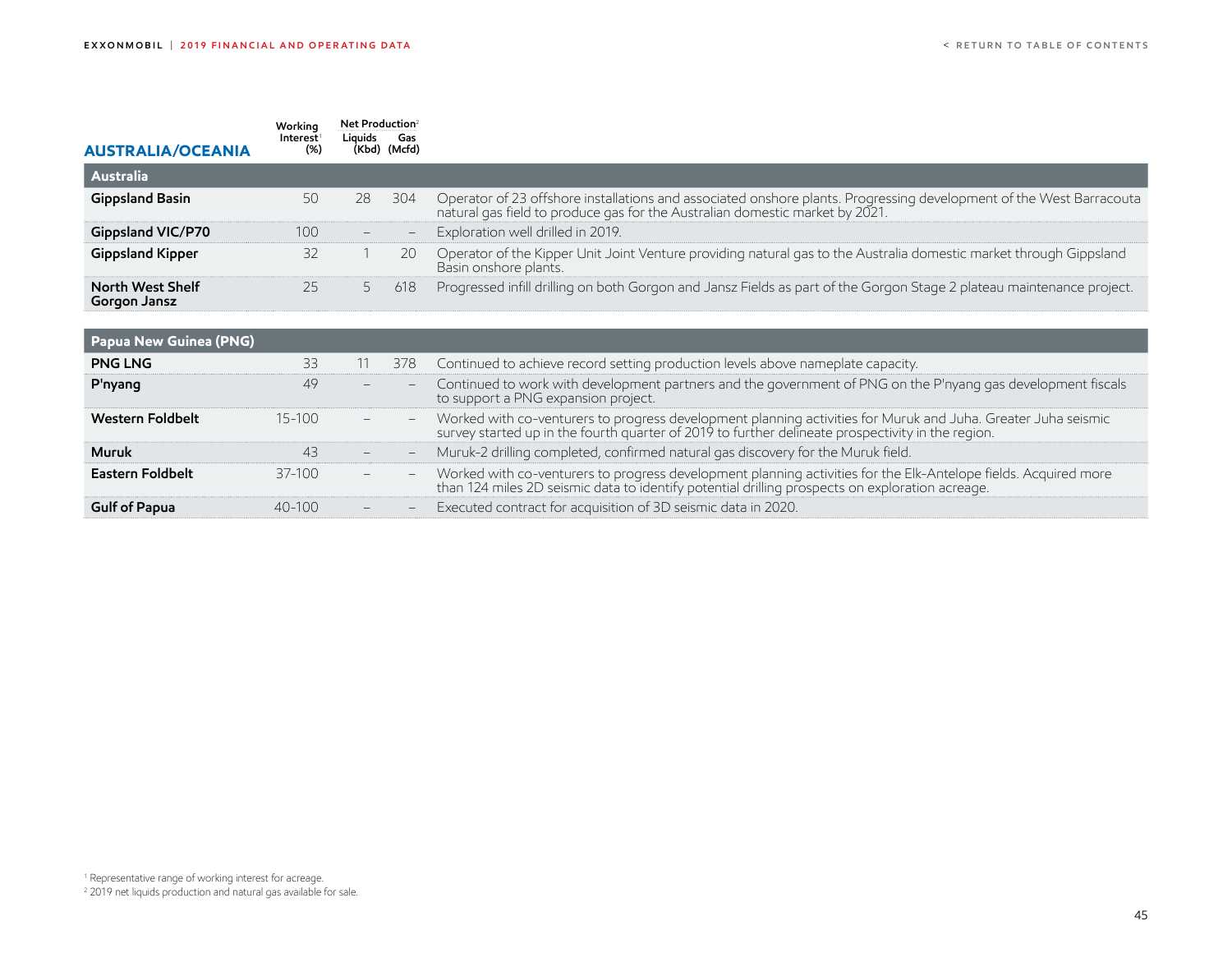#### <span id="page-46-0"></span>**FREQUENTLY USED TERMS**

**Listed below are definitions of several of ExxonMobil's key business and financial performance measures and other terms. These definitions are provided to facilitate understanding of the terms and their calculation. In the case of financial measures that we believe constitute "non-GAAP financial measures" under Securities and Exchange Commission Regulation G, we provide a reconciliation to the most comparable Generally Accepted Accounting Principles (GAAP) measure and other information required by that rule.**

Total shareholder return (TSR) • Measures the change in value of an investment in stock over a specified period of time, assuming dividend reinvestment. We calculate shareholder return over a particular measurement period by: dividing (1) the sum of (a) the cumulative value of dividends received during the measurement period, assuming reinvestment, plus (b) the difference between the stock price at the end and at the beginning of the measurement period; by (2) the stock price at the beginning of the measurement period. For this purpose, we assume dividends are reinvested in stock at market prices at approximately the same time actual dividends are paid. Shareholder return is usually quoted on an annualized basis.

**Capital and exploration expenditures (Capex) •** Represents the combined total of additions at cost to property, plant and equipment, and exploration expenses on a before-tax basis from the Summary statement of income. ExxonMobil's Capex includes its share of similar costs for equity companies. Capex excludes assets acquired in nonmonetary exchanges, the value of ExxonMobil shares used to acquire assets, and depreciation on the cost of exploration support equipment and facilities recorded to property, plant and equipment when acquired. While ExxonMobil's management is responsible for all investments and elements of net income, particular focus is placed on managing the controllable aspects of this group of expenditures.

Returns, investment returns, project returns · Unless referring specifically to ROCE, references to returns, investment returns, project returns, and similar terms mean future discounted cash flow returns on future capital investments based on current company estimates. Investment returns exclude prior exploration and acquisition costs.

Heavy oil and oil sands • Heavy oil, for the purpose of this document, includes heavy oil, extra heavy oil, and bitumen, as defined by the World Petroleum Congress in 1987 based on American Petroleum Institute (API) gravity and viscosity at reservoir conditions. Heavy oil has an API gravity between 10 and 22.3 degrees. The API gravity of extra heavy oil and bitumen is less than 10 degrees. Extra heavy oil has a viscosity less than 10,000 centipoise, whereas the viscosity of bitumen is greater than 10,000 centipoise. The term "oil sands" is used to indicate heavy oil (generally bitumen) that is recovered in a mining operation.

**Divestments •** In this document, divestments represent the unadjusted sale price specified in the applicable contract of sale as of the effective date for asset divestiture agreements which the corporation or one of its affiliates has executed since January 1, 2019. Actual final sale price and cash proceeds may differ in amount and timing from the divestment value depending on applicable contract terms.

**Leverage •** Leverage is defined as "net debt/(net debt + market capitalization)."

**Project •** The term "project" as used in this document can refer to a variety of different activities and does not necessarily have the same meaning as in any government payment transparency reports.

**Resources, resource base, and recoverable resources •** Along with similar terms used in this document, these refer to the total remaining estimated quantities of oil and natural gas that are expected to be ultimately recoverable. ExxonMobil refers to new discoveries and acquisitions of discovered resources as resource additions. The resource base includes quantities of oil and natural gas classified as proved reserves, as well as quantities that are not yet classified as proved reserves, but that are expected to be ultimately recoverable. The term "resource base" is not intended to correspond to SEC definitions such as "probable" or "possible" reserves. The term "in-place" refers to those quantities of oil and natural gas estimated to be contained in known accumulations and includes recoverable and unrecoverable amounts.

**Proved reserves •** Proved reserve figures in this document are determined in accordance with SEC definitions.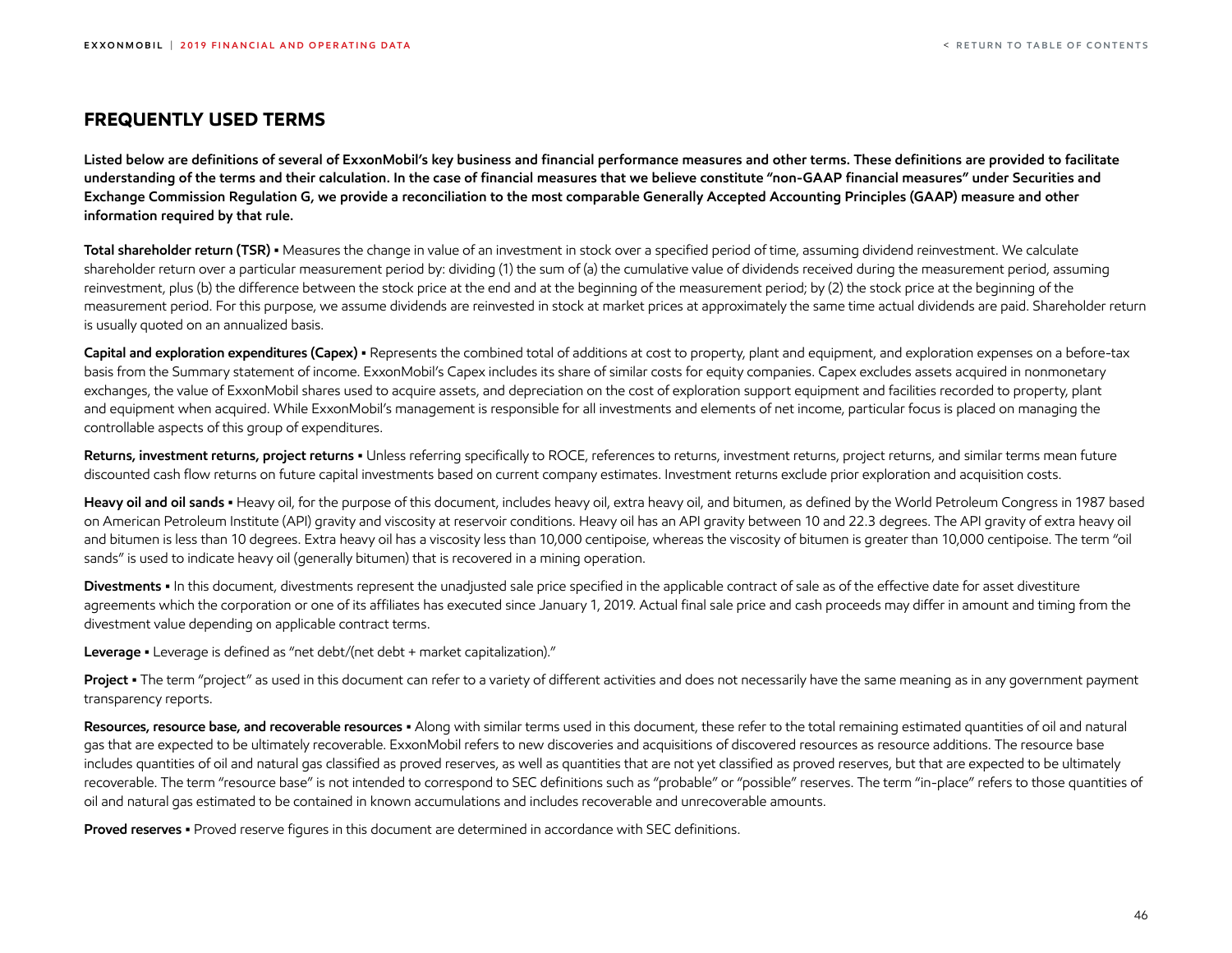*Frequently Used Terms, continued*

| <b>CASH FLOW FROM OPERATIONS AND ASSET SALES</b>                               | 2019   | 2018   | 2017   | 2016   | 2015   |
|--------------------------------------------------------------------------------|--------|--------|--------|--------|--------|
| (millions of dollars)                                                          |        |        |        |        |        |
| Net cash provided by operating activities                                      | 29,716 | 36.014 | 30.066 | 22,082 | 30.344 |
| Proceeds associated with sales of subsidiaries, property, plant and equipment, |        |        |        |        |        |
| and sales and returns of investments                                           | 3,692  | 4.123  | 3,103  | 4.275  | 2.389  |
| Cash flow from operations and asset sales                                      | 33,408 | 40.137 | 33.169 | 26.357 | 32,733 |

Cash flow from operations and asset sales is the sum of the net cash provided by operating activities and proceeds associated with sales of subsidiaries, property, plant and equipment, and sales and returns of investments from the Summary statement of cash flows. This cash flow reflects the total sources of cash from both operating the Corporation's assets and from the divesting of assets. The Corporation employs a long-standing and regular disciplined review process to ensure all assets are contributing to the Corporation's strategic objectives. Assets are divested when they are no longer meeting these objectives or are worth considerably more to others. Because of the regular nature of this activity, we believe it is useful for investors to consider proceeds associated with asset sales together with cash provided by operating activities when evaluating cash available for investment in the business and financing activities, including shareholder distributions.

| <b>OPERATING COSTS</b>                                 | 2019    | 2018    | 2017    | 2016    | 2015    |
|--------------------------------------------------------|---------|---------|---------|---------|---------|
| (millions of dollars)                                  |         |         |         |         |         |
| <b>Reconciliation of operating costs</b>               |         |         |         |         |         |
| From ExxonMobil's Consolidated statement of income     |         |         |         |         |         |
| Total costs and other deductions                       | 244,882 | 259,259 | 225,689 | 200,145 | 227,282 |
| Less:                                                  |         |         |         |         |         |
| Crude oil and product purchases                        | 143,801 | 156,172 | 128,217 | 104,171 | 130,003 |
| Interest expense                                       | 830     | 766     | 601     | 453     | 311     |
| Other taxes and duties                                 | 30,525  | 32,663  | 30,104  | 29,020  | 30,309  |
| Subtotal                                               | 69,726  | 69,658  | 66,767  | 66,501  | 66,659  |
| ExxonMobil's share of equity company expenses          | 9,088   | 9,569   | 9,016   | 7,409   | 8,309   |
| Total operating costs                                  | 78,814  | 79,227  | 75,783  | 73,910  | 74,968  |
| <b>Components of operating costs</b>                   |         |         |         |         |         |
| From ExxonMobil's Consolidated statement of income     |         |         |         |         |         |
| Production and manufacturing expenses                  | 36,826  | 36,682  | 32,690  | 30,448  | 33,951  |
| Selling, general and administrative expenses           | 11,398  | 11,480  | 10,649  | 10,443  | 11,038  |
| Depreciation and depletion                             | 18,998  | 18,745  | 19,893  | 22,308  | 18,048  |
| Exploration expenses, including dry holes              | 1,269   | 1,466   | 1,790   | 1,467   | 1,523   |
| Non-service pension and postretirement benefit expense | 1,235   | 1,285   | 1,745   | 1,835   | 2,099   |
| Subtotal                                               | 69,726  | 69,658  | 66,767  | 66,501  | 66,659  |
| ExxonMobil's share of equity company expenses          | 9,088   | 9,569   | 9,016   | 7,409   | 8,309   |
| Total operating costs                                  | 78,814  | 79,227  | 75,783  | 73,910  | 74,968  |

Operating costs are the costs during the period to produce, manufacture, and otherwise prepare the company's products for sale – including energy, staffing, and maintenance costs. They exclude the cost of raw materials, taxes, and interest expense and are on a before-tax basis. While ExxonMobil's management is responsible for all revenue and expense elements of net income, operating costs, as defined above, represent the expenses most directly under management's control, and therefore are useful for investors and ExxonMobil management in evaluating management's performance.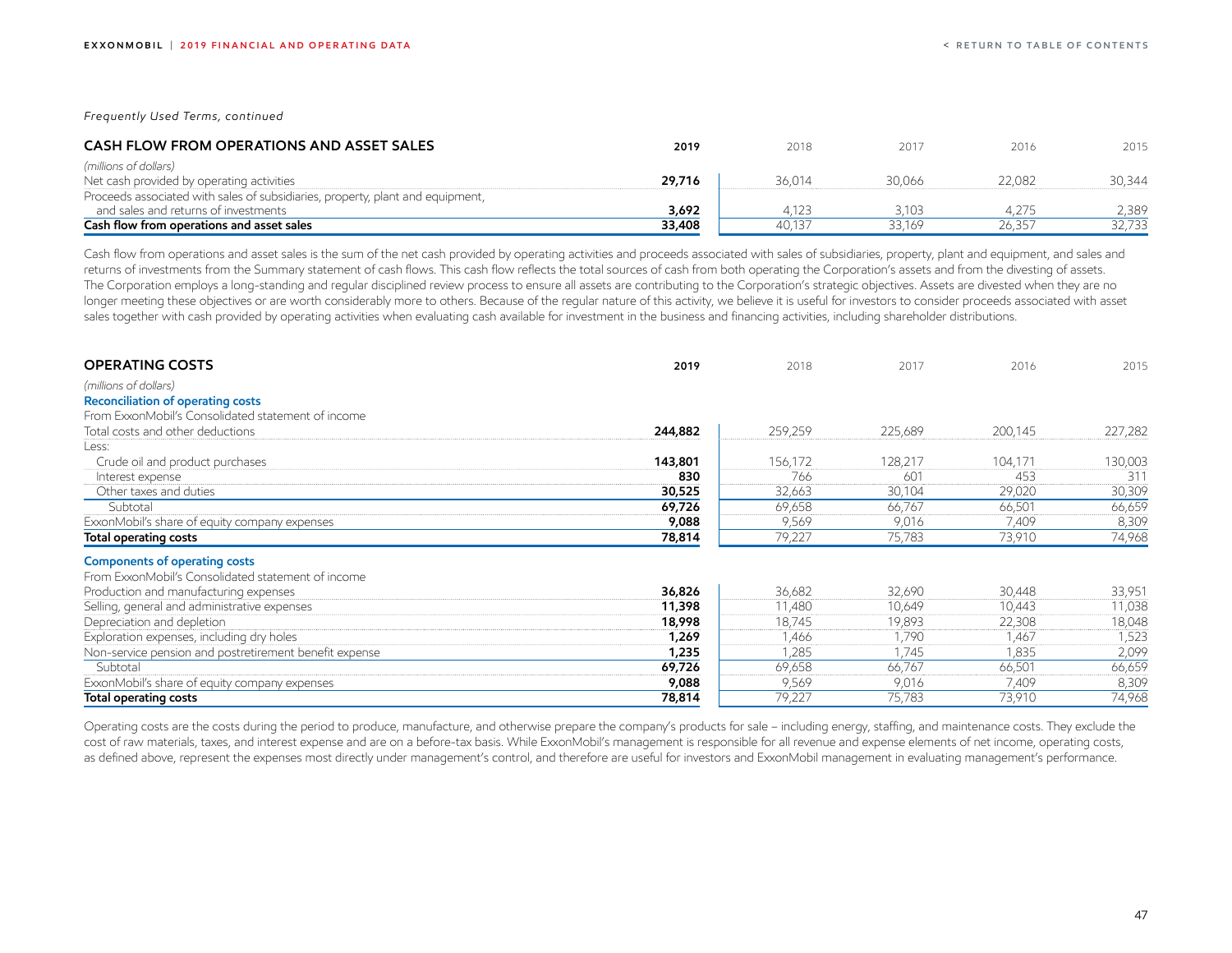*Frequently Used Terms, continued*

| <b>FREE CASH FLOW</b>                                                          | 2019      | 2018     | 2017     | 2016      | 2015      |
|--------------------------------------------------------------------------------|-----------|----------|----------|-----------|-----------|
| (millions of dollars)                                                          |           |          |          |           |           |
| Net cash provided by operating activities                                      | 29,716    | 36.014   | 30,066   | 22,082    | 30,344    |
| Additions to property, plant and equipment                                     | (24, 361) | (19,574) | (15,402) | (16, 163) | (26, 490) |
| Proceeds associated with sales of subsidiaries, property, plant and equipment, |           |          |          |           |           |
| and sales and returns of investments                                           | 3,692     | 4,123    | 3,103    | 4,275     | 2,389     |
| Additional investments and advances                                            | (3,905)   | (1,981)  | (5,507)  | 1.417)    | (607)     |
| Other investing activities, including collection of advances                   | 1,490     | 986      | 2,076    | 902       | 842       |
| Free cash flow                                                                 | 6,632     | 19.568   | 14,336   | 9,679     | 6,478     |

Free cash flow is cash flow from operations and asset sales less additions to property, plant and equipment, and additional investments and advances, plus other investing activities, including collection of advances. This measure is useful when evaluating cash available for financing activities, including shareholder distributions, after investment in the business.

| <b>DISTRIBUTIONS TO SHAREHOLDERS</b>                          | 2019   | 2018  | 2017   | 2016                     | 2015   |
|---------------------------------------------------------------|--------|-------|--------|--------------------------|--------|
| (millions of dollars)                                         |        |       |        |                          |        |
| Dividends paid to ExxonMobil shareholders                     | 14,652 | 3.798 | 13.001 | 2.453                    | 12.090 |
| Cost of shares acquired to reduce shares outstanding          |        |       |        | $\overline{\phantom{0}}$ | 3,000  |
| Distributions to ExxonMobil shareholders                      | 14,652 | 3.798 | 13.001 | 2.453                    | 15.090 |
| Memo: Gross cost of shares acquired to offset shares or units |        |       |        |                          |        |
| settled in shares issued under benefit plans and programs     | 594    | 626   | 747    | 97.                      | .039   |

The Corporation distributes cash to shareholders in the form of both dividends and share purchases. Shares are acquired to reduce shares outstanding and offset shares or units settled in shares issued in conjunction with company benefit plans and programs. For purposes of calculating distributions to shareholders, the Corporation only includes the cost of those shares acquired to reduce shares outstanding.

| <b>CAPITAL EMPLOYED AT YEAR END</b>                                           | 2019      | 2018     | 2017      | 2016     | 2015      |
|-------------------------------------------------------------------------------|-----------|----------|-----------|----------|-----------|
| (millions of dollars)                                                         |           |          |           |          |           |
| Business uses: asset and liability perspective                                |           |          |           |          |           |
| Total assets                                                                  | 362,597   | 346,196  | 348,691   | 330,314  | 336,758   |
| Less liabilities and noncontrolling interests share of assets and liabilities |           |          |           |          |           |
| Total current liabilities excluding notes and loans payable                   | (43, 411) | (39,880) | (39, 841) | (33,808) | (35, 214) |
| Total long-term liabilities excluding long-term debt                          | (73, 328) | (69,992) | (72, 014) | (79,914) | (86,047)  |
| Noncontrolling interests share of assets and liabilities                      | (8,839)   | (7,958)  | (8,298)   | (8,031)  | (8,286)   |
| Add ExxonMobil share of debt-financed equity company net assets               | 3,906     | 3,914    | 3,929     | 4,233    | 4,447     |
| Total capital employed                                                        | 240,925   | 232,280  | 232,467   | 212,794  | 211,658   |
| Total corporate sources: debt and equity perspective                          |           |          |           |          |           |
| Notes and loans payable                                                       | 20,578    | 17,258   | 17.930    | 13,830   | 18,762    |
| Long-term debt                                                                | 26,342    | 20,538   | 24,406    | 28,932   | 19,925    |
| ExxonMobil share of equity                                                    | 191,650   | 191,794  | 187,688   | 167,325  | 170,811   |
| Less noncontrolling interests share of total debt                             | (1, 551)  | (1,224)  | (1,486)   | (1,526)  | (2,287)   |
| Add ExxonMobil share of equity company debt                                   | 3,906     | 3,914    | 3,929     | 4,233    | 4,447     |
| Total capital employed                                                        | 240,925   | 232,280  | 232,467   | 212,794  | 211,658   |

Capital employed is a measure of net investment. When viewed from the perspective of how the capital is used by the businesses, it includes ExxonMobil's net share of property, plant and equipment, and other assets, less liabilities, excluding both short-term and long-term debt. When viewed from the perspective of the sources of capital employed in total for the Corporation, it includes ExxonMobil's share of total debt and equity. Both of these views include ExxonMobil's share of amounts applicable to equity companies, which the Corporation believes should be included to provide a more comprehensive measure of capital employed.